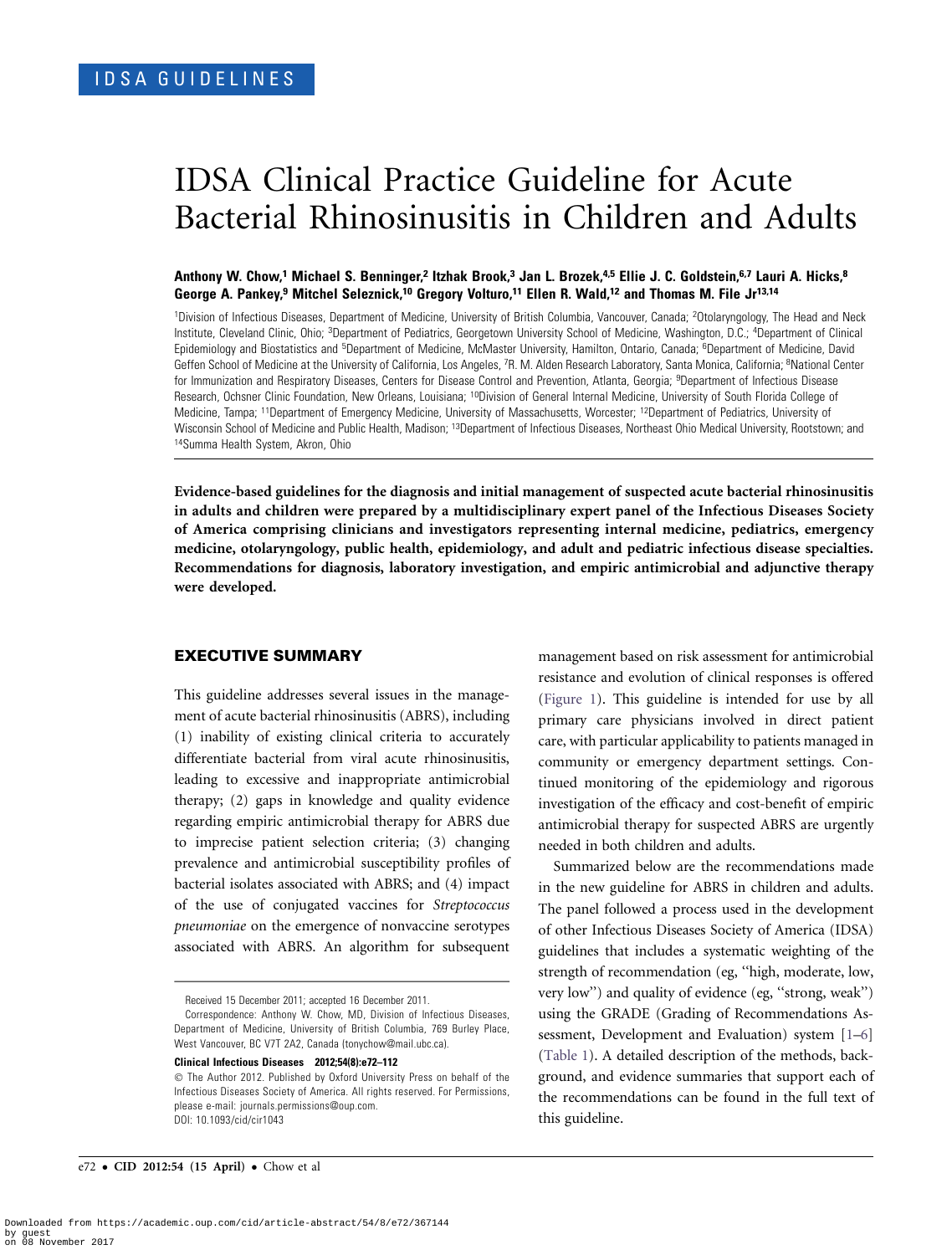<span id="page-1-0"></span>

Figure 1. Algorithm for the management of acute bacterial rhinosinusitis. Abbreviations: CT, computed tomography; MRI, magnetic resonance imaging.

### RECOMMENDATIONS

### INITIAL TREATMENT

# I. Which Clinical Presentations Best Identify Patients With Acute Bacterial Versus Viral Rhinosinusitis?

Recommendations. 1. The following clinical presentations (any of 3) are recommended for identifying patients with acute bacterial vs viral rhinosinusitis:

i. Onset with persistent symptoms or signs compatible with acute rhinosinusitis, lasting for  $\geq 10$  days without any evidence of clinical improvement (strong, lowmoderate);

ii. Onset with *severe* symptoms or signs of high fever ( $\geq$ 39°C [102°F]) and purulent nasal discharge or facial pain lasting for at least 3–4 consecutive days at the beginning of illness (strong, low-moderate); or

iii. Onset with worsening symptoms or signs characterized by the new onset of fever, headache, or increase in nasal discharge following a typical viral upper respiratory infection (URI) that lasted 5–6 days and were initially improving (''doublesickening'') (strong, low-moderate).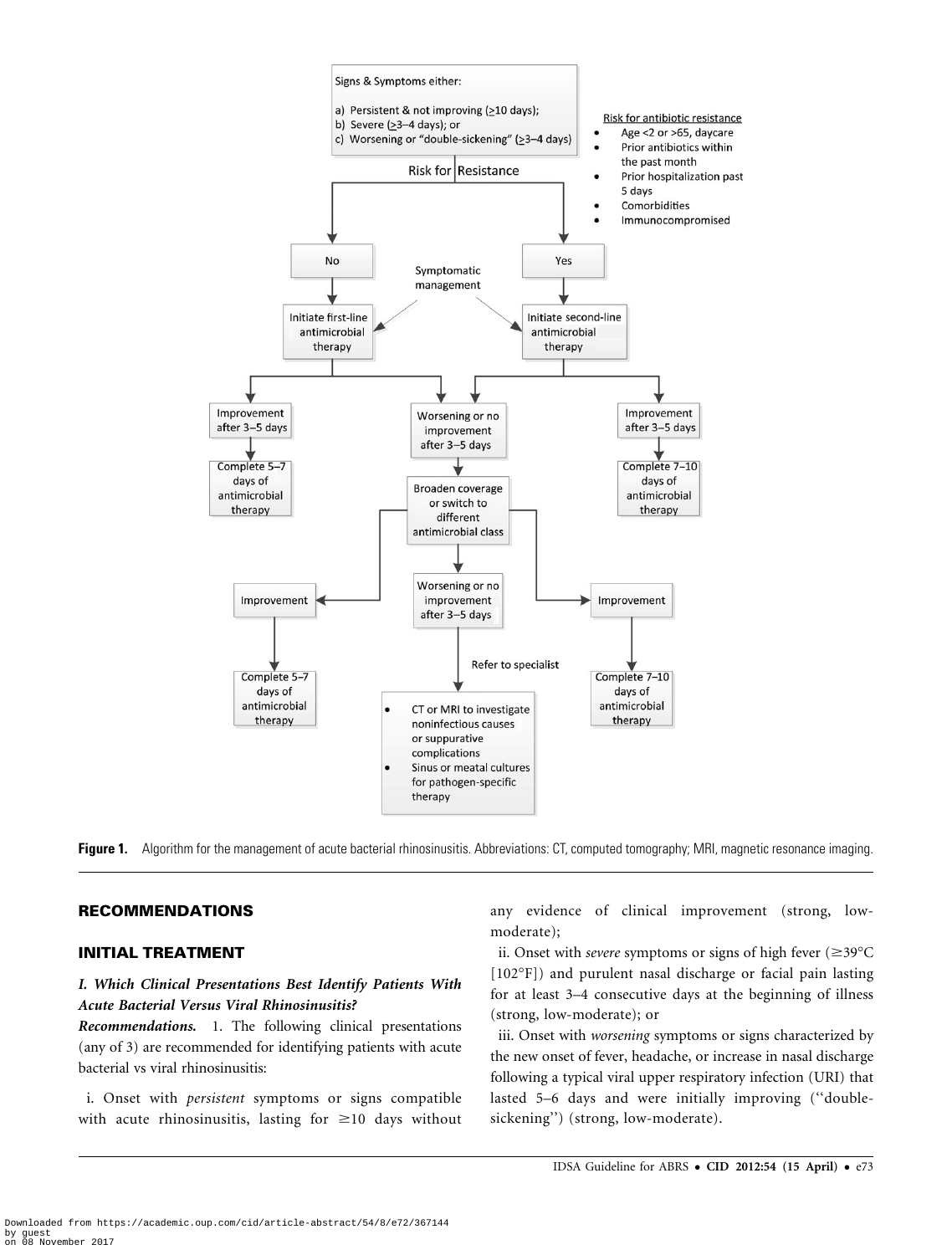## II. When Should Empiric Antimicrobial Therapy Be Initiated in Patients With Signs and Symptoms Suggestive of ABRS?

Recommendation. 2. It is recommended that empiric antimicrobial therapy be initiated as soon as the clinical diagnosis of ABRS is established as defined in recommendation 1 (strong, moderate).

# III. Should Amoxicillin Versus Amoxicillin-Clavulanate Be Used for Initial Empiric Antimicrobial Therapy of ABRS in Children?

Recommendation. 3. Amoxicillin-clavulanate rather than amoxicillin alone is recommended as empiric antimicrobial therapy for ABRS in children (strong, moderate).

# IV. Should Amoxicillin Versus Amoxicillin-Clavulanate Be Used for Initial Empiric Antimicrobial Therapy of ABRS in Adults?

Recommendation. 4. Amoxicillin-clavulanate rather than amoxicillin alone is recommended as empiric antimicrobial therapy for ABRS in adults (weak, low).

# V. When Is High-Dose Amoxicillin-Clavulanate Recommended During Initial Empiric Antimicrobial Therapy for ABRS in Children or Adults?

Recommendation. 5. "High-dose" (2 g orally twice daily or 90 mg/kg/day orally twice daily) amoxicillin-clavulanate is recommended for children and adults with ABRS from geographic regions with high endemic rates  $(\geq 10\%)$  of invasive penicillin-nonsusceptible (PNS) S. pneumoniae, those with severe infection (eg, evidence of systemic toxicity with fever of 39°C [102°F] or higher, and threat of suppurative complications), attendance at daycare, age  $\leq$ 2 or  $>65$  years, recent hospitalization, antibiotic use within the past month, or who are immunocompromised (weak, moderate).

# VI. Should a Respiratory Fluoroquinolone Versus a  $\beta$ -Lactam Agent Be Used as First-line Agents for the Initial Empiric Antimicrobial Therapy of ABRS?

 $Recommendation. 6. A \beta-lactam agent (amoxicillin$ clavulanate) rather than a respiratory fluoroquinolone is recommended for initial empiric antimicrobial therapy of ABRS (weak, moderate).

# VII. Besides a Respiratory Fluoroquinolone, Should a Macrolide, Trimethoprim-Sulfamethoxazole, Doxycycline, or a Second- or Third-Generation Oral Cephalosporin Be Used as Second-line Therapy for ABRS in Children or Adults?

Recommendations. 7. Macrolides (clarithromycin and azithromycin) are not recommended for empiric therapy due to high rates of resistance among S. pneumoniae  $(\sim 30\%)$ (strong, moderate).

8. Trimethoprim-sulfamethoxazole (TMP/SMX) is not recommended for empiric therapy because of high rates of resistance among both S. pneumoniae and Haemophilus influenzae  $(\sim]30\% - 40\%)$  (strong, moderate).

9. Doxycycline may be used as an alternative regimen to amoxicillin-clavulanate for initial empiric antimicrobial therapy of ABRS in adults because it remains highly active against respiratory pathogens and has excellent pharmacokinetic/pharmacodynamic (PK/PD) properties (weak, low).

10. Second-and third-generation oral cephalosporins are no longer recommended for empiric monotherapy of ABRS due to variable rates of resistance among S. pneumoniae. Combination therapy with a third-generation oral cephalosporin (cefixime or cefpodoxime) plus clindamycin may be used as second-line therapy for children with non–type I penicillin allergy or from geographic regions with high endemic rates of PNS S. pneumoniae (weak, moderate).

# VIII. Which Antimicrobial Regimens Are Recommended for the Empiric Treatment of ABRS in Adults and Children With a History of Penicillin Allergy?

Recommendations. 11. Either doxycycline (not suitable for children) or a respiratory fluoroquinolone (levofloxacin or moxifloxacin) is recommended as an alternative agent for empiric antimicrobial therapy in adults who are allergic to penicillin (strong, moderate).

12. Levofloxacin is recommended for children with a history of type I hypersensitivity to penicillin; combination therapy with clindamycin plus a third-generation oral cephalosporin (cefixime or cefpodoxime) is recommended in children with a history of non–type I hypersensitivity to penicillin (weak,  $low$ ).

# IX. Should Coverage for Staphylococcus aureus (Especially Methicillin-Resistant S. aureus) Be Provided Routinely During Initial Empiric Therapy of ABRS?

Recommendation. 13. Although S. aureus (including methicillin-resistant S. aureus [MRSA]) is a potential pathogen in ABRS, on the basis of current data, routine antimicrobial coverage for S. aureus or MRSA during initial empiric therapy of ABRS is not recommended (strong, moderate).

# X. Should Empiric Antimicrobial Therapy for ABRS Be Administered for 5–7 Days Versus 10–14 Days?

Recommendations. 14. The recommended duration of therapy for uncomplicated ABRS in adults is 5–7 days (weak, low-moderate).

15. In children with ABRS, the longer treatment duration of 10–14 days is still recommended (weak, lowmoderate).

# XI. Is Saline Irrigation of the Nasal Sinuses of Benefit as Adjunctive Therapy in Patients With ABRS?

Recommendation. 16. Intranasal saline irrigation with either physiologic or hypertonic saline is recommended as an adjunctive treatment in adults with ABRS (weak, low-moderate).

e74 • CID 2012:54 (15 April) • Chow et al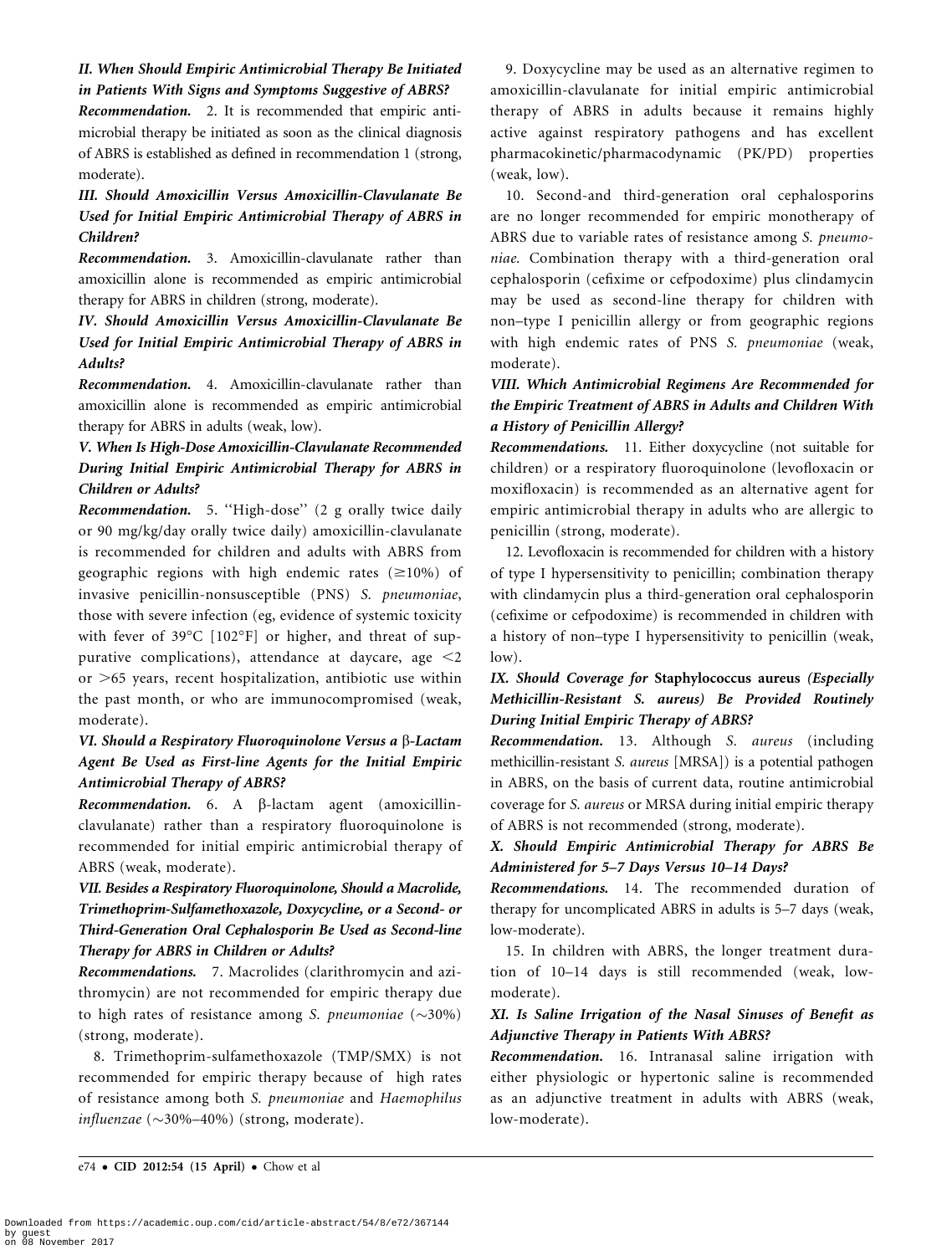# XII. Are Intranasal Corticosteroids Recommended as an Adjunct to Antimicrobial Therapy in Patients With ABRS?

Recommendation. 17. Intranasal corticosteroids (INCSs) are recommended as an adjunct to antibiotics in the empiric treatment of ABRS, primarily in patients with a history of allergic rhinitis (weak, moderate).

### XIII. Should Topical or Oral Decongestants or Antihistamines Be Used as Adjunctive Therapy in Patients With ABRS?

Recommendation. 18. Neither topical nor oral decongestants and/or antihistamines are recommended as adjunctive treatment in patients with ABRS (strong, low-moderate).

# NONRESPONSIVE PATIENT

# XIV. How Long Should Initial Empiric Antimicrobial Therapy in the Absence of Clinical Improvement Be Continued Before Considering Alternative Management Strategies?

Recommendation. 19. An alternative management strategy is recommended if symptoms worsen after 48–72 hours of initial empiric antimicrobial therapy or fail to improve despite 3–5 days of initial empiric antimicrobial therapy (strong, moderate).

# XV. What Is the Recommended Management Strategy in Patients Who Clinically Worsen Despite 72 Hours or Fail to Improve After 3–5 Days of Initial Empiric Antimicrobial Therapy With a First-line Regimen?

Recommendation. 20. An algorithm for managing patients who fail to respond to initial empiric antimicrobial therapy is shown in [Figure 1](#page-1-0). Patients who clinically worsen despite 72 hours or fail to improve after 3–5 days of empiric antimicrobial therapy with a first-line agent should be evaluated for the possibility of resistant pathogens, a noninfectious etiology, structural abnormality, or other causes for treatment failure (strong, low).

# XVI. In Managing the Patient With ABRS Who Has Failed to Respond to Empiric Treatment With Both First-line and Second-line Agents, It Is Important to Obtain Cultures to Document Whether There Is Persistent Bacterial Infection and Whether Resistant Pathogens Are Present. In Such Patients, Should Cultures Be Obtained by Sinus Puncture or Endoscopy, or Are Cultures of Nasopharyngeal Swabs Sufficient?

Recommendations. 21. It is recommended that cultures be obtained by direct sinus aspiration rather than by nasopharyngeal swab in patients with suspected sinus infection who have failed to respond to empiric antimicrobial therapy (strong, moderate).

22. Endoscopically guided cultures of the middle meatus may be considered as an alternative in adults, but their reliability in children has not been established (weak, moderate).

23. Nasopharyngeal cultures are unreliable and are not recommended for the microbiologic diagnosis of ABRS (strong, high).

# XVII. Which Imaging Technique Is Most Useful for Patients With Severe ABRS Who Are Suspected to Have Suppurative Complications Such as Orbital or Intracranial Extension of Infection?

Recommendation. 24. In patients with ABRS suspected to have suppurative complications, axial and coronal views of contrast-enhanced computed tomography (CT) rather than magnetic resonance imaging (MRI) is recommended to localize the infection and to guide further treatment (weak, low).

# XVIII. When Is Referral to a Specialist Indicated in a Patient With Presumed ABRS?

Recommendation. 25. Patients who are seriously ill and immunocompromised, continue to deteriorate clinically despite extended courses of antimicrobial therapy, or have recurrent bouts of acute rhinosinusitis with clearing between episodes should be referred to a specialist (such as an otolaryngologist, infectious disease specialist, or allergist) for consultation. As this is a ''good clinical practice'' statement rather than a recommendation, it is not further graded.

# INTRODUCTION

Throughout this guideline, the term rhinosinusitis is used interchangeably with sinusitis. Because the nasal mucosa is contiguous with that of the paranasal sinuses, any inflammation of the sinuses is almost always accompanied by inflammation of the nasal cavity [\[7](#page-35-0), [8\]](#page-35-0). Rhinosinusitis is an extremely common condition. In a national health survey conducted during 2008, nearly 1 in 7 (13.4%) of all noninstitutionalized adults aged  $\geq$ 18 years were diagnosed with rhinosinusitis within the previous 12 months [[9](#page-35-0)]. Incidence rates among adults are higher for women than men  $(\sim 1.9\text{-}fold)$ , and adults between 45 and 74 years are most commonly affected [[9](#page-35-0)].

Acute rhinosinusitis is defined as an inflammation of the mucosal lining of the nasal passage and paranasal sinuses lasting up to 4 weeks. It can be caused by various inciting factors including allergens, environmental irritants, and infection by viruses, bacteria, or fungi. A viral etiology associated with a URI or the common cold is the most frequent cause of acute rhinosinusitis. Prospective longitudinal studies performed in young children (6–35 months of age) revealed that viral URI occurs with an incidence of 6 episodes per patient-year [\[10](#page-35-0)]. In adults, the incidence is estimated to be 2–3 episodes per year [[11](#page-35-0)]. Secondary bacterial infection of the paranasal sinuses following an antecedent viral URI is relatively uncommon, estimated to be 0.5%–2% of adult cases [[12,](#page-35-0) [13\]](#page-35-0) and approximately 5% in children [[14\]](#page-35-0). The prevalence of a bacterial infection during acute rhinosinusitis is estimated to be 2%–10%, whereas viral causes account for 90%–98% [[12](#page-35-0)]. Despite this, antibiotics are frequently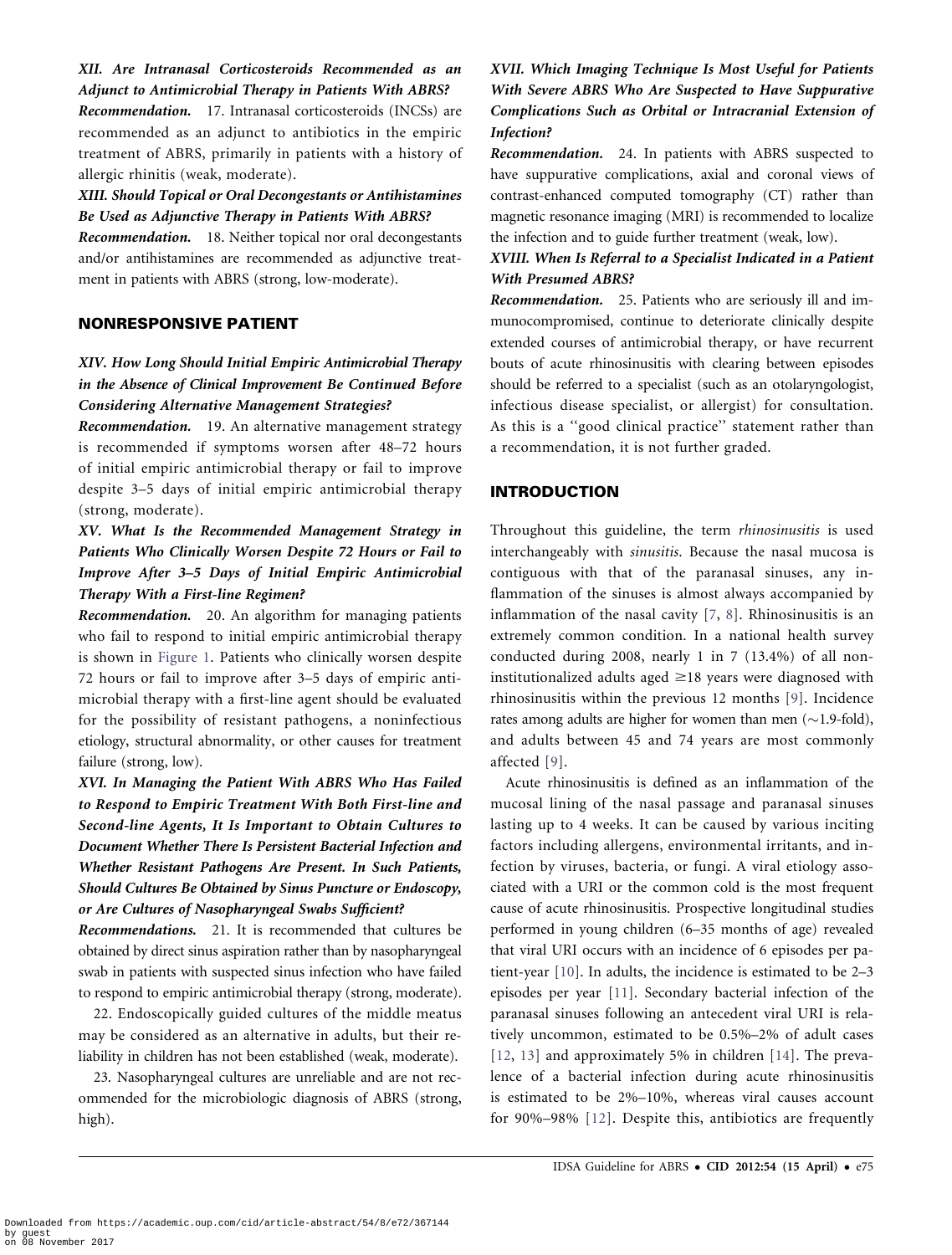| Recommendation<br>and Quality of<br>Evidence                                          | Clarity of Balance Between<br>Desirable and Undesirable<br>Effects                                                                                               | Methodological Quality of Supporting<br>Evidence (Examples)                                                                                                                                            | Implications                                                                                                                                                                                                                                         |
|---------------------------------------------------------------------------------------|------------------------------------------------------------------------------------------------------------------------------------------------------------------|--------------------------------------------------------------------------------------------------------------------------------------------------------------------------------------------------------|------------------------------------------------------------------------------------------------------------------------------------------------------------------------------------------------------------------------------------------------------|
| Strong<br>recommendation,<br>high-quality<br>evidence                                 | Desirable effects clearly<br>outweigh undesirable<br>effects, or vice versa                                                                                      | Consistent evidence from well-performed Recommendation can apply to most<br>RCTs or exceptionally strong evidence<br>from unbiased observational studies                                               | patients in most circumstances.<br>Further research is unlikely to change<br>our confidence in the estimate of effect.                                                                                                                               |
| Strong<br>recommendation,<br>moderate-quality<br>evidence                             | Desirable effects clearly<br>outweigh undesirable<br>effects, or vice versa                                                                                      | Evidence from RCTs with important<br>limitations (inconsistent results,<br>methodological flaws, indirect, or<br>imprecise) or exceptionally strong<br>evidence from unbiased observational<br>studies | Recommendation can apply to most patients<br>in most circumstances. Further research<br>(if performed) is likely to have an important<br>impact on our confidence in the estimate<br>of effect and may change the estimate.                          |
| Strong<br>recommendation,<br>low-quality<br>evidence                                  | Desirable effects clearly<br>outweigh undesirable<br>effects, or vice versa                                                                                      | Evidence for at least 1 critical outcome<br>from observational studies, RCTs with<br>serious flaws or indirect evidence                                                                                | Recommendation may change when<br>higher-quality evidence becomes available.<br>Further research (if performed) is likely to<br>have an important impact on our<br>confidence in the estimate of effect and is<br>likely to change the estimate.     |
| Strong<br>recommendation,<br>very low-quality<br>evidence (very<br>rarely applicable) | Desirable effects clearly<br>outweigh undesirable<br>effects, or vice versa                                                                                      | Evidence for at least 1 critical outcome<br>from unsystematic clinical observations<br>or very indirect evidence                                                                                       | Recommendation may change when higher-<br>quality evidence becomes available; any<br>estimate of effect for at least 1 critical<br>outcome is very uncertain.                                                                                        |
| Weak<br>recommendation,<br>high-quality<br>evidence                                   | Desirable effects closely<br>balanced with undesirable<br>effects                                                                                                | Consistent evidence from well-performed<br>RCTs or exceptionally strong evidence<br>from unbiased observational studies                                                                                | The best action may differ depending on<br>circumstances or patients or societal<br>values. Further research is unlikely to<br>change our confidence in the estimate of<br>effect.                                                                   |
| Weak<br>recommendation,<br>moderate-quality<br>evidence                               | Desirable effects closely<br>balanced with undesirable<br>effects                                                                                                | Evidence from RCTs with important<br>limitations (inconsistent results,<br>methodological flaws, indirect, or<br>imprecise) or exceptionally strong<br>evidence from unbiased observational<br>studies | Alternative approaches likely to be better<br>for some patients under some<br>circumstances. Further research (if<br>performed) is likely to have an important<br>impact on our confidence in the estimate<br>of effect and may change the estimate. |
| Weak<br>recommendation,<br>low-quality<br>evidence                                    | Uncertainty in the estimates<br>of Desirable effects, harms,<br>and burden; desirable<br>effects, harms, and burden<br>may be closely balanced                   | Evidence for at least 1 critical outcome<br>from observational studies, from RCTs<br>with serious flaws or indirect evidence                                                                           | Other alternatives may be equally<br>reasonable Further research is very<br>likely to have an important impact on<br>our confidence in the estimate of effect<br>and is likely to change the estimate.                                               |
| Weak<br>recommendation,<br>very low-quality<br>evidence                               | Major uncertainty in the<br>estimates of desirable<br>effects, harms, and burden;<br>desirable effects may or<br>may not be balanced with<br>undesirable effects | Evidence for at least 1 critical outcome<br>from unsystematic clinical<br>observations or very indirect<br>evidence                                                                                    | Other alternatives may be equally<br>reasonable. Any estimate of effect,<br>for at least 1 critical outcome, is very<br>uncertain.                                                                                                                   |

<span id="page-4-0"></span>Strength of

Abbreviation: RCT, randomized controlled trial.

a Based on the Grading of Recommendations Assessment, Development and Evaluation (GRADE) system [1-6].

prescribed for patients presenting with symptoms of acute rhinosinusitis, being the fifth leading indication for antimicrobial prescriptions by physicians in office practice [[15](#page-35-0)]. The total direct healthcare costs attributed to a primary medical diagnosis of sinusitis in 1996 were estimated to exceed \$3 billion per year [\[16\]](#page-35-0). A recent national survey of antibiotic prescriptions for URI in the outpatient setting showed that antibiotics were prescribed for 81% of adults with acute rhinosinusitis [\[17,](#page-35-0) [18\]](#page-35-0), despite the fact that approximately 70% of patients improve spontaneously in placebo-controlled randomized clinical trials [[18](#page-35-0)]. Thus, overprescription of antibiotics is a major concern in the management of acute rhinosinusitis, largely due to the difficulty in differentiating ABRS from a viral URI. To address these issues, several practice guidelines for the treatment of ABRS have been published by various professional organizations in the United States and Canada within the past decade, including the American College of Physicians (2001) [[19](#page-35-0), [20\]](#page-35-0), the American Academy of Pediatrics (2001) [\[21](#page-35-0)], the Rhinosinusitis Initiative (representing the American

e76 · CID 2012:54 (15 April) · Chow et al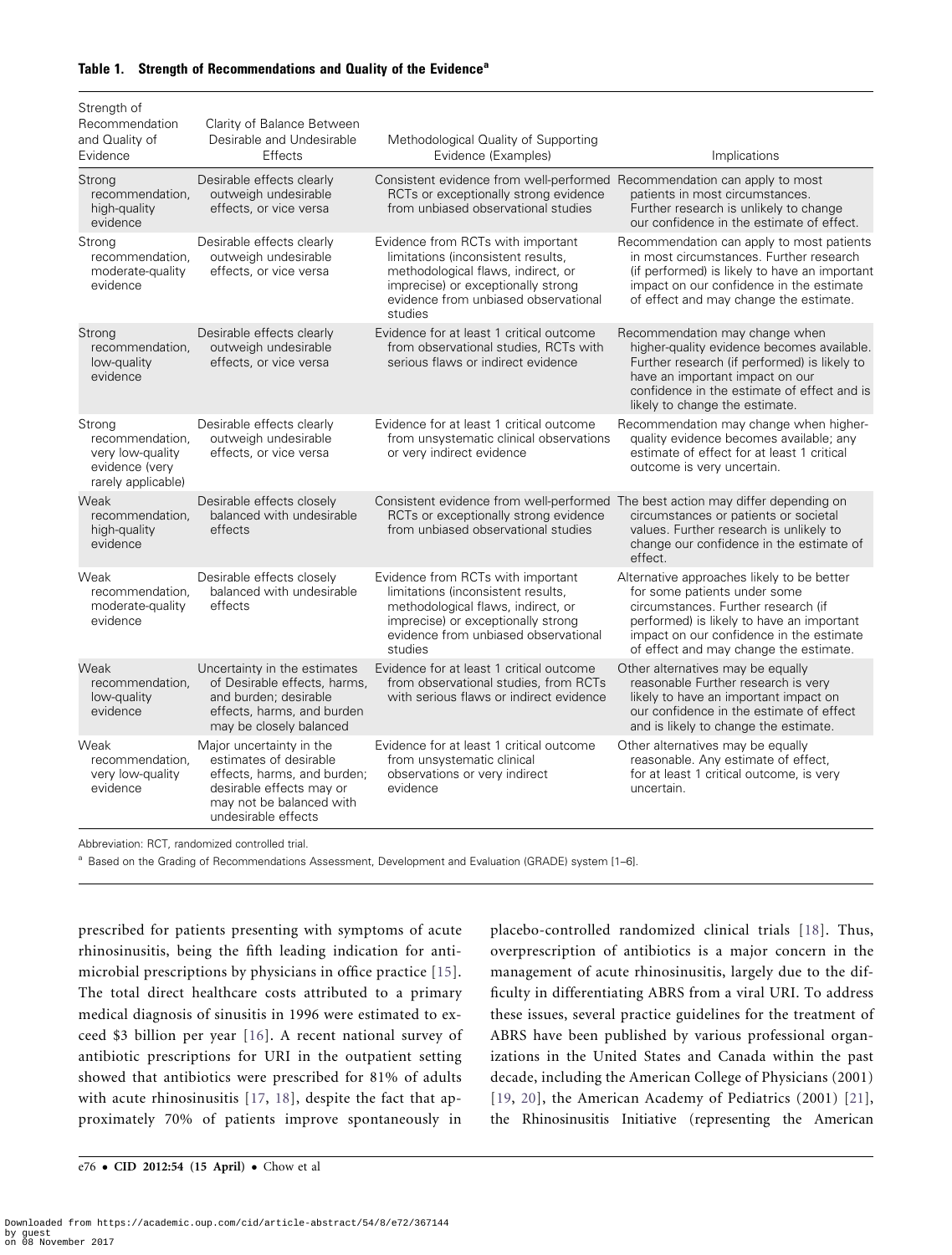Allergy, Asthma and Immunology; the American Academy of Otolaryngology–Head and Neck Surgery [AAO-HNS]; and the American Rhinologic Society) (2004) [\[7\]](#page-35-0), the Sinus and Allergy Health Partnership (2004) [[22\]](#page-35-0), the Joint Council of Allergy, Asthma and Immunology (2005) [\[23](#page-35-0)], the Agency for Health Care Research and Quality (2005) [\[24](#page-35-0)], and more recently by the AAO-HNS (2007) [[25](#page-35-0)], the Institute for Clinical Systems Improvement (2008) [[26](#page-35-0)], and the Canadian Society of Otolaryngology–Head and Neck Surgery (2011) [[27\]](#page-35-0). These guidelines offer differing opinions regarding both clinical criteria for initiating antimicrobial therapy and choice of empiric antimicrobial regimens. The current guideline was developed by IDSA with a multidisciplinary panel to address some of the more controversial areas concerning initial empiric management of ABRS in both children and adults. A major area of emphasis includes identifying the clinical presentations that best distinguish bacterial from viral rhinosinusitis, and the selection of antimicrobial regimens based on evolving antibiotic susceptibility profiles of recent respiratory pathogens in the United States. The primary goal of this guideline is to improve the appropriate use of first-line antibiotics for patients with a presumptive diagnosis of ABRS. The secondary goals are to reduce excessive or inappropriate use of antimicrobial agents in patients with acute viral rhinosinusitis or self-limited bacterial infection, and to deter the emergence of antibiotic resistance among respiratory pathogens. The guideline is primarily intended for primary care physicians in community and the emergency department settings, including family practitioners, internists, pediatricians, and emergency physicians. The expanded audience includes infectious disease specialists, otolaryngologists, allergists, and head and neck surgeons. It is also among the first IDSA clinical practice guidelines to adopt the GRADE system to assess the quality of evidence and strength of recommendations [[1–6\]](#page-35-0) ([Table 1](#page-4-0)). The following 18 clinical questions are addressed in this guideline: I. Which clinical presentations best identify patients with acute bacterial vs viral rhinosinusitis? II. When should empiric antimicrobial therapy be initiated in patients with signs and symptoms suggestive of ABRS? III. Should amoxicillin vs amoxicillin-clavulanate be used for initial empiric antimicrobial therapy of ABRS in children?

Academy of Allergy, Asthma and Immunology; the American Academy of Otolaryngic Allergy; the American College of

IV. Should amoxicillin vs amoxicillin-clavulanate be used for initial empiric antimicrobial therapy of ABRS in adults?

V. When is ''high-dose'' amoxicillin-clavulanate recommended during initial empiric antimicrobial therapy for ABRS in children or adults?

VI. Should a respiratory fluoroquinolone vs a  $\beta$ -lactam agent be used as first-line initial empiric antimicrobial therapy of ABRS?

VII. Besides a b-lactam or a respiratory fluoroquinolone, should a macrolide, TMP/SMX, doxycycline, or a second- or third-generation oral cephalosporin be used as an alternative regimen for the initial empiric treatment of ABRS in children or adults?

VIII. Which antimicrobial regimens are recommended for the empiric treatment of ABRS in children and adults with a history of penicillin allergy?

IX. Should coverage for S. aureus (especially MRSA) be provided routinely during initial empiric therapy of ABRS?

X. Should empiric antimicrobial therapy for ABRS be administered for 5–7 days vs 10–14 days?

XI. Is saline irrigation of the nasal sinuses of benefit as adjunctive therapy in patients with ABRS?

XII. Are intranasal corticosteroids recommended as an adjunct to antimicrobial therapy in patients with ABRS?

XIII. Should topical or oral decongestants or antihistamines be used as adjunctive therapy in patients with ABRS?

XIV. How long should initial empiric antimicrobial therapy in the absence of clinical improvement be continued before considering alternative management strategies?

XV. What is the recommended management strategy in patients who clinically worsen despite 72 hours or fail to improve after 3–5 days of initial empiric antimicrobial therapy with a first-line regimen?

XVI. In managing the patient with ABRS who has failed to respond to empiric treatment with both first-line and secondline agents, it is important to obtain cultures to document whether there is persistent bacterial infection and whether resistant pathogens are present. In such patients, should cultures be obtained by sinus puncture or endoscopy, or will cultures from nasopharyngeal swabs suffice?

XVII. Which imaging technique is most useful for patients with severe ABRS who are suspected to have suppurative complications such as orbital or intracranial extension of infection?

XVIII. When should referral to a specialist be considered in the management of a patient with presumed ABRS?

### Overview of Therapeutic Dilemmas in ABRS

This guideline was prompted by a number of therapeutic dilemmas commonly encountered by physicians who provide primary care to children and adults with a presumptive diagnosis of ABRS.

### Lack of Precision in Current Methods of Diagnosis

The gold standard for the diagnosis of ABRS is the recovery of bacteria in high density  $(\geq 10^4$  colony-forming units per milliliter) from the cavity of a paranasal sinus [\[7,](#page-35-0) [12](#page-35-0), [13](#page-35-0)]. Failure to adequately decontaminate the paranasal mucosa during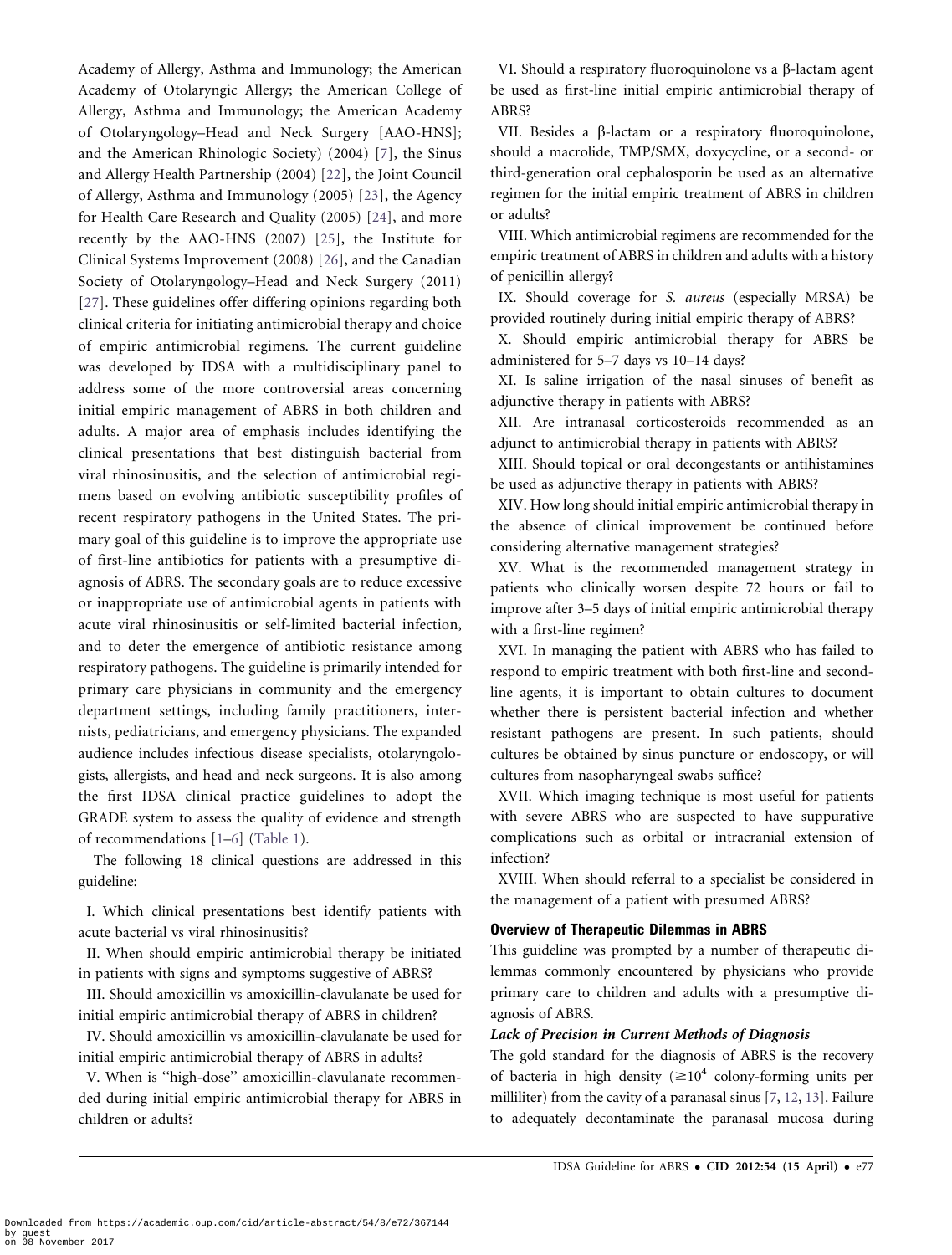<span id="page-6-0"></span>Table 2. Conventional Criteria for the Diagnosis of Sinusitis Based on the Presence of at Least 2 Major or 1 Major and ≥2 Minor Symptoms

| Major Symptoms                                        | Minor Symptoms                                 |
|-------------------------------------------------------|------------------------------------------------|
| • Purulent anterior nasal discharge                   | $\bullet$ Headache                             |
| • Purulent or discolored posterior nasal<br>discharge | • Ear pain, pressure, or<br>fullness           |
| • Nasal congestion or obstruction                     | $\bullet$ Halitosis                            |
| • Facial congestion or fullness                       | • Dental pain                                  |
| • Facial pain or pressure                             | $\bullet$ Cough                                |
| • Hyposmia or anosmia                                 | • Fever (for subacute or<br>chronic sinusitis) |
| • Fever (for acute sinusitis only)                    | $\bullet$ Fatique                              |
| Modified from Meltzer et al [7].                      |                                                |

sinus aspiration or to quantify any bacterial isolates in the aspirate are the most common pitfalls that may lead to misinterpretation of results (ie, assuming the presence of infection when actually the bacteria recovered represent contaminants derived from the nose). Using this definition, several investigators [\[28](#page-35-0)–[30\]](#page-35-0) have confirmed the diagnosis of ABRS in both adults and children and validated the effect of appropriate antimicrobial therapy in eradicating bacterial pathogens from the paranasal sinuses [[12\]](#page-35-0). Furthermore, treatment failure was associated with the recovery of antibiotic-resistant pathogens [\[29](#page-35-0)]. However, sinus aspiration is an invasive, time-consuming, and potentially painful procedure that does not have utility in the daily practice of primary care physicians. Although there has been interest in the use of endoscopically guided cultures of the middle meatus as a surrogate for sinus aspirates in patients with ABRS [\[31](#page-35-0)], performance of such cultures is beyond the scope of most primary care physicians, and its validity in children has not been established. Thus, the diagnosis of ABRS in most randomized controlled trials (RCTs) of antimicrobial therapy is based on the presence of compatible symptoms and signs of acute rhinosinusitis (Table 2) with radiographic confirmation of sinus involvement. Unfortunately, these diagnostic criteria do not adequately distinguish bacterial from viral infection. Consequently, a proportion of patients enrolled in such trials likely had a viral URI, which is self-limited and would not be expected to respond to antimicrobial therapy. This limitation results in an underestimation of the potential benefit of antimicrobial therapy [\[12](#page-35-0)].

#### Imaging Studies of Presumed ABRS

Imaging studies such as plain radiographs or CT are frequently used by clinicians for the diagnosis of ABRS. Unfortunately, these studies are nonspecific and do not distinguish bacterial from viral rhinosinusitis. Kovatch et al [\[32](#page-35-0)] found that more than half of children with both symptoms and signs of a viral

URI had abnormal maxillary sinus radiographs. Conversely, such radiographs are frequently abnormal in healthy children [\[32](#page-35-0)-34] and in children undergoing CT for a nonrespiratory complaint [\[35\]](#page-36-0). Gwaltney et al [\[36](#page-36-0)] deliberately obtained CTs from healthy young adults experiencing a new cold and found that 87% of the subjects had significant abnormalities of their maxillary sinuses. Finally, Kristo et al found that 68% of symptomatic children with acute respiratory infection [[37\]](#page-36-0) and 42% of healthy schoolchildren [[38\]](#page-36-0) had major abnormalities in their paranasal sinuses as evaluated by MRI.

Collectively, these studies indicate that during uncomplicated viral URI in children and adults, the majority will have significant abnormalities in imaging studies (either plain radiographs, CT, or MRI) that are indistinguishable from those associated with bacterial infection. Accordingly, while normal imaging studies can assure that a patient with respiratory symptoms almost certainly does not have ABRS, an abnormal radiographic study cannot confirm the diagnosis of ABRS, and such studies are unnecessary during the management of uncomplicated ABRS. Furthermore, studies in which the entry criteria included the presence of respiratory symptoms plus abnormal radiographs or other imaging studies (ie, most RCTs evaluating antimicrobial treatment of ABRS in the literature) cannot be accepted as credible or reliable for evaluating the natural history of ABRS or antimicrobial efficacy.

#### Clinical Distinction of ABRS From Viral URI

There are few studies in adults and children that have correlated the presence of respiratory signs and symptoms with the findings of sinus aspiration [[12](#page-35-0), [28](#page-35-0), [30,](#page-35-0) [39](#page-36-0)]. The duration of symptoms beyond 7–10 days is often used as a surrogate criterion to distinguish bacterial from viral infection based on the natural history of rhinovirus infections [[40\]](#page-36-0) [\(Figure 2](#page-7-0)). However, the probability of confirming a bacterial infection by sinus aspiration is only about 60% among adult patients with symptoms lasting  $\geq 7-10$  days [\[41\]](#page-36-0). To identify additional clinical features that may distinguish between bacterial and viral infection, the typical clinical course and natural history of rhinovirus infection (described by Gwaltney et al [[40\]](#page-36-0)) is further reviewed.

Viral URIs are characterized by the presence of nasal symptoms (discharge and congestion/obstruction) and/or cough. Patients may also complain of a scratchy throat. Usually the nasal discharge begins as clear and watery. Often, however, the quality of nasal discharge changes during the course of the illness. Most typically, the nasal discharge becomes thicker and more mucoid and may become purulent (thick, colored, and opaque) for several days. Then the situation reverses with the purulent discharge becoming mucoid and then clear again, or simply drying. The transition from clear to purulent to clear nasal discharge occurs in uncomplicated viral URIs without

e78 • CID 2012:54 (15 April) • Chow et al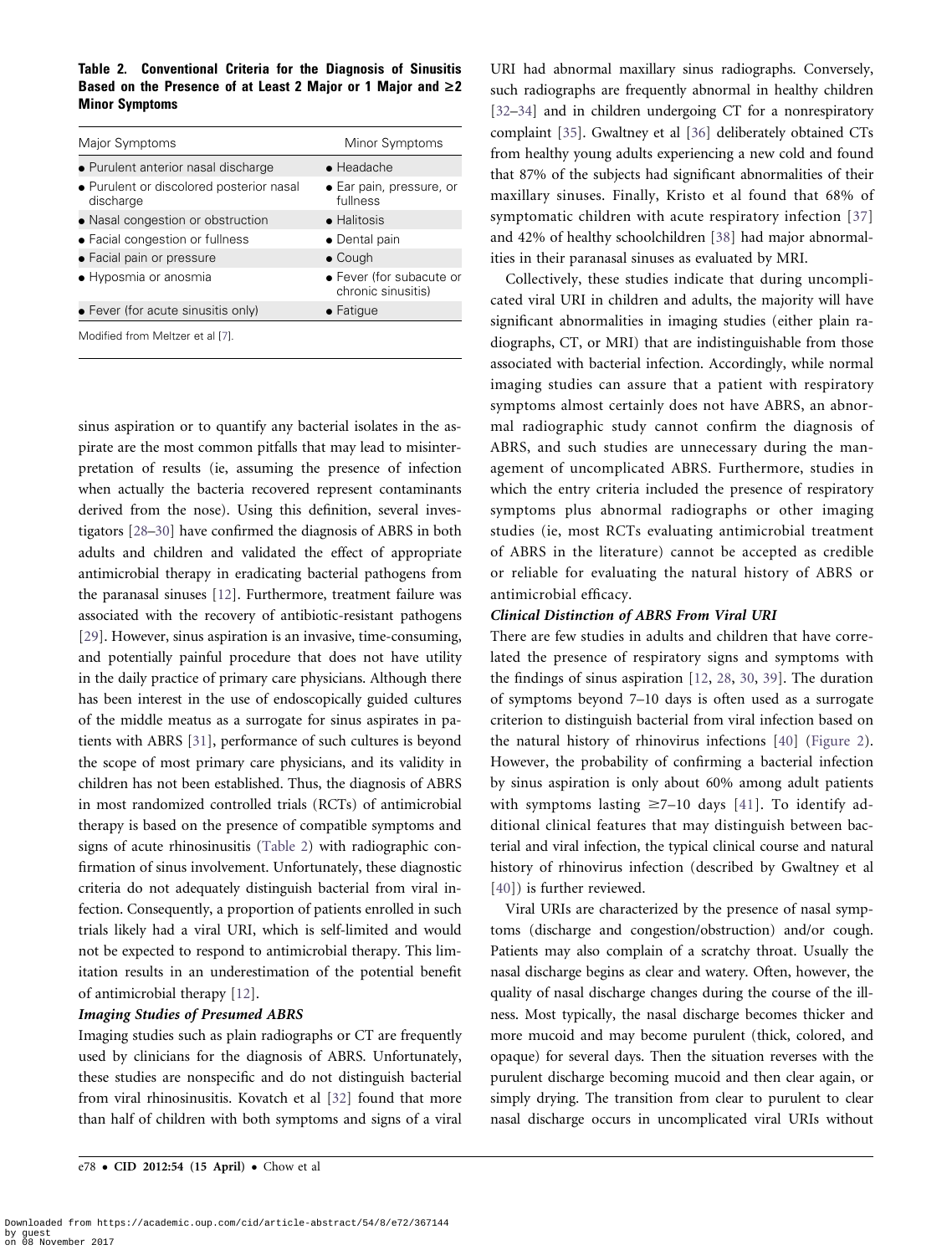<span id="page-7-0"></span>

**Figure 2.** Schematic characterization of the natural history and time course of fever and respiratory symptoms associated with an uncomplicated viral upper respiratory infection (URI) in children (courtesy of Dr Ellen Wald; adapted from Gwaltney et al [[40\]](#page-36-0) and Rosenfeld at al [\[13](#page-35-0)]).

the benefit of antimicrobial therapy. Most patients with uncomplicated viral URIs do not have fever. However, if fever is present, it tends to be present early in the illness, often in concert with other constitutional symptoms such as headache and myalgia. Typically, the fever and constitutional symptoms disappear in the first 24–48 hours and the respiratory symptoms become more prominent. The time course of illness is an important characteristic. In most cases of uncomplicated viral URI, respiratory symptoms last 5–10 days. Although the patient may not be free of symptoms on the 10th day, almost always the respiratory symptoms have peaked in severity by days 3–6 and have begun to improve.

With this clinical picture of an uncomplicated viral URI for comparison, several clinical features were proposed by the Rhinosinusitis Initiative to correlate with ABRS rather than viral URI [[7\]](#page-35-0). In addition to the duration of signs and symptoms, the time course and pattern of disease progression were considered to be important in differentiating bacterial from viral rhinosinusitis. Three typical clinical presentations were emphasized: (1) onset with persistent symptoms that last  $>$ 10 days and were not improving; (2) onset with severe symptoms, characterized by high fever of at least 39°C (102°F) and purulent nasal discharge for at least 3–4 consecutive days at the beginning of illness; and (3) onset with worsening symptoms, characterized by typical viral URI symptoms that appear to improve followed by the sudden onset of worsening symptoms after 5–6 days (''double-sickening'') [[7,](#page-35-0) [42](#page-36-0)].

In patients with persistent symptoms, nasal discharge (of any quality) and daytime cough (which may be worse at night) are both common, whereas the presence of fever, headache, or facial pain is more variable. These patients come to medical attention primarily because of respiratory symptoms that may be low grade but simply do not resolve. In the patient with severe symptoms, the onset of fever, headache, and facial pain is distinguished from an uncomplicated viral URI in 2 ways. In viral URI, fever is present early in the clinical illness and disappears in 24–48 hours, while purulent nasal discharge is not generally present until the fourth or fifth day of illness. In contrast, the high fever and purulent nasal discharge during ABRS occur for at least 3–4 consecutive days at the beginning of the illness. Although the triad of headache, facial pain, and fever is considered a classic presentation of ABRS in adults, it is uncommon. Onset with persistent symptoms is far more frequent. In children, the most common manifestations of bacterial sinusitis are cough (80%) followed by nasal discharge (76%) and fever (63%). Parents of preschoolers often report malodorous breath. Headache, facial pain, and swelling are rare. In the patient with worsening symptoms, there may be a new onset of fever, a relapse or an increase in nasal discharge or cough, or the onset of severe headache. This doublesickening is a classic presentation for any secondary bacterial complication of a viral URI similar to ABRS, such as acute otitis media (AOM) and pneumonia. The validity of these clinical features in predicting ABRS is discussed in the ''Evidence Summary'' of recommendation 1 in the guideline.

Issues in RCTs of Antimicrobial Therapy for Presumed ABRS Five systematic reviews or meta-analyses of antimicrobial therapy vs placebo for presumed ABRS in adults have been published since 2005 [[18](#page-35-0), [24,](#page-35-0) [25](#page-35-0), [43,](#page-36-0) [44](#page-36-0)]. Data from 17 studies in adult patients and 3 pediatric studies in which antibiotics have been compared with placebo are available for further analysis [\(Table 3\)](#page-8-0). In evaluating the quality of these studies, the single most challenging issue besides methodological flaws in randomization, concealment, and blinding is to ensure that the patients in the study populations actually have bacterial rather than viral rhinosinusitis in the absence of confirmation by sinus cultures. Two common methodological flaws identified in these studies among adult patients are that (1) many patients only had 7 days of symptoms (without qualification of whether these symptoms had begun to improve or were worsening) and that (2) imaging studies were often used as a diagnostic entry criterion. Because these patient selection criteria lack sensitivity and specificity for ABRS, there is good reason to believe that many patients enrolled in these studies had uncomplicated viral URI rather than ABRS [[12](#page-35-0)]. Nonetheless, most of these studies do show a modest benefit in the use of antimicrobials. Overall, 13 (95% confidence interval [CI], 9–22) adults would need to be treated with antibiotics before 1 additional patient would benefit ([Table 3\)](#page-8-0). The finding that approximately 65% of placebotreated patients improved spontaneously in these studies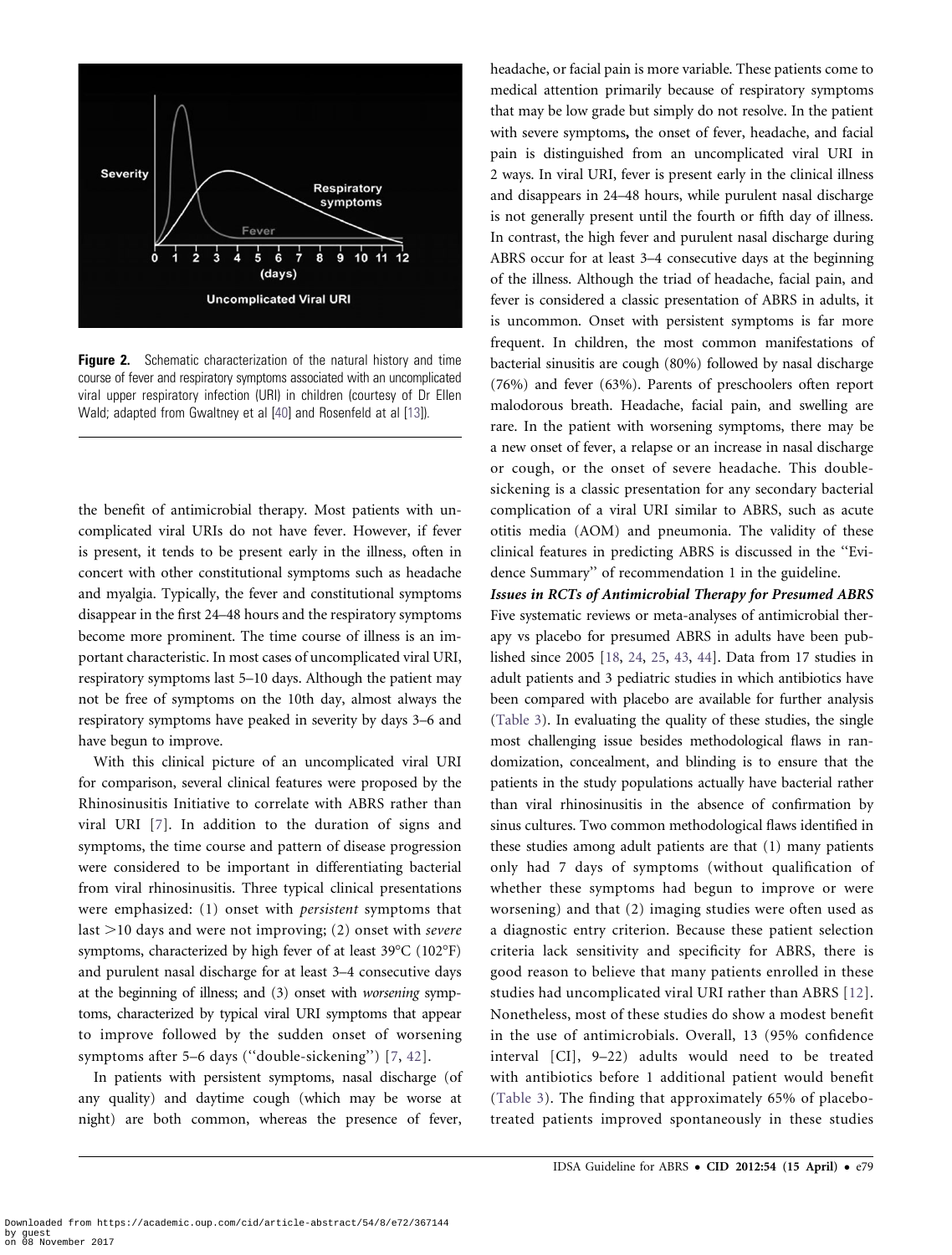#### <span id="page-8-0"></span>Table 3. Meta-analyses of Antibiotic Treatment Versus Placebo in Patients With Acute Rhinosinusitis

|                                        |                | No. Cured or Improved/No. Enrolled (%) |                 |                  |                                              |
|----------------------------------------|----------------|----------------------------------------|-----------------|------------------|----------------------------------------------|
| Patient Population                     | No. of Studies | Antibiotic                             | Placebo         | OR (95% CI)      | No. Needed to Treat<br>$(95\% \text{ Cl})^a$ |
| Adults [45, 46, 47-60]                 |                | 1213/1665 (72.9)                       | 989/1521 (65.0) | 1.44 (1.24–1.68) | $13(9-22)$                                   |
| Children [61, 62, 63, 64] <sup>b</sup> |                | 151/192 (78.5)                         | 70/118 (59.7)   | 2.52 (1.52–4.18) | $5(4-15)$                                    |

Abbreviations: CI, confidence interval; OR, odds ratio.

<sup>a</sup> Calculated by inverting the difference from proportions of success rates between treatment groups [\[18](#page-35-0)].

<sup>b</sup> Study by Kristo et al [[63\]](#page-36-0) was excluded due to inadequate inclusion criteria and antimicrobial dosing regimen.

may lead to an erroneous conclusion that some patients with ABRS do not require antimicrobial therapy, when in fact they may not have ABRS at all. One can only surmise that the benefit of antimicrobial therapy would have been substantially magnified if more of the study patients actually had ABRS. Studies of children showed results in which the number needed to treat (NNT) was reduced to 5 (95% CI, 4–15). It is probable that this apparent difference in response rates between children and adults is due to more stringent inclusion criteria for ABRS in the pediatric studies; alternatively, children with ABRS may respond better to antibiotics than adults.

# Selection of Empiric Antimicrobial Regimens for Presumed ABRS on the Basis of RCTs

The practice of evidence-based medicine requires that clinical decisions regarding the selection of empiric antimicrobial therapy for ABRS be supported by RCTs if available. Unfortunately, most published RCTs comparing different antimicrobial regimens for ABRS are only powered to evaluate noninferior clinical outcomes without microbiological confirmation. This situation, coupled with the high rate of spontaneous recovery in patients with uncomplicated acute rhinosinusitis, allows agents with poor antimicrobial efficacy to appear more efficacious, and drugs with excellent antibacterial activity to appear less efficacious, than they really are, that is, the ''Pollyanna effect'' described by Marchant et al [\[65\]](#page-36-0). Thus, although a multitude of antimicrobial regimens have been found to be noninferior to amoxicillin in clinical efficacy, they are not truly equivalent to first-line agents for the treatment of ABRS.

#### Clinical Relevance of Antibiotic Resistance

The emergence of increasing antimicrobial resistance among respiratory pathogens initiates a self-perpetuating vicious cycle in which broad-spectrum antibiotics are encouraged and in turn drive selection pressure to promote more resistance [\[66](#page-36-0), [67](#page-36-0)]. This dilemma is further exacerbated by the lack of appropriate microbiological studies to confirm an etiological diagnosis and assess microbiological outcome. Finally, although there are

e80 • CID 2012:54 (15 April) • Chow et al

clear exceptions, the laboratory designation of antimicrobial resistance may not necessarily correlate with poor patient outcome. Documentation of bacterial persistence in association with clinical failure in the absence of structural abnormalities or suboptimal PK/PD data is necessary to confirm the clinical relevance of antimicrobial resistance. As a case in point, the penicillin susceptibility breakpoints of S. pneumoniae for intravenous treatment of nonmeningeal infection were revised in 2008 by the Clinical and Laboratory Standards Institute (CLSI) ("intermediate" changed from  $\leq$ 1 µg/mL to 4 µg/mL; "resistant" changed from  $\geq$   $\mu$ g/mL to  $\geq$   $\mu$ g/mL), because earlier breakpoints based on achievable cerebrospinal fluid concentrations of penicillin did not correlate with a suboptimal clinical outcome in patients with nonmeningeal invasive pneumococcal infections [\[68\]](#page-36-0). Because oral amoxicillin has better PK/PD properties than oral penicillin VK, it is the preferred oral  $\beta$ -lactam agent for the treatment of nonmeningeal pneumococcal infections. The revised breakpoints for oral amoxicillin are the same as for intravenous penicillin (intermediate, 4 µg/mL; resistant,  $\geq 8$  µg/mL). The clinical relevance of macrolide resistance among H. influenzae and S. pneumoniae has also been questioned. Nonetheless, recent studies provide clear-cut evidence that infection with macrolideresistant and penicillin-resistant pneumococci is a notable risk factor for treatment failure with these agents in communityacquired respiratory tract infections [\[69–72](#page-36-0)]. Similar data exist when inappropriate antimicrobial therapy was administered to patients with ABRS caused by H. influenzae on the basis of posttreatment sinus puncture studies [\[12](#page-35-0)]. A related concern is that the emergence of antimicrobial resistance is a dynamic process and constantly evolving. Antimicrobial regimens found to be effective in RCTs performed prior to the emergence of antimicrobial resistance (eg,  $\beta$ -lactamase– producing H. influenzae in the 1970s) clearly cannot be relied upon for contemporary treatment without confirmation by susceptibility testing. This further diminishes the value of RCTs in the selection of contemporary empiric antimicrobial regimens for the treatment of ABRS.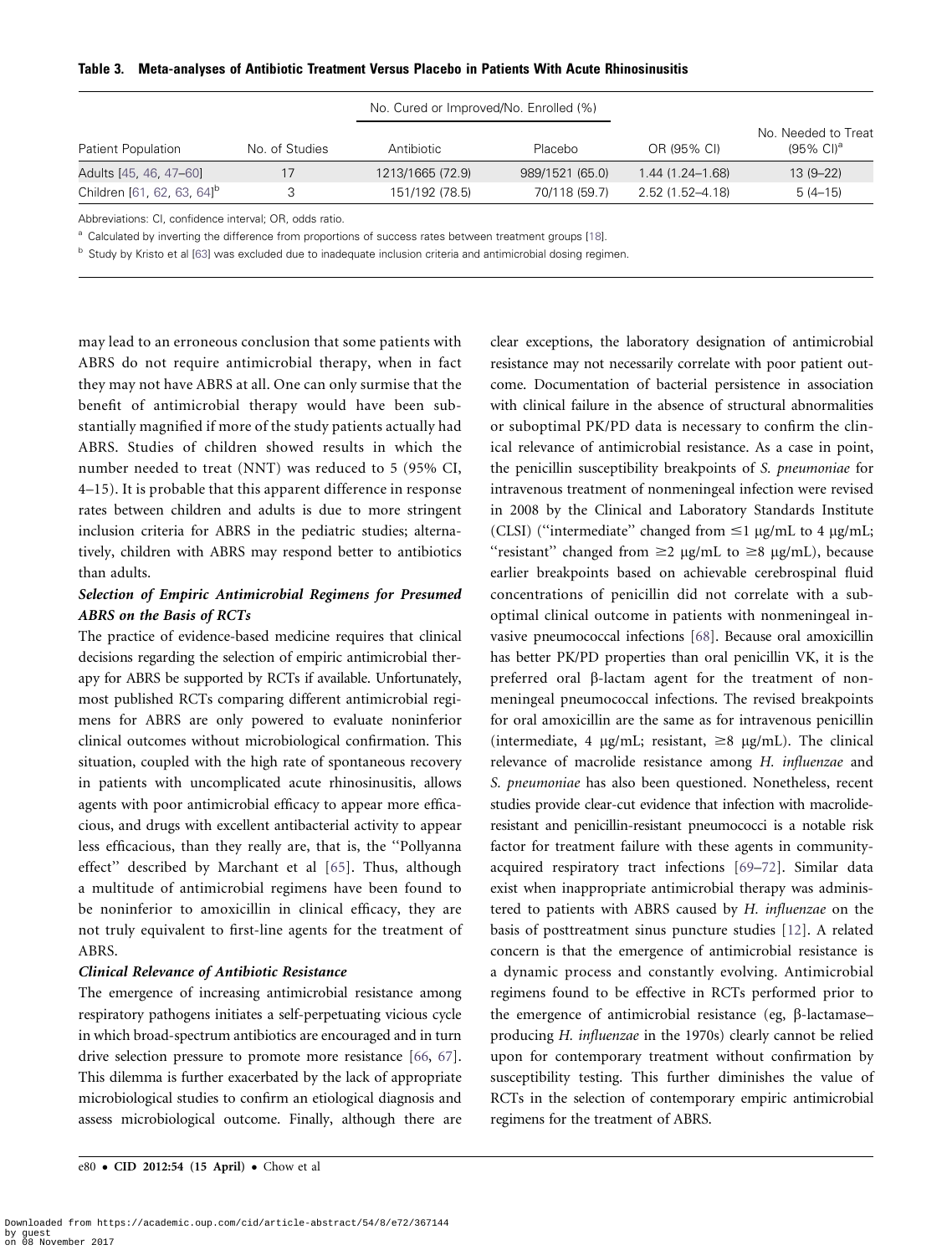For all the reasons stated above, antimicrobial recommendations for the management of ABRS need to be reevaluated. The current IDSA practice guideline aims to critically review the evidence and formulate recommendations that address some of these therapeutic dilemmas in ABRS using the GRADE system.

### METHODS

### Practice Guidelines

''Practice guidelines are systematically developed statements to assist practitioners and patients in making decisions about appropriate healthcare for specific clinical circumstances'' [\[73](#page-36-0)]. Attributes of good guidelines include validity, reliability, reproducibility, clinical applicability, clinical flexibility, clarity, multidisciplinary process, review of evidence, and documentation [[73](#page-36-0)].

### Panel Composition

A panel of multidisciplinary experts in the management of ABRS in children and adults was convened in April 2008. The panel consisted of internists and pediatricians as well as infectious disease and emergency physicians and an otolaryngologic specialist. Panel participants included representatives from the American College of Physicians, Society of Academic Emergency Medicine, Centers for Disease Control and Prevention, the GRADE Working Group, and the IDSA Standards and Practice Guidelines Committee.

#### Process Overview and the GRADE Approach

The group convened a face-to-face meeting in December 2008 in which an outline of the guideline was discussed and the process of guideline development using the GRADE approach was briefly reviewed.

GRADE is a newly created system for evaluating the quality of evidence and strength of recommendations for healthcare. The essential steps for developing recommendations by the GRADE approach are summarized in [Figure 3.](#page-10-0) The first task is to identify and formulate precise questions to be addressed by the guideline (steps 1–3). These should address clinically important outcomes and focus on specific patient populations and interventions that are relevant at the point of care (steps 4–6). The next task is to search for available evidence, prepare an evidence profile, and grade the quality of evidence for each important outcome (steps 7–8). The final task is to formulate recommendations based on the balance of desirable vs undesirable consequences for the intervention, and make a value judgment regarding the strength of the recommendation. Thus, the GRADE approach separates decisions regarding the quality of evidence from strength of recommendations. This is a fundamental difference from the previous IDSA–US Public Health Service grading system [[74\]](#page-36-0). High-quality evidence does not necessarily constitute strong recommendations, and conversely, strong recommendations can still arise from low-quality evidence if one can be confident that the desired benefits clearly outweigh the undesirable consequences. The main advantages of the GRADE approach are the detailed and explicit criteria for grading the quality of evidence and the transparent process for making recommendations.

The quality of evidence reflects the extent to which the confidence in estimates of the effects is adequate to support a particular recommendation. Hence, judgments about the quality of evidence are always made relative to the specific context in which this evidence is used. The GRADE system categorizes the quality of evidence as high, moderate, low, or very low [\(Table 1\)](#page-4-0) [\[6\]](#page-35-0). High-quality evidence indicates that further research is very unlikely to change our confidence in the estimate of effects. Moderate-quality evidence indicates that further research is likely to have an important impact on our confidence in the estimate of effect and may change the estimate. Lowquality evidence suggests that further research is very likely to have an important impact on our confidence in the estimate of effect or change the estimate. Very low-quality evidence indicates that any estimate of effect is very uncertain. Expert opinion is not a category of evidence. Expert opinion represents an interpretation of evidence ranging from observations in an expert's own practice (uncontrolled observations, case reports) to the interpretation of RCTs and meta-analyses known to the expert in the context of other experiences and knowledge.

The quality of evidence may be upgraded or downgraded by additional considerations. For example, high-quality evidence based on RCTs may be downgraded due to limitations in study design or implementation, imprecise estimates (eg, wide confidence intervals), unexplained variability in results, indirectness of the evidence, and publication bias. Conversely, low-quality evidence based on observational studies may warrant upgrading if the magnitude of the treatment effect is very large, if there is evidence of a dose–response relation, or if all plausible biases would decrease the magnitude of an apparent treatment effect. To facilitate this process, a software program (GRADEprofiler) was used to produce evidence tables including the assessment of quality of evidence and a summary of findings (the effect size in the intervention and comparison groups, and the magnitude of relative and absolute effects). Thus the evidence profile is a transparent summary of evidence on which those making recommendations can base their judgments.

The strength of recommendation is not solely linked to the quality of evidence. Rather, the key determinant of the strength of a recommendation is the balance between the desirable and undesirable outcomes (ie, risks vs benefits) for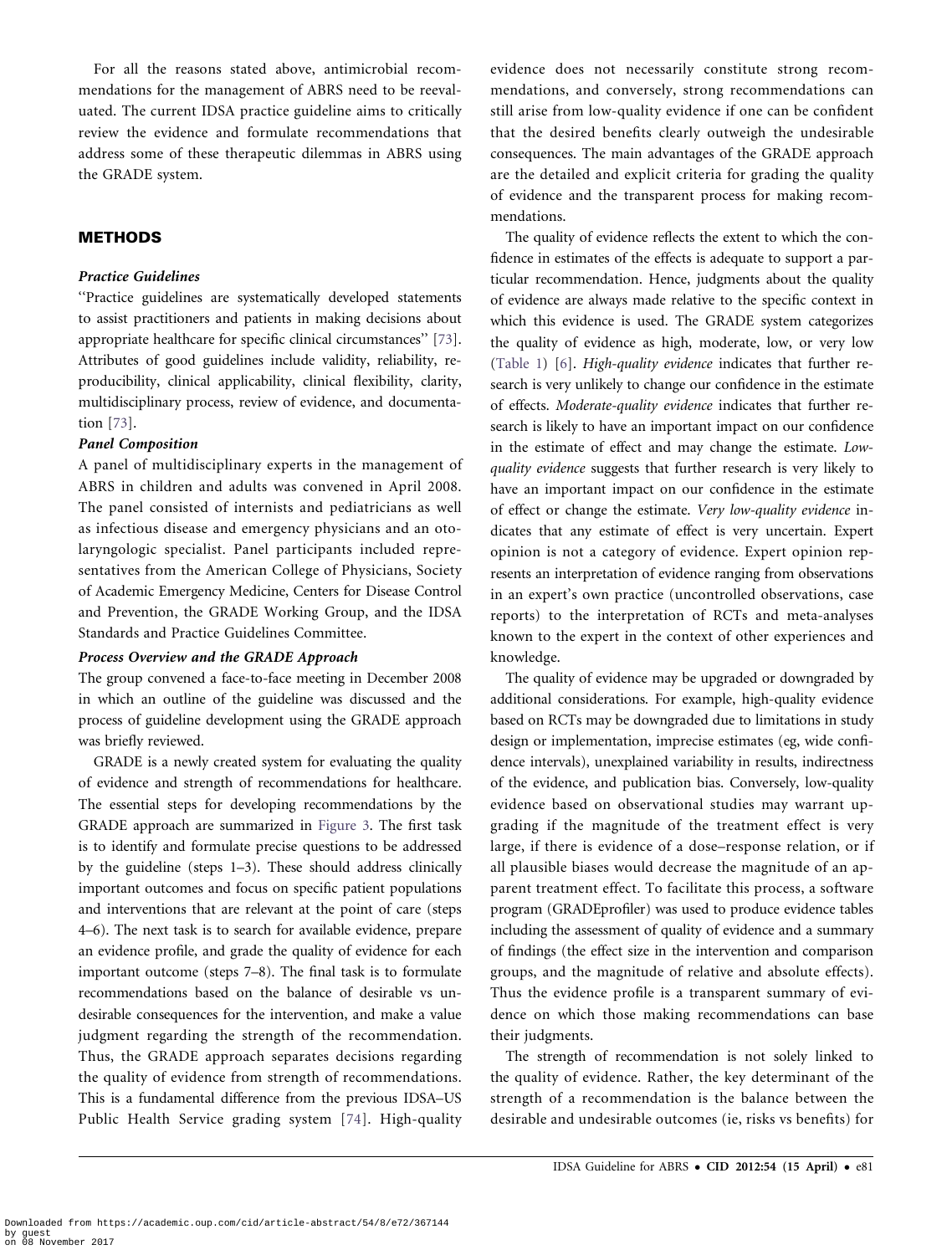<span id="page-10-0"></span>

Figure 3. Essential steps in formulating recommendations by the Grading of Recommendations Assessment, Development and Evaluation (GRADE) approach. QoL, quality of life; RCT, randomized controlled trial.

a clinically important question [[1](#page-35-0)]. This implies a careful selection of the important clinical questions to be addressed and the key outcomes to be evaluated. Other factors that determine the strength of recommendation are the resource implications and variability in values and preferences for or against an alternative management strategy considered by the guideline panel. Only 2 grades are assigned for the strength of recommendation in GRADE: strong or weak. A strong recommendation reflects a high degree of confidence that the

e82 • CID 2012:54 (15 April) • Chow et al

desirable effects of an intervention outweigh the undesirable effects. A weak recommendation denotes that the desirable effects of adhering to a recommendation probably outweigh the undesirable effects, but the panel is less confident. The GRADE approach offers a structured, systematic, and transparent process to formulate recommendations based on explicit criteria that go beyond just the quality of available evidence (please visit the GRADE website at [http://www.](http://www.gradeworkinggroup.org/) [gradeworkinggroup.org/](http://www.gradeworkinggroup.org/) for more information).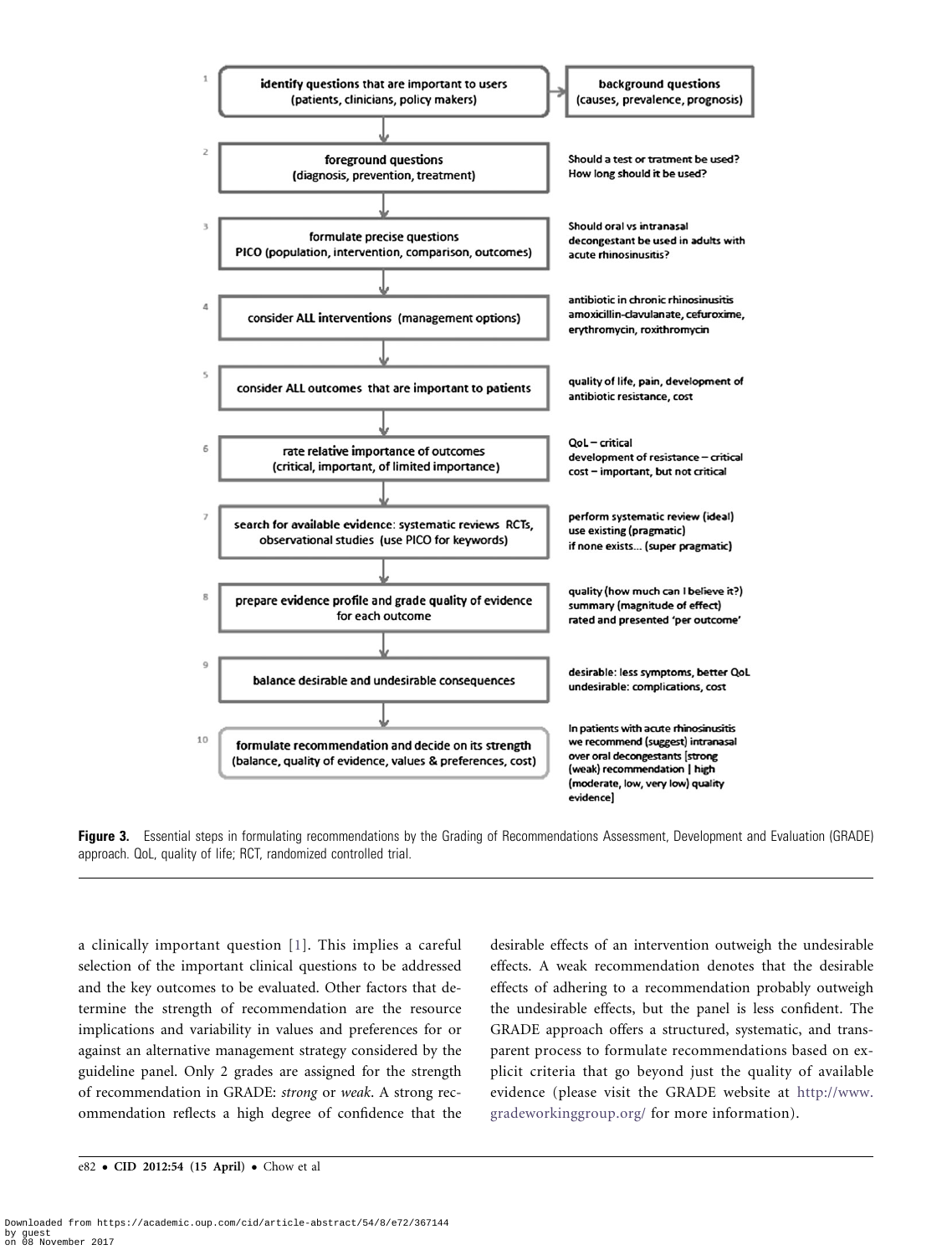A series of monthly teleconferences was conducted in which a list of clinical questions to be addressed by the guideline was generated, discussed, and prioritized. It was determined by the panel that because the entity of chronic rhinosinusitis is so fundamentally different from acute rhinosinusitis in patient populations, epidemiology, pathophysiology, and management strategies, the current guideline would only address issues related to the initial management of ABRS in both adults and children. Consensus among the panel members in grading the quality of evidence and strength of recommendations was developed using the GRADE ''grid'' technique and the Delphi method [\[3](#page-35-0)]. The draft recommendations were circulated to all panel members and each member was asked to provide an opinion regarding their assessment of the recommendations (either strongly agree, agree with reservation, or reject) along with the reasons for their judgment. After each round, an impartial facilitator provided an anonymous summary of the independent panel responses as well as their justification. Panelists were encouraged to revise their earlier answers in light of the replies from the other members of the panel. The process was repeated until consensus was developed for 80% of the responses for each clinical question. Because this was the first guideline to use the GRADE system, preparation of the evidence profile was assisted by a GRADE representative on the panel who provided expert advice on methodological issues throughout the guideline development.

The panel met on 2 additional occasions and held multiple teleconferences to complete the work of the guideline. The purpose of the teleconferences was to discuss the questions, distribute writing assignments, and finalize recommendations. All members of the panel participated in the preparation and review of the draft guideline. Feedback from external peer reviews was obtained. The guideline was reviewed and approved by the IDSA Standards and Practice Guidelines Committee and the Board of Directors prior to dissemination.

# Statistical Analysis and Evidence Summary Profiles

Statistical analysis including relative risk (RR), odds ratios (ORs), 95% CIs, positive and negative predictive values, and  $\chi^2$  statistics was performed using the Prism 4.0 software package (GraphPad, San Diego, California). Evidence summary profiles were generated using GRADEprofiler 3.2.2 software (GRADE Working Group).

### Literature Review and Analysis

We identified up-to-date valid systematic reviews from the MEDLINE database and the Cochrane Library, and also, in selected cases, reference lists of the most recent narrative reviews or studies on the topic. Unless specified otherwise, the search period was 1980–2011 and the search was restricted to the English literature. Articles were also retrieved by searches for clinical diagnosis, symptoms and signs, microbiology, antimicrobial resistance, CT scan, MRI, intranasal steroids, saline irrigations, and complications. The panel members contributed reference lists in these areas. The quality of evidence was evaluated after the literature review. We based our judgments on these systematic reviews and, if applicable, on additional studies published after the reviews were done. When no systematic review was available, we evaluated the original studies to inform judgments about the quality of the underlying evidence from a crude examination of these studies. Primary key search terms were as follows:

- Amoxicillin-clavulanic acid
- Antimicrobial resistance
- Appropriate antimicrobial
- $\cdot$   $\beta$ -lactams
- Decongestants
- Fluoroquinolones
- $\bullet$  H. influenzae
- Hypertonic and isotonic saline
- M. catarrhalis
- Pathogens
- Rhinosinusitis (children and adults)
- Sinusitis
- Sinus aspiration
- S. pneumoniae
- Stewardship
- Steroids
- Upper respiratory

#### Guideline and Conflict of Interest

All members of the expert panel complied with the IDSA policy regarding conflicts of interest, which requires disclosure of any financial or other interest that might be construed as constituting an actual, potential, or apparent conflict. Members of the expert panel completed a conflicts of interest disclosure statement from the IDSA. Information was requested regarding employment, consultancies, stock ownership, honoraria, research funding, expert testimony, and membership on company advisory committees. The panel made decisions on a case-by-case basis as to whether an individual's role should be limited as a result of a perceived conflict. No limiting conflicts were identified.

### Revision Dates

At annual intervals, the panel chair, the liaison advisor, and the chair of the Standards and Practice Guidelines Committee will determine the need to update the guideline based on an examination of the current literature. If necessary, the entire panel will reconvene to discuss potential changes. When appropriate, the panel will recommend full revision of the guideline to the IDSA Standards and Practice Guidelines Committee and the IDSA Board for review and approval.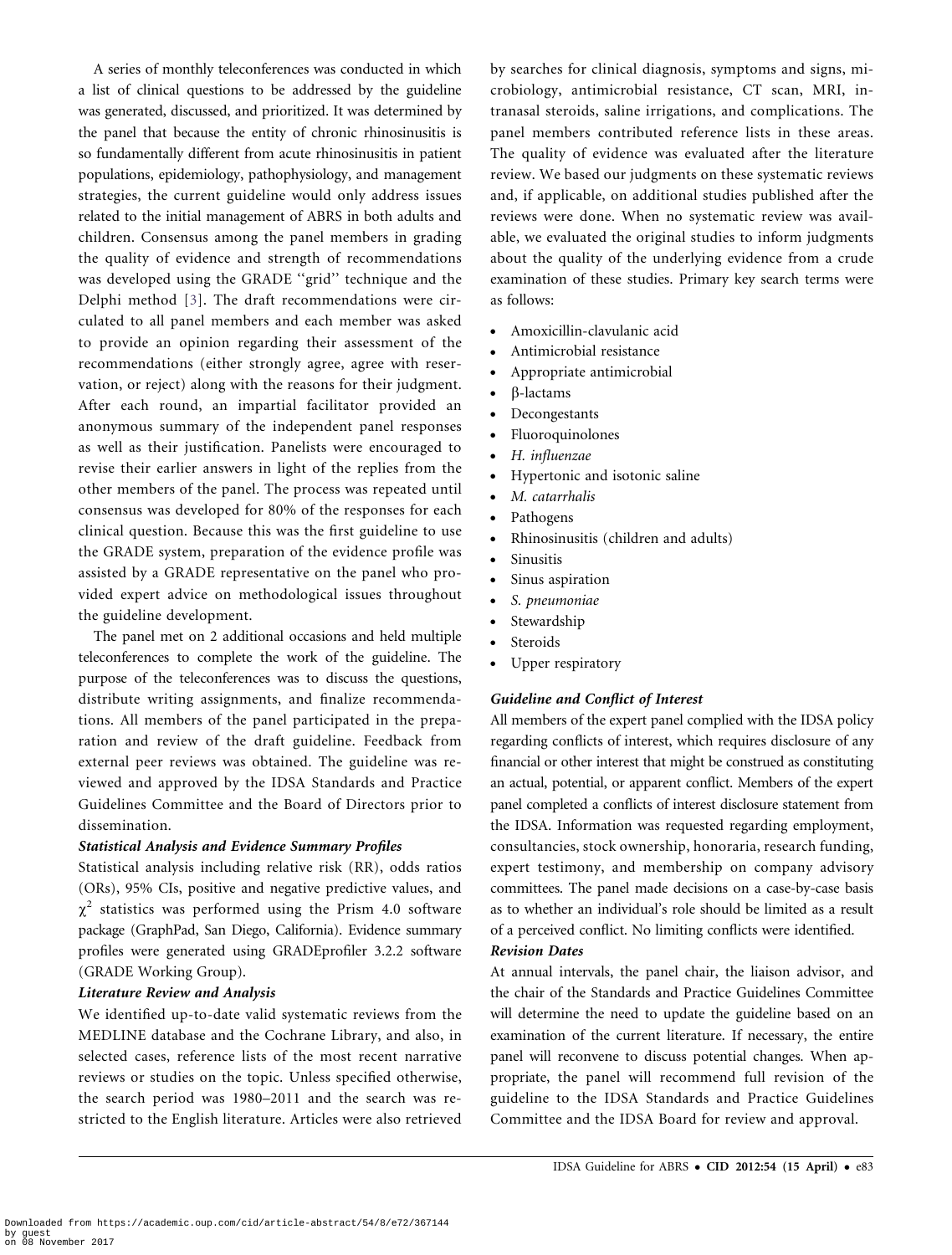# RECOMMENDATIONS CONCERNING INITIAL TREATMENT

# I. Which Clinical Presentations Best Identify Patients With Acute Bacterial Versus Viral Rhinosinusitis?

### Recommendations

1. The following clinical presentations (any of 3) are recommended for identifying patients with acute bacterial vs viral rhinosinusitis:

i. Onset with persistent symptoms or signs compatible with acute rhinosinusitis, lasting for  $\geq 10$  days without any evidence of clinical improvement (strong, low-moderate);

ii. Onset with *severe* symptoms or signs of high fever ( $\geq$ 39°C [102°F]) and purulent nasal discharge or facial pain lasting for at least 3–4 consecutive days at the beginning of illness (strong, low-moderate); or

iii. Onset with worsening symptoms or signs characterized by the new onset of fever, headache, or increase in nasal discharge following a typical viral URI that lasted 5–6 days and were initially improving (''double-sickening'') (strong, low-moderate).

#### Evidence Summary

The clinical diagnosis of ABRS requires a 2-step process: (1) evidence of sinusitis based on compatible symptoms and signs and (2) evidence suggestive of bacterial rather than viral infection based on typical onset and temporal progression of the clinical course. Earlier studies that evaluated the utility of clinical symptoms and signs for the diagnosis of acute rhinosinusitis were based on sinus radiographs or CT imaging, which do not differentiate bacterial from viral rhinosinusitis [\[75](#page-37-0), [76](#page-37-0)]. These studies identified several major and minor symptoms that are useful to identify patients with acute rhinosinusitis (ie, presence of at least 2 major symptoms, or 1 major plus  $\geq$ 2 minor symptoms as summarized in [Table 2](#page-6-0)) [\[7](#page-35-0)]. However, to increase the likelihood of a bacterial rather than viral infection, additional clinical criteria are required. Two studies performed in adult patients attempted to determine the predictive value of symptoms and signs for maxillary sinusitis compared with sinus puncture [\[77](#page-37-0)–[79\]](#page-37-0). Unfortunately, these comparisons were based on the quality and appearance of the sinus aspirate (ie, purulent vs mucopurulent or nonpurulent) rather than culture results, and therefore are of very limited value ([Table 4\)](#page-13-0). A subsequent analysis evaluated the predictive value of these same clinical parameters for cultureproven maxillary sinusitis in a Danish general practice adult population [[78\]](#page-37-0). Only maxillary toothache (OR, 2.9 [95% CI, 1.3–6.3]) and temperature  $>38^{\circ}$ C ( $>100.4^{\circ}$ F) (OR, 4.6 [95% CI, 1.9–11.2]) were significantly associated with positive sinus culture for S. pneumoniae or H. influenzae ([Table 5](#page-14-0)). However, maxillary toothache is an uncommon manifestation of ABRS except in odontogenic sinusitis, and  $>50\%$  of sinus

aspirates in this study yielded no growth. Thus, there are no validated studies that examined the predictive value of specific clinical symptoms or signs for the diagnosis of ABRS based on bacterial cultures of sinus aspirates.

The current guideline recommends the adoption of characteristic patterns of clinical presentations for the clinical diagnosis of ABRS, taking into account not only the duration of respiratory symptoms but also the severity of illness, temporal progression, and classic double-sickening in the clinical course to differentiate bacterial from acute viral rhinosinusitis. These recommendations are intended to improve the likelihood of separating acute bacterial from viral rhinosinusitis solely based on the duration of symptoms  $\geq 7-10$  days. These inclusion criteria were first proposed in 2003 by a multidisciplinary consensus panel jointly established by 5 national societies of otolaryngology–head and neck surgery, allergy, asthma, immunology, and otolaryngic allergy and rhinology [[42\]](#page-36-0) (See "Overview" section). A similar definition for ABRS (ie, persistent symptoms after 10 days with  $\leq$  12 weeks' duration or worsening of symptoms after 5 days) has been adopted by the European Position Paper on Rhinosinusitis and Nasal Polyps 2007 [\[80](#page-37-0)]. The validity of these inclusion criteria has been primarily verified in pediatric patients. Wald et al [\[30\]](#page-35-0) performed sinus puncture in pediatric patients who presented with either persistent symptoms or severe disease and recovered significant pathogens in high density in 77% of the children. In contrast, the probability of confirming bacterial infection by sinus aspiration among adult patients with respiratory symptoms  $\geq 7-10$  days without qualifying additional characteristics in clinical presentation is only approximately 60% [[41\]](#page-36-0). Similarly, in a more recent placebo-controlled RCT of antimicrobial therapy for ABRS in adults with respiratory symptoms  $\geq 7$  days, only 64% of enrolled patients had positive bacterial cultures by sinus puncture [[45\]](#page-36-0). This suggests that the current practice of basing the diagnosis of ABRS solely on the presence of 7–10 days of compatible respiratory symptoms without qualifying additional characteristics in clinical presentation is inadequate in differentiating bacterial from viral acute rhinosinusitis. However, the utility of such clinical criteria for initiating empiric antimicrobial therapy in adults remains to be validated.

Further evidence in support of adopting more stringent clinical criteria for ABRS is suggested by the different response rates among children and adults enrolled in placebo-controlled RCTs of antimicrobial therapy. In 3 RCTs performed in children in which more stringent criteria of persistent, severe, or worsening presentations were used as patient selection criteria [\[61,](#page-36-0) [62,](#page-36-0) [81](#page-37-0)], significantly higher cure rates were demonstrated with antibiotics compared with placebo (mean, 78% vs 60%, respectively; OR, 2.52 [95% CI, 1.52–4.18], and NNT of 5)

e84 • CID 2012:54 (15 April) • Chow et al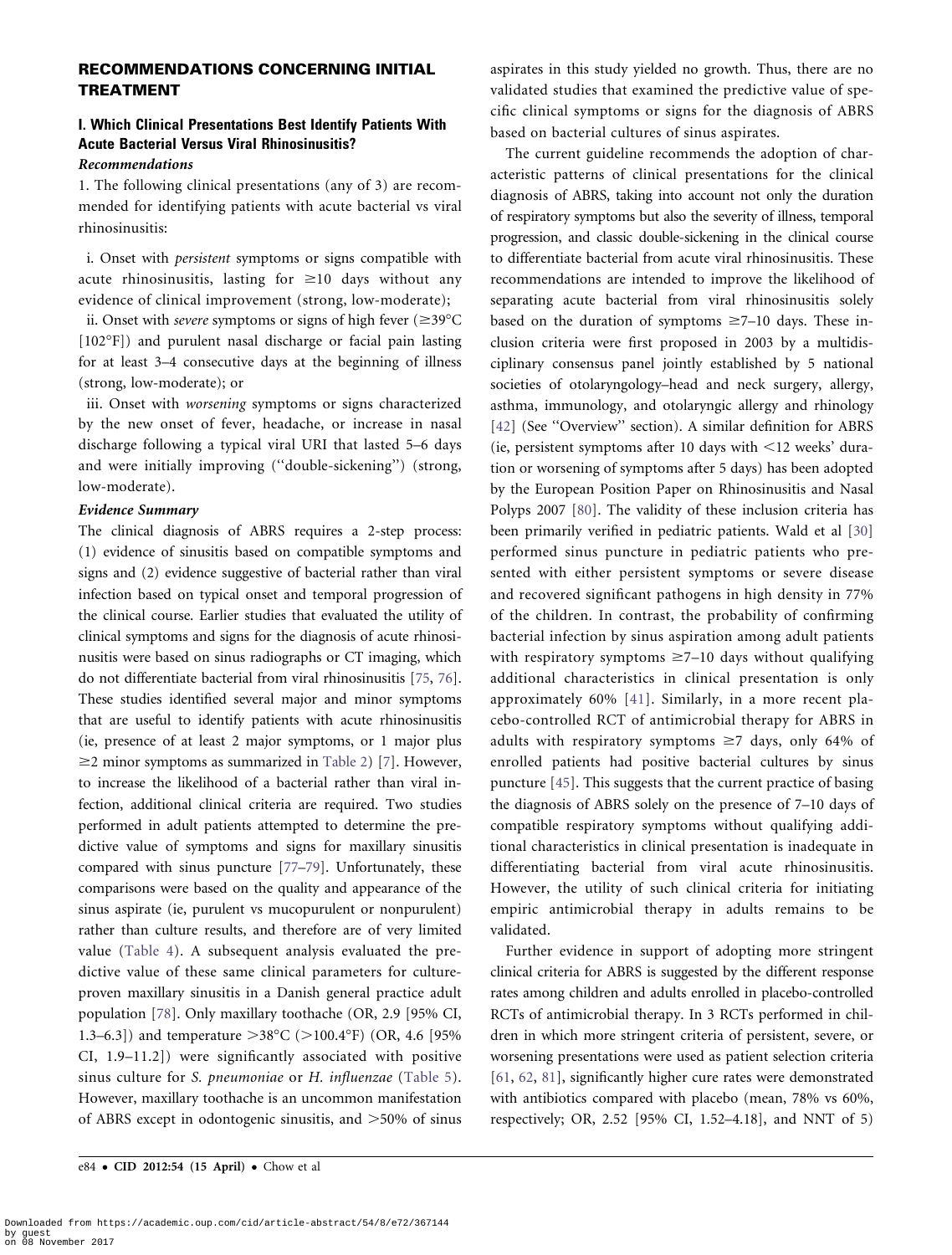#### <span id="page-13-0"></span>Table 4. Predictive Value of Various Clinical Findings in the Diagnosis of Presumed Acute Bacterial Maxillary Rhinosinusitis Compared With Aspiration of Pus From the Sinus Cavity

|                                                                       |                                | Illustrative Comparative Risks <sup>a</sup> (95% CI) |                                 |                                            |                                                                          |                            |
|-----------------------------------------------------------------------|--------------------------------|------------------------------------------------------|---------------------------------|--------------------------------------------|--------------------------------------------------------------------------|----------------------------|
|                                                                       | Assumed Risk                   | Corresponding Risk                                   |                                 |                                            |                                                                          |                            |
| Outcomes                                                              | Control                        | Documenting Pus in<br>Sinus Cavity                   | Relative Effect,<br>OR (95% CI) | No. of<br>Participants<br>(No. of Studies) | Quality of the<br>Evidence (GRADE)                                       | Reference                  |
| Maxillary toothache                                                   | Study population (medium risk) |                                                      | $1.87(1.01 - 3.45)$             | 174 (1 study)                              | $\oplus \ominus \ominus \ominus$ very low <sup>b</sup> Hansen et al [79] |                            |
|                                                                       | 512 per 1000                   | 663 per 1000 (515-784)                               |                                 |                                            |                                                                          |                            |
| Unilateral facial pain                                                | Study population (medium risk) |                                                      | $1.71(.93 - 3.14)$              | 174 (1 study)                              | $\oplus \oplus \ominus \ominus$ low <sup>c</sup>                         | Hansen et al [79]          |
|                                                                       | 378 per 1000                   | 510 per 1000 (361-656)                               |                                 |                                            |                                                                          |                            |
| Unilateral maxillary<br>tenderness                                    | Study population (medium risk) |                                                      | $2.06(1.11 - 3.83)$             | 174 (1 study)                              | $\oplus$ $\oplus$ $\ominus$ $\ominus$ low                                | Hansen et al [79]          |
|                                                                       | 317 per 1000                   | 489 per 1000 (340-640)                               |                                 |                                            |                                                                          |                            |
| Previous history of<br>sinusitis                                      | Study population (medium risk) |                                                      | $0.39$ (.198-.786)              | 174 (1 study)                              | $\oplus \ominus \ominus \ominus$ very low <sup>b</sup> Hansen et al [79] |                            |
|                                                                       | 805 per 1000                   | 617 per 1000 (450-764)                               |                                 |                                            |                                                                          |                            |
| Absence of classical<br>combination of<br>findings <sup>c,d,e,f</sup> | Study population (medium risk) |                                                      | $0.015(.002 - .115)$            | 155 (1 study)                              | $\oplus \ominus \ominus \ominus$ very low <sup>9</sup>                   | Berg and<br>Carenfelt [77] |
|                                                                       | 494 per 1000                   | 14 per 1000 (2-101)                                  |                                 |                                            |                                                                          |                            |
| Presence of 3 of<br>4 clinical criteria                               | Study population (medium risk) |                                                      | 15.37 (6.18-38.18)              | 155 (1 study)                              | $\oplus \ominus \ominus \ominus$ very low <sup>g</sup>                   | Berg and<br>Carenfelt [77] |
|                                                                       | 80 per 1000                    | 574 per 1000 (351-770)                               |                                 |                                            |                                                                          |                            |

Abbreviations: CI, confidence interval; GRADE, Grading of Recommendations Assessment, Development and Evaluation; OR, odds ratio.

a The corresponding risk (and its 95% CI) is based on the assumed risk in the comparison group and the relative effect of the intervention (and its 95% CI).

**b** Self-reported history may not be reliable

<sup>c</sup> Purulent rhinorrhea with unilateral predominance (symptom).

<sup>d</sup> Facial pain with unilateral predominance (symptom).

<sup>e</sup> Bilateral purulent rhinorrhea (sign).

<sup>f</sup> Presence of pus in nasal cavity (sign).

<sup>g</sup> Pus as surrogate for positive bacterial cultures.

[\(Table 3](#page-8-0)). A fourth RCT [\[63\]](#page-36-0) was not included in this analysis as patients were treated with inadequate dosing of antimicrobials. In contrast, among placebo-controlled RCTs in adults in which duration of symptoms  $\geq 7-10$  days was the primary inclusion criteria, the beneficial effect of antimicrobial therapy was less prominent (73% vs 65%; OR, 1.44 [95% CI, 1.24–1.68], and NNT of 13).

The criteria of persistent symptoms  $\geq$  10 days duration and worsening symptoms or signs within 5–10 days after initial improvement (double-sickening) were based on earlier studies of the natural history of rhinovirus infections [\[40](#page-36-0)] ([Figure 2](#page-7-0)). Although 25% of patients with rhinovirus infection prospectively studied by Gwaltney et al [\[40](#page-36-0)] had symptoms longer than 14 days, their clinical course was improving before the 10-day mark.

The criterion of severe symptoms or signs of high fever  $(\geq 39^{\circ}C$  [102°F]) and purulent nasal discharge or facial pain lasting for 3–4 days at the beginning of illness identifies a subpopulation with severe disease in whom antimicrobial therapy is clearly warranted before the 10-day ''waiting'' period. This

criterion was not included in the AAO-HNS guideline for adult rhinosinusitis [[13\]](#page-35-0), but was included in the consensus recommendations by Meltzer et al [[42](#page-36-0)].

Benefits. More stringent criteria of patient selection based on duration as well as characteristic progression of the clinical course should improve the differentiation of ABRS from viral rhinosinusitis and identify the patient population most likely to benefit from empiric antimicrobial therapy.

Harms. Adoption of more stringent clinical criteria for the diagnosis of ABRS may result in delay of appropriate antimicrobial therapy in some patients. However, more accurate distinction will be made between bacterial vs viral rhinosinusitis, and the overuse of antibiotics will be minimized. Reserving antimicrobial therapy for patients with severe or prolonged manifestation of ABRS fails to address quality of life or productivity issues in patients with mild or moderate symptoms of ABRS.

Other Considerations. Radiographic confirmation of sinus disease for patients with uncomplicated ABRS is not necessary and is not advised.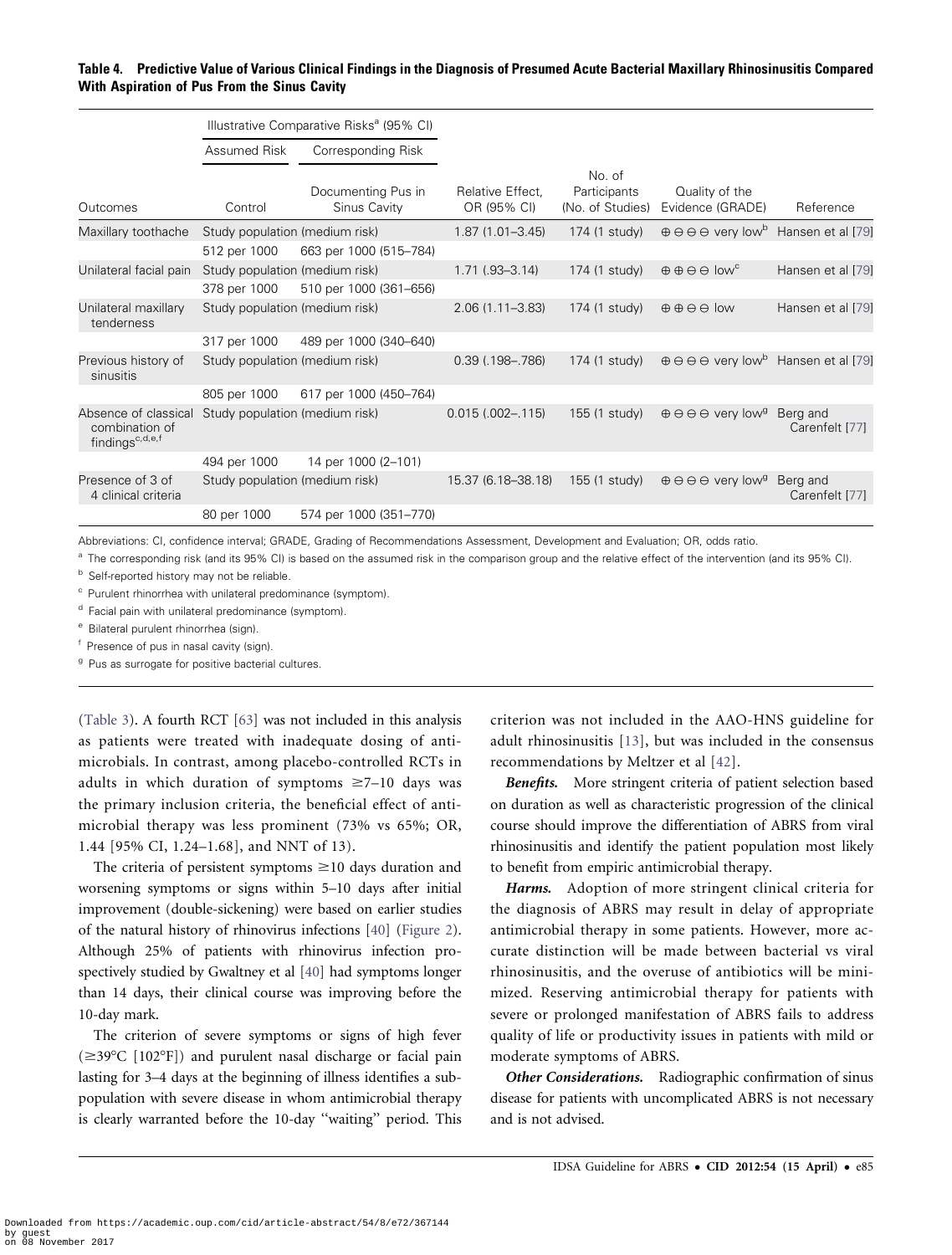#### <span id="page-14-0"></span>Table 5. Predictive Value of Various Clinical Findings in the Diagnosis of Acute Bacterial Rhinosinusitis Compared With Positive Culture by Sinus Puncture

|                                                |                                | Illustrative Comparative Risks <sup>a</sup> (95% CI) |                                 |                                            |                                                                              |                   |
|------------------------------------------------|--------------------------------|------------------------------------------------------|---------------------------------|--------------------------------------------|------------------------------------------------------------------------------|-------------------|
|                                                | Assumed Risk                   | Corresponding Risk                                   |                                 |                                            |                                                                              |                   |
| Outcomes                                       | Control                        | Positive Culture From<br>Sinus Puncture              | Relative Effect.<br>OR (95% CI) | No. of<br>Participants<br>(No. of Studies) | Quality of the<br>Evidence (GRADE)                                           | Reference         |
| Self-reported history<br>of previous sinusitis | Study population (medium-risk) |                                                      | $0.40$ $(.18 - .90)$            | 127 (1 study)                              | $\oplus$ $\oplus$ $\oplus$ $\ominus$ moderate <sup>b</sup> Hansen et al [78] |                   |
|                                                | 805 per 1000                   | 623 per 1000 (426–788)                               |                                 |                                            |                                                                              |                   |
| History of maxillary<br>toothache              |                                | Study population (medium-risk)                       | $2.86(1.27 - 6.41)$             | 127 (1 study)                              | $\oplus$ $\oplus$ $\ominus$ $\ominus$ low                                    | Hansen et al [78] |
|                                                | 512 per 1000                   | 750 per 1000 (571-871)                               |                                 |                                            |                                                                              |                   |
| Temperature $>38^{\circ}$ C                    |                                | Study population (medium-risk)                       | 4.63 (1.83-11.70)               | 127 (1 study)                              | $\oplus$ $\oplus$ $\ominus$ $\ominus$ low                                    | Hansen et al [78] |
|                                                | 110 per 1000                   | 364 per 1000 (184–591)                               |                                 |                                            |                                                                              |                   |

Abbreviations: CI, confidence interval; GRADE, Grading of Recommendations Assessment, Development and Evaluation; OR, odds ratio.

a The corresponding risk (and its 95% CI) is based on the assumed risk in the comparison group and the relative effect of the intervention (and its 95% CI).

b Self-reported history may not be reliable.

Conclusions and Research Needs. The clinical differentiation of bacterial from viral acute rhinosinusitis remains problematic without direct sinus aspiration and culture. Additional RCTs of antibiotic vs placebo in adult patients meeting stringent clinical criteria as outlined above are urgently needed. Such studies should incorporate both pre- and posttherapy sinus cultures to provide critical information regarding the natural history of sinus infection and efficacy of antimicrobial therapy. The use of endoscopic middle meatus cultures in lieu of sinus aspiration should be further evaluated for this purpose.

### II. When Should Empiric Antimicrobial Therapy Be Initiated in Patients With Signs and Symptoms Suggestive of ABRS? Recommendation

2. It is recommended that empiric antimicrobial therapy be initiated as soon as the clinical diagnosis of ABRS is established as defined in recommendation 1 (strong, moderate).

#### Evidence Summary

Because adoption of more stringent clinical criteria based on characteristic onset and clinical presentations is more likely to identify patients with bacterial rather than acute viral rhinosinusitis, withholding or delaying empiric antimicrobial therapy is not recommended. Prompt initiation of antimicrobial therapy as soon as the clinical diagnosis of ABRS is established as defined in recommendation 1 should shorten the duration of illness, provide earlier symptomatic relief, restore quality of life, and prevent recurrence or suppurative complications. This recommendation contravenes a popular management strategy of ''watchful waiting'' in which antibiotic therapy is withheld unless patients fail to respond to symptomatic management [[13,](#page-35-0) [82](#page-37-0)]. The proponents of this approach cite the

findings of RCTs in which approximately 70% of patients in the placebo arm improved spontaneously by 7–12 days [\[25](#page-35-0)], and that a strategy of delaying antimicrobial prescriptions for patients with mild upper respiratory tract infections is an effective means of reducing antibiotic usage [[83\]](#page-37-0). However, as discussed earlier in this review, the high spontaneous resolution rate in these placebo-controlled RCTs is most certainly due to less stringent patient selection and the inclusion of patients who had viral rather than true ABRS. In contrast, when more stringent inclusion criteria such as those outlined in recommendation 1 were employed, Wald et al [\[61](#page-36-0)] reported a considerably lower spontaneous improvement rate of only 32% at 14 days in children receiving placebo, compared with 64% in those treated with amoxicillin-clavulanate, giving an NNT of 3 (95% CI, 1.7-16.7;  $P < .05$ ). This RCT is notable not only for its stringent inclusion/exclusion criteria for initiating antimicrobial therapy, but also for its adoption of a clinical severity score for monitoring patient progress. Thus, a watchful waiting strategy is only reasonable if one is uncertain about the diagnosis of ABRS owing to mild symptoms but cannot be recommended when more stringent clinical criteria for the diagnosis of ABRS are applied.

Benefits. Prompt antimicrobial therapy for patients more likely to have acute bacterial rather than viral rhinosinusitis should shorten the duration of illness, provide earlier symptom relief, restore quality of life, and prevent recurrent infection or suppurative complications.

Harms. Prompt antimicrobial therapy may result in overuse of antibiotics, enhanced cost, and risk of adverse effects in those patients who do have true bacterial infection but mild disease. However, the patient selection criteria specified in recommendation 1 make this possibility less likely.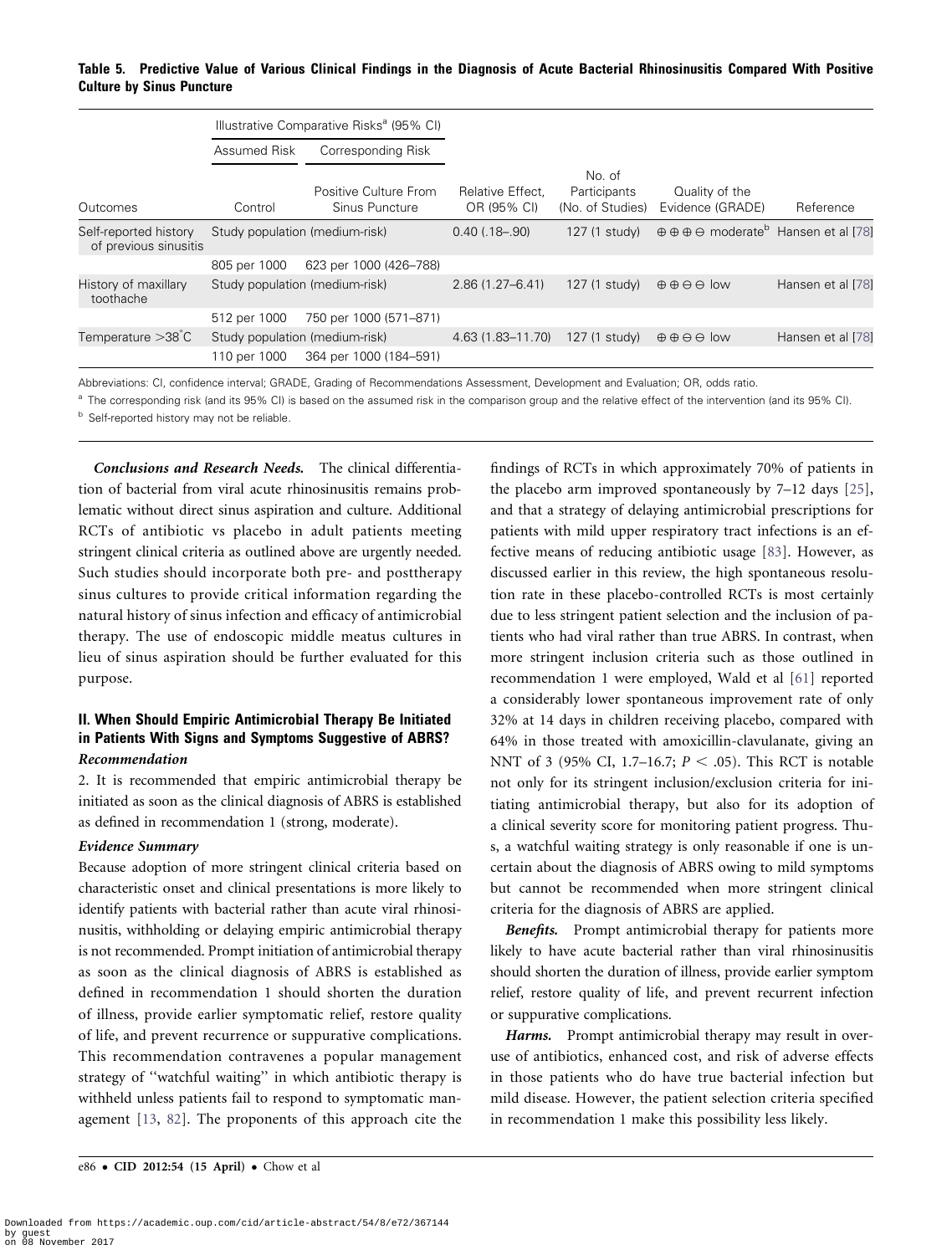<span id="page-15-0"></span>Table 6. Prevalence (Mean Percentage of Positive Specimens) of Various Respiratory Pathogens From Sinus Aspirates in Patients With Acute Bacterial Rhinosinusitis

|                                                                               |                            | Publications<br>Before 2000  |                            | Publications<br>in 2010      |
|-------------------------------------------------------------------------------|----------------------------|------------------------------|----------------------------|------------------------------|
| Microbial Agent                                                               | Adults <sup>a</sup><br>(%) | Children <sup>b</sup><br>(%) | Adults <sup>c</sup><br>(%) | Children <sup>a</sup><br>(%) |
| Streptococcus pneumoniae                                                      | $30 - 43$                  | 44                           | 38                         | $21 - 33$                    |
| Haemophilus influenzae                                                        | $31 - 35$                  | 30                           | 36                         | $31 - 32$                    |
| Moraxella catarrhalis                                                         | $2 - 10$                   | 30                           | 16                         | $8 - 11$                     |
| Streptococcus pyogenes                                                        | $2 - 7$                    | 2                            | 4                          |                              |
| Staphylococcus aureus                                                         | $2 - 3$                    | .                            | 13                         | 1                            |
| Gram-negative bacilli<br><i>lincludes</i><br>Enterobacteriaceae spp)          | $0 - 24$                   | 2                            |                            |                              |
| Anaerobes (Bacteroides,<br>Fusobacterium,<br>Peptostreptococcus) <sup>e</sup> | $0 - 12$                   | $\mathcal{P}$                |                            |                              |
| Respiratory viruses                                                           | $3 - 15$                   |                              |                            |                              |
| No growth                                                                     | $40 - 50$                  | 30                           | 36                         | 29                           |

<sup>a</sup> Data compiled from [\[87](#page-37-0)-[89](#page-37-0)].

b Data compiled from [[81](#page-37-0), [90](#page-37-0)].

 $c$  Data from  $[45]$ .

<sup>d</sup> Data extrapolated from middle ear fluid of children with acute otitis media [[86,](#page-37-0) [91](#page-37-0)].

<sup>e</sup> Primarily in odontogenic infections [[92\]](#page-37-0).

Other Considerations. Some patients with mild but persistent symptoms may be observed without antibiotic treatment for 3 days (because 84% of clinical failures occurred within 72 hours in children receiving placebo) [[61](#page-36-0)]. Such patients require close observation; antimicrobial therapy should be initiated promptly after 3 days if there is still no improvement.

Conclusions and Research Needs. More placebo-controlled RCTs that incorporate both pre- and posttherapy sinus cultures and a clinical severity scoring system are urgently needed to provide critical information regarding the natural history of ABRS as well as the timeliness and efficacy of antimicrobial therapy.

# III. Should Amoxicillin Versus Amoxicillin-Clavulanate Be Used for Initial Empiric Antimicrobial Therapy of ABRS in Children?

#### Recommendation

3. Amoxicillin-clavulanate rather than amoxicillin alone is recommended as empiric antimicrobial therapy for ABRS in children (strong, moderate).

### Evidence Summary

The recommendation that amoxicillin-clavulanate rather than amoxicillin alone be considered as first-line therapy for ABRS is based on 2 observations: (1) the increasing prevalence of H. influenzae among other upper respiratory tract infections of children, particularly AOM, since the introduction of

conjugated pneumococcal vaccines [\[84](#page-37-0)]; and (2) the high prevalence of b-lactamase–producing respiratory pathogens in ABRS (particularly H. influenzae and Moraxella catarrhalis) among recent respiratory tract isolates [[85](#page-37-0)]. Although earlier studies that compared amoxicillin to amoxicillin-clavulanate did not find a superior outcome with amoxicillin-clavulanate [[62,](#page-36-0) [64\]](#page-36-0), these studies were performed in an era when both the prevalence of H. influenzae (33%) and the proportion of  $\beta$ -lactamase–producing H. influenzae (18%) were relatively low [\[30\]](#page-35-0). In contrast, both the prevalence of H. influenzae (40%– 45%) and proportion of  $\beta$ -lactamase–producing H. influenzae (37%–50%) (extrapolated from middle ear fluid cultures of children with AOM) have markedly increased among other upper respiratory tract infections since the widespread use of conjugated pneumococcal vaccines [[86](#page-37-0)].

The microbiology of acute sinusitis in children obtained by sinus puncture is summarized in Table 6. The data were analyzed according to reports published prior to 2000 and more recently in 2010. The microbiology of ABRS in children was last studied in detail in 1984 [\[81\]](#page-37-0), and no current data are available. Thus, more recent data were extrapolated from middle ear fluid cultures of children with acute AOM in the post–pneumococcal vaccine era [[84](#page-37-0), [86,](#page-37-0) [91](#page-37-0)]. Whereas S. pneumoniae was more common than H. influenzae prior to 2000, the prevalence of H. influenzae has clearly increased while that of S. pneumoniae has decreased in the post–pneumococcal vaccine era, such that currently they are approximately equal [[86](#page-37-0)]. Ampicillin resistance among  $H$ . *influenzae* due to  $\beta$ -lactamase production is highly prevalent worldwide [\[85](#page-37-0)]. In the United States during 2005– 2007, 27%–43% of H. influenzae clinical isolates were resistant to amoxicillin but susceptible to amoxicillin-clavulanate [\[93](#page-37-0)–[95\]](#page-37-0) [\(Table 7](#page-16-0)). Furthermore, treatment failure from amoxicillin associated with the isolation of  $\beta$ -lactamase–producing H. influenzae has been well documented in children with ABRS [\[81,](#page-37-0) [96](#page-37-0)]. Accordingly, the addition of clavulanate would improve the coverage of many  $\beta$ -lactamase–producing respiratory pathogens in children with ABRS, estimated to be approximately 25% of all patients with ABRS, including approximately 25%–35% of H. influenzae and 90% of M. catarrhalis infections [[94](#page-37-0)].

Benefits. The addition of clavulanate to amoxicillin substantially improves the coverage for both ampicillin-resistant H. influenzae and M. catarrhalis in ABRS.

Harms. The combination of clavulanate with amoxicillin for empiric therapy of ABRS adds to the cost, increased likelihood of adverse effects due to diarrhea, and rare instances of hypersensitivity reaction due to clavulanate.

Other Considerations. In children with vomiting that precludes administration of oral antibiotics, a single dose of ceftriaxone (50 mg/kg/day) may be given intravenously or intramuscularly. Therapy with an oral antibiotic may be initiated 24 hours later, provided the vomiting has resolved.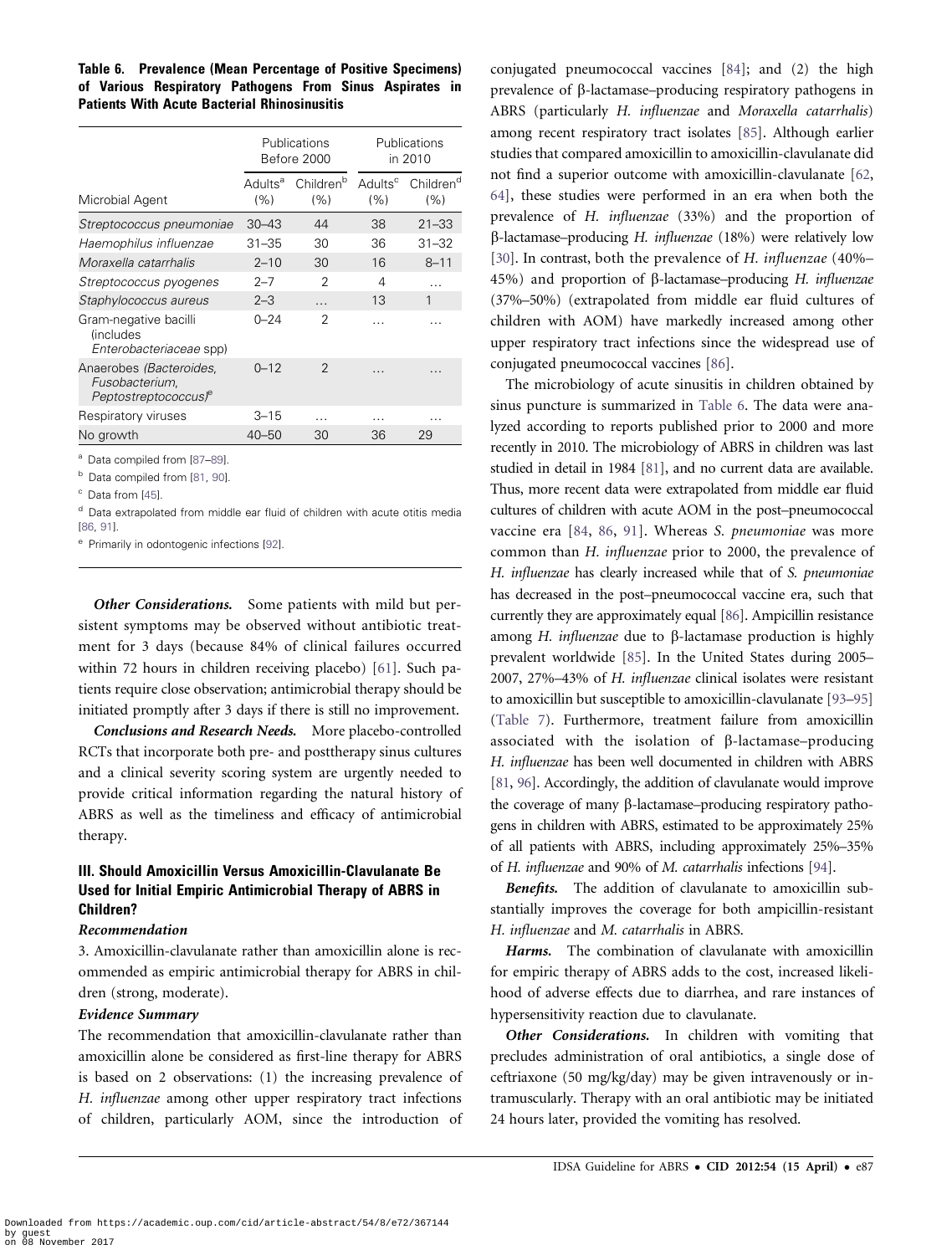|                          |            | Susceptible Breakpoint<br>$(\mu g/mL)$ |                   | Harrison et al (2005-2007) [94]  |                                                    |                                   | Critchley et al (2005-2006) [93]  |                                   | Sahm et al (2005) [95]            |
|--------------------------|------------|----------------------------------------|-------------------|----------------------------------|----------------------------------------------------|-----------------------------------|-----------------------------------|-----------------------------------|-----------------------------------|
| Antimicrobial            | CLSI       | PK/PD                                  | MIC <sub>90</sub> |                                  | (µg/mL) CLSI (% Susceptible) PK/PD (% Susceptible) | MIC <sub>90</sub><br>$(\mu g/mL)$ | CLSI (% Susceptible)              | MIC <sub>90</sub><br>$(\mu g/mL)$ | CLSI (% Susceptible)              |
| Haemophilus influenzae   |            |                                        |                   | $n = 143(42\% \text{ BLP})$      |                                                    |                                   | $n = 987(27\% \text{ BLP})$       |                                   | $n = 907(28\% \text{ BLP})$       |
| Amox, standard           | $\leq$ 2   | $≤0.5$                                 | 16                | 58                               | 55                                                 |                                   |                                   |                                   |                                   |
| Amox, high               | $\leq 4$   | $\leq 4$                               | 16                | 58                               | 58                                                 |                                   |                                   |                                   |                                   |
| Amox-clav, standard      | $\leq$ 2/1 | ≤0.5/0.25                              | 1                 | 100                              | 92                                                 | $\mathbf{1}$                      | 100                               | 2                                 | 100                               |
| Amox-clav, high          | $\leq 4/2$ | $\leq 4/2$                             | $\mathbf{1}$      | 100                              | 100                                                |                                   |                                   |                                   |                                   |
| Cefaclor                 | ≤8         | $\leq 0.5$                             | 16                | 83                               | $\overline{4}$                                     |                                   |                                   |                                   |                                   |
| Cefprozil                | $\leq 8$   | $\leq$ 1                               | 16                | 83                               | 29                                                 |                                   |                                   |                                   |                                   |
| Cefuroxime axetil        | $\leq 4$   | $\leq$ 1                               | $\overline{2}$    | 99                               | 88                                                 | $\overline{2}$                    | 98                                | 2                                 | 100                               |
| Cefdinir                 | $\leq$ 1   | $≤0.25$                                | 0.5               | 100                              | 84                                                 | $\mathbf{1}$                      | 95                                |                                   |                                   |
| Cefixime                 | <b>NA</b>  | $\leq$ 1                               | 0.06              | 100                              | 100                                                |                                   |                                   |                                   |                                   |
| Ceftriaxone              | $\leq$ 2   | $\leq$ 2                               | 0.06              | 100                              | 100                                                |                                   |                                   |                                   |                                   |
| Azithromycin             | $\leq 4$   | ≤0.12                                  | 8                 | 87                               | $\overline{0}$                                     | 2                                 | 99                                | 2                                 | 100                               |
| Levofloxacin             | $\leq$ 2   | $\leq$ 2                               | <b>NA</b>         | <b>NA</b>                        | <b>NA</b>                                          | $≤0.06$                           | 100                               | 0.03                              | 100                               |
| TMP/SMX                  | $\leq 0.5$ | $≤0.5$                                 | 8                 | 73                               | 73                                                 | 8                                 | 65                                | >4                                | 74                                |
| Streptococcus pneumoniae |            |                                        |                   | n = 208 (41% PS, 29% PI, 30% PR) |                                                    |                                   | n = 1543 (62% PS, 22% PI, 16% PR) |                                   | n = 4958 (65% PS, 17% PI, 17% PR) |
| Amox, standard           | <b>NA</b>  | $\leq 0.5$                             | $\overline{2}$    | <b>NA</b>                        | 74                                                 | 2                                 | 92                                | 2                                 | 92                                |
| Amox, high               | $\leq$ 2   | $\leq$ 2                               | $\overline{2}$    | 89                               | 89                                                 | <b>NA</b>                         | <b>NA</b>                         | <b>NA</b>                         | <b>NA</b>                         |
| Cefaclor                 | $\leq$ 1   | $≤0.5$                                 | 16                | 47                               | 29                                                 | <b>NA</b>                         | <b>NA</b>                         | <b>NA</b>                         | <b>NA</b>                         |
| Cefprozil                | $\leq$ 2   | $\leq$ 1                               | 16                | 71                               | 67                                                 | <b>NA</b>                         | <b>NA</b>                         | <b>NA</b>                         | <b>NA</b>                         |
| Cefuroxime axetil        | $\leq$ 1   | $\leq$ 1                               | 8                 | 69                               | 69                                                 | 8                                 | 78                                | $\overline{4}$                    | 80                                |
| Cefdinir                 | $\leq 0.5$ | $≤0.25$                                | 16                | 59                               | 59                                                 | $\,8\,$                           | 77                                | <b>NA</b>                         | <b>NA</b>                         |
| Cefixime                 | <b>NA</b>  | $\leq$ 1                               | 16                | <b>NA</b>                        | 58                                                 | <b>NA</b>                         | <b>NA</b>                         | <b>NA</b>                         | <b>NA</b>                         |
| Ceftriaxone              | $\leq$ 1   | $\leq$ 2                               | $\overline{2}$    | 89                               | 95                                                 | <b>NA</b>                         | <b>NA</b>                         | $\overline{1}$                    | 97                                |
| Azithromycin             | $\leq 0.5$ | ≤ 0.12                                 | 16                | 63                               | 57                                                 | 8                                 | 66                                | >256                              | 71                                |
| Levofloxacin             | $\leq$ 2   | $\leq$ 2                               | <b>NA</b>         | <b>NA</b>                        | <b>NA</b>                                          | $\mathbf{1}$                      | 99                                | $\overline{1}$                    | 99                                |
| TMP/SMX                  | $≤0.5$     | $≤0.5$                                 | 16                | 51                               | 51                                                 | 8                                 | 69                                | $\overline{4}$                    | 73                                |
| Doxycycline              | $\leq$ 2   | $\leq$ 2                               | <b>NA</b>         | <b>NA</b>                        | <b>NA</b>                                          | <b>NA</b>                         | <b>NA</b>                         | >8                                | 85                                |
| Clindamycin              | $≤0.25$    | $≤0.25$                                | 16                | 85                               | 85                                                 | <b>NA</b>                         | <b>NA</b>                         | 0.06                              | 88                                |
| Moraxella catarrhalis    |            |                                        |                   | $n = 62 (95\% BLP)$              |                                                    |                                   | $n = 486 (92\% BLP)$              |                                   | $n = 782 (94\% BLP)^a$            |
| Amox, standard           | <b>NA</b>  | $≤0.5$                                 | $\geq 16$         | 5                                | 5                                                  | <b>NA</b>                         | <b>NA</b>                         | <b>NA</b>                         | <b>NA</b>                         |
| Amox, high               | <b>NA</b>  | $\leq$ 2                               | $\geq 16$         | 5                                | 11                                                 | <b>NA</b>                         | <b>NA</b>                         | <b>NA</b>                         | <b>NA</b>                         |
| Amox-clav, standard      | <b>NA</b>  | ≤0.5/0.25                              | $\mathbf 1$       | <b>NA</b>                        | 89                                                 | 0.25                              | <b>NA</b>                         | 0.25                              | 100                               |
| Amox-clav, high          | $\leq 4/2$ | $\leq$ 2/1                             | $\mathbf{1}$      | <b>NA</b>                        | 100                                                | <b>NA</b>                         | <b>NA</b>                         | <b>NA</b>                         | <b>NA</b>                         |

# <span id="page-16-0"></span>Table 7. Antimicrobial Susceptibility of Invasive Community-Acquired Respiratory Pathogens in the United States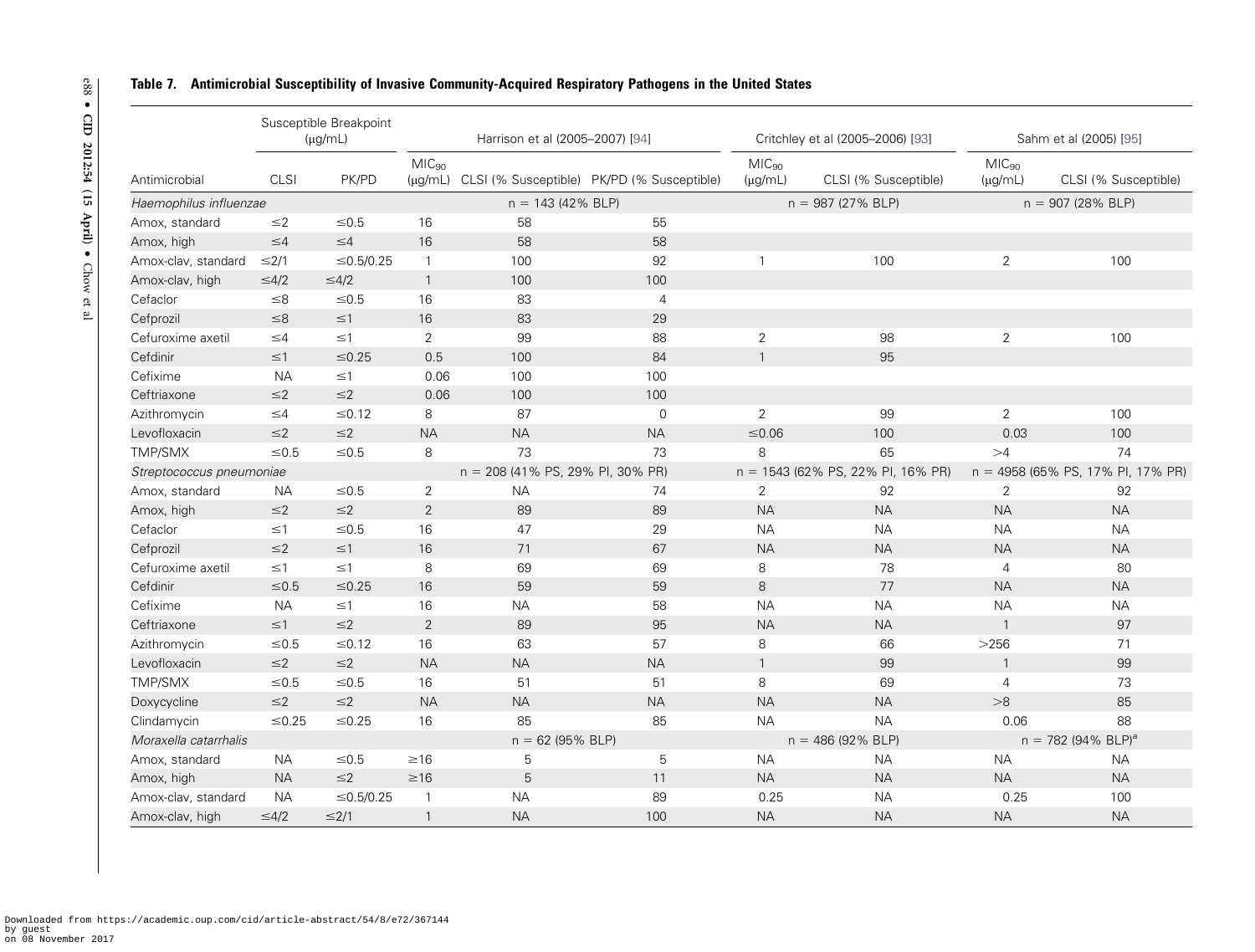|                   | Harrison et al (2005-2007) [94] |
|-------------------|---------------------------------|
| Table 7 continued | usceptible Breakpoint<br>ーデジー   |

|                                                                                                                                                      |                | susceptible Breakpoint<br>(Luu/bri) |                   | Harrison et al (2005-2007) [94] |                                                    |                              | Critchley et al (2005-2006) [93]                                                                                                                                                                                                                                                            |                                | Sahm et al (2005) [95] |
|------------------------------------------------------------------------------------------------------------------------------------------------------|----------------|-------------------------------------|-------------------|---------------------------------|----------------------------------------------------|------------------------------|---------------------------------------------------------------------------------------------------------------------------------------------------------------------------------------------------------------------------------------------------------------------------------------------|--------------------------------|------------------------|
| Antimicrobial                                                                                                                                        | CLSI           | <b>PK/PD</b>                        | MIC <sub>90</sub> |                                 | (ug/mL) CLSI (% Susceptible) PK/PD (% Susceptible) | (µg/mL)<br>MIC <sub>90</sub> | CLSI (% Susceptible)                                                                                                                                                                                                                                                                        | (Liu/pri)<br>MIC <sub>90</sub> | CLSI (% Susceptible)   |
| Cefaclor                                                                                                                                             | 8<br>Vl        | ی<br>©<br>⊠                         | $^\infty$         | 95                              |                                                    | $\frac{1}{2}$                | $\frac{1}{2}$                                                                                                                                                                                                                                                                               | ≸                              | ≸                      |
| Cefprozil                                                                                                                                            |                | νī                                  |                   | $\frac{1}{2}$                   | 37                                                 | $\frac{4}{2}$                | $\frac{4}{2}$                                                                                                                                                                                                                                                                               | $\frac{1}{2}$                  | ≸                      |
| Cefuroxime axetil                                                                                                                                    | $\frac{4}{5}$  |                                     |                   | 88                              | 37                                                 |                              | $\frac{1}{2}$                                                                                                                                                                                                                                                                               |                                | 99                     |
| Cefdinir                                                                                                                                             | $\frac{1}{2}$  | $\leq 0.25$                         |                   | $\frac{1}{2}$                   | 8                                                  | G.G                          | $\frac{1}{2}$                                                                                                                                                                                                                                                                               | $\frac{1}{2}$                  | $\frac{1}{2}$          |
| Cefixime                                                                                                                                             | ≸              | VI                                  | 0.25              | ≸                               | $\infty$                                           | $\frac{1}{2}$                | $\frac{4}{2}$                                                                                                                                                                                                                                                                               | ≸                              | $\frac{1}{2}$          |
| Ceftriaxone                                                                                                                                          | 2              |                                     |                   | 50                              | 50                                                 | $\frac{4}{2}$                | $\frac{4}{2}$                                                                                                                                                                                                                                                                               | $\frac{1}{2}$                  | $\frac{1}{2}$          |
| Azithromycin                                                                                                                                         | ู<br>ท         | $\leq 0.12$                         | 0.06              | 8                               | 88                                                 | $\leq 0.12$                  | $\frac{1}{2}$                                                                                                                                                                                                                                                                               | 0.03                           | 8                      |
| evofloxacin                                                                                                                                          | 2<br>2         | V                                   | $\frac{1}{2}$     | $\frac{4}{2}$                   | $\frac{1}{2}$                                      | $\leq 0.06$                  | $\frac{4}{2}$                                                                                                                                                                                                                                                                               | 0.06                           | $\infty$               |
| <b>TMP/SMX</b>                                                                                                                                       | $\frac{5}{20}$ | ی<br>©<br>⊠                         | ≸                 | ≸                               | $\frac{1}{2}$                                      | С.<br>О                      | $\frac{1}{2}$                                                                                                                                                                                                                                                                               | 0.25                           | 99                     |
| Abbreviations: Amox, amoxicillin; amox-clav, amoxicillin-clavulanate; BLP,<br>tested; NA, not available; PD/PK, pharmacodynamic/pharmacokinetic; PI, |                |                                     |                   |                                 |                                                    |                              | B-lactamase positive; CLSI, Clinical Laboratory Standards Institute; MIC <sub>90</sub> , minimum inhibitory concentration for 90% of isolates; N, no. of isolates<br>penicillin-intermediate; PR, penicillin-resistant; PS, penicillin-susceptible; TMP/SMX, trimethoprim-sulfamethoxazole. |                                |                        |

Data for 2004 were shown because data for 2005 were unavailable.

Data for 2004 were shown because data for 2005 were unavailable

Conclusions and Research Needs. Continued surveillance of antimicrobial susceptibility profiles of all respiratory pathogens (both regional and national) should be performed at regular intervals to guide initial empiric antimicrobial therapy.

# IV. Should Amoxicillin Versus Amoxicillin-Clavulanate Be Used for Initial Empiric Antimicrobial Therapy of ABRS in Adults?

# Recommendation

4. Amoxicillin-clavulanate rather than amoxicillin alone is recommended as empiric antimicrobial therapy for ABRS in adults (weak, low).

# Evidence Summary

National surveillance data in the United States indicate that during 2005–2007, the prevalence rate of b-lactamase–producing H. influenzae was 27%–43% [\[93](#page-37-0)–[95\]](#page-37-0) [\(Table 7\)](#page-16-0). The rate of amoxicillin resistance varied from region to region, ranging from 35% in the Southeast to 25% in the Southwest, but there was little or no regional difference in the susceptibility to amoxicillin-clavulanate. As with children, posttreatment sinus cultures are rarely performed in adults in North America, and there are no reports of positive sinus cultures for  $\beta$ -lactamase– producing H. influenzae following amoxicillin therapy in adults with ABRS. However, in one Scandinavian study, a high percentage (49%) of patients with antimicrobial treatment failure had positive cultures for  $\beta$ -lactamase-producing H. influenzae by sinus puncture [\[77](#page-37-0)]. Most of these patients (66%) had received phenoxymethyl penicillin and none had received either amoxicillin or ampicillin. Thus, the recommendation of choosing amoxicillin-clavulanate over amoxicillin as first-line therapy for ABRS in adults is relatively weak. Furthermore, although M. catarrhalis is almost uniformly resistant to amoxicillin but susceptible to amoxicillin-clavulanate, it is a less frequent cause of ABRS in adults compared with children. Nevertheless, in a recent study in adults that examined the microbiology of ABRS by sinus puncture [[45](#page-36-0)], H. influenzae was isolated in 36% of patients with positive bacterial cultures consistent with ABRS, compared with 38% for S. pneumoniae and 16% for M. catarrhalis ([Table 6](#page-15-0)). Unfortunately, the rate of  $\beta$ -lactamaseproducing H. influenzae was not reported in this study. Interestingly, similar to the case with AOM in children, the introduction of conjugated pneumococcal vaccines also had a significant impact on the frequency of recovery of both H. influenzae and S. pneumoniae in adults with maxillary sinusitis. Brook et al [\[97\]](#page-37-0) obtained middle meatus cultures from 156 adults with ABRS between 1997 and 2000 (prevaccination) and 229 patients between 2001 and 2005 (postvaccination). The recovery of S. pneumoniae was significantly reduced (46% prevaccination vs 35% postvaccination;  $P < .05$ ), whereas that of H. influenzae was significantly increased (36% prevaccination vs 43% postvaccination;  $P < .05$ ). In the same study,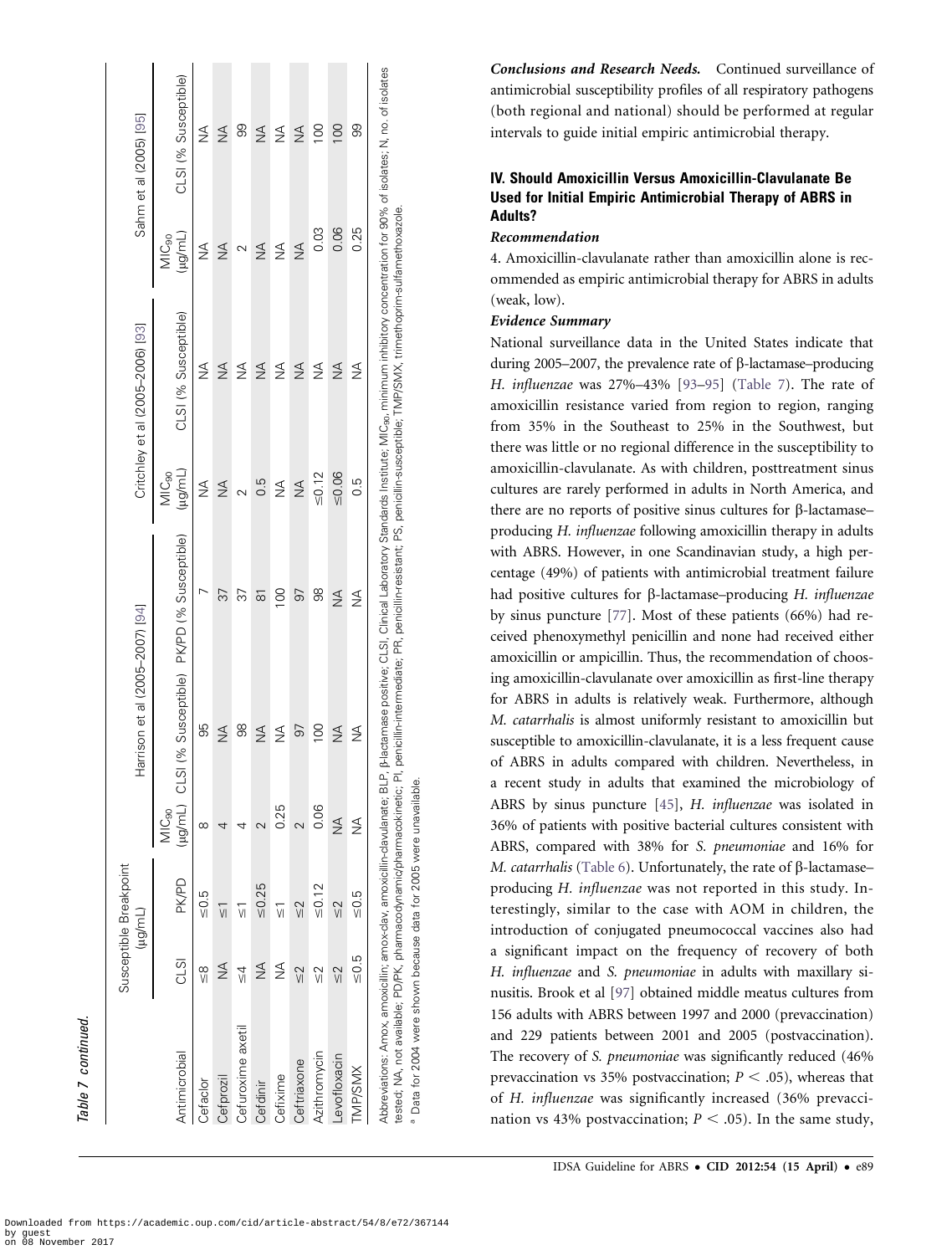the proportion of  $\beta$ -lactamase–producing H. *influenzae* also increased slightly (from 33% to 39%), although this difference was not statistically significant.

Thus, the recommendation of amoxicillin-clavulanate in adult patients with ABRS is primarily based on in vitro susceptibility data and the current prevalence rates of  $\beta$ -lactamase production among H. influenzae.

Benefits. The addition of clavulanate to amoxicillin will improve the coverage of both ampicillin-resistant H. influenzae and M. catarrhalis in adults with ABRS.

Harms. The addition of clavulanate to amoxicillin adds to the cost of antibiotics, a potential increased risk of diarrhea, and rare instances of hypersensitivity reaction due to clavulanate.

#### Other Considerations. None.

Conclusions and Research Needs. Standard-dose amoxicillinclavulanate is recommended as first-line therapy for ABRS in both children and adults. However, this regimen is inadequate for PNS S. pneumoniae, in which the mechanism for ampicillin resistance is due to a mutation in penicillin binding protein 3 (PBP3) that cannot be overcome by the addition of a  $\beta$ -lactamase inhibitor. In addition, there are increasing reports of b-lactamase–positive, amoxicillin-clavulanate– resistant strains of H. influenzae isolated from various parts of the world [[85,](#page-37-0) [98\]](#page-37-0). The prevalence of these isolates in the United States is currently unknown. Continued surveillance of antimicrobial susceptibility profiles of all respiratory pathogens should be performed both nationally and regionally.

# V. When Is High-Dose Amoxicillin-Clavulanate Recommended During Initial Empiric Antimicrobial Therapy for ABRS in Children or Adults?

#### Recommendation

5. High-dose (2 g orally twice daily or 90 mg/kg/day orally twice daily) amoxicillin-clavulanate is recommended for children and adults with ABRS from geographic regions with high endemic rates ( $\geq$ 10%) of invasive PNS S. pneumoniae, those with severe infection (eg, evidence of systemic toxicity with fever of 39°C [102°F] or higher, and threat of suppurative complications), attendance at daycare, age  $\leq$  2 or  $\geq$  65 years, recent hospitalization, antibiotic use within the past month, or who are immunocompromised (weak, moderate).

#### Evidence Summary

High-dose amoxicillin is preferred over standard-dose amoxicillin primarily to cover PNS S. pneumoniae and the less common occurrence of ampicillin-resistant non-b-lactamase– producing H. influenzae [[94\]](#page-37-0). Increased resistance among PNS S. pneumoniae is due to alterations in PBP3 and not b-lactamase production. The frequency of PNS S. pneumoniae is highly variable depending on the geographic region, being highest in the Southeast ( $\sim$ 25%) and lowest in the Northwest

(9%) [[93](#page-37-0)]. Using pre-2008 CLSI breakpoints for oral treatment of penicillin-intermediate (minimum inhibitory concentration [MIC]  $\leq$ 1 µg/mL; treatable with high-dose amoxicillin) and penicillin-resistant S. pneumoniae (MIC  $\geq$   $2 \mu$ g/mL; untreatable with high-dose amoxicillin), the Centers for Disease Control and Prevention showed in a 10-state surveillance study in 2006–2007 that 15% and 10% of all invasive S. pneumoniae isolates were penicillinintermediate and penicillin-resistant, respectively, whereas 75% were susceptible [[68](#page-36-0)]. Higher susceptibility profiles for S. pneumoniae were reported by Harrison et al (89% susceptible) [\[94\]](#page-37-0), Critchley et al (92% susceptible) [\[93\]](#page-37-0), and Sahm et al (92% susceptible) [[95](#page-37-0)] ([Table 7](#page-16-0)). In addition, introduction of the 13-valent pneumococcal conjugated vaccine (PCV13) in 2010 may further decrease the prevalence of invasive pneumococcal infections including those caused by some PNS S. pneumoniae isolates [\[99](#page-37-0)]. This would suggest that unless the endemic rate of PNS S. pneumoniae is unusually high  $(\geq 10\%)$ , standard-dose amoxicillin-clavulanate should suffice as first-line therapy for nonmeningeal pneumococcal infections including ABRS.

There are no clinical data in the literature that compared the efficacy of high-dose vs standard-dose amoxicillin, either with or without clavulanate, in the treatment of children or adults with ABRS. However, there is indirect evidence to support high-dose amoxicillin-clavulanate as initial empiric therapy of ABRS among patients with increased risk factors for PNS S. pneumoniae (such as those with prior hospitalization or recent antimicrobial use, attendance at daycare, age  $\leq$  or .65 years), and those who are severely ill and may have a poor outcome from treatment failure [\[100,](#page-37-0) [101\]](#page-37-0).

There are also theoretical advantages of high-dose amoxicillin in the empiric treatment of ABRS. Fallon et al [[102\]](#page-37-0) utilized Monte Carlo simulations to predict steady-state bactericidal time–concentration profiles of various oral  $\beta$ -lactam regimens to achieve pharmacodynamic exposure against various pathogens causing AOM and ABRS. Against S. pneumoniae, high-dose amoxicillin (90 mg/kg/day) achieved the greatest cumulative fraction of response, followed by standard-dose amoxicillin-clavulanate and amoxicillin regimens. Amoxicillinclavulanate also achieved the highest cumulative fraction of response against H. influenzae isolates. Apart from PNS S. pneumoniae, the emergence of  $\beta$ -lactamase–negative ampicillin-resistant H. influenzae (due to PBP3 mutation) may also favor the use of high-dose amoxicillin during initial empiric treatment of ABRS [[85\]](#page-37-0). Clinicians should be alert to the possibility of such isolates, although reports in the United States are limited.

The main disadvantages of high-dose amoxicillin-clavulanate are the added cost and potential for more adverse effects. Thus, despite the theoretical advantages of high-dose vs standard-dose

e90 • CID 2012:54 (15 April) • Chow et al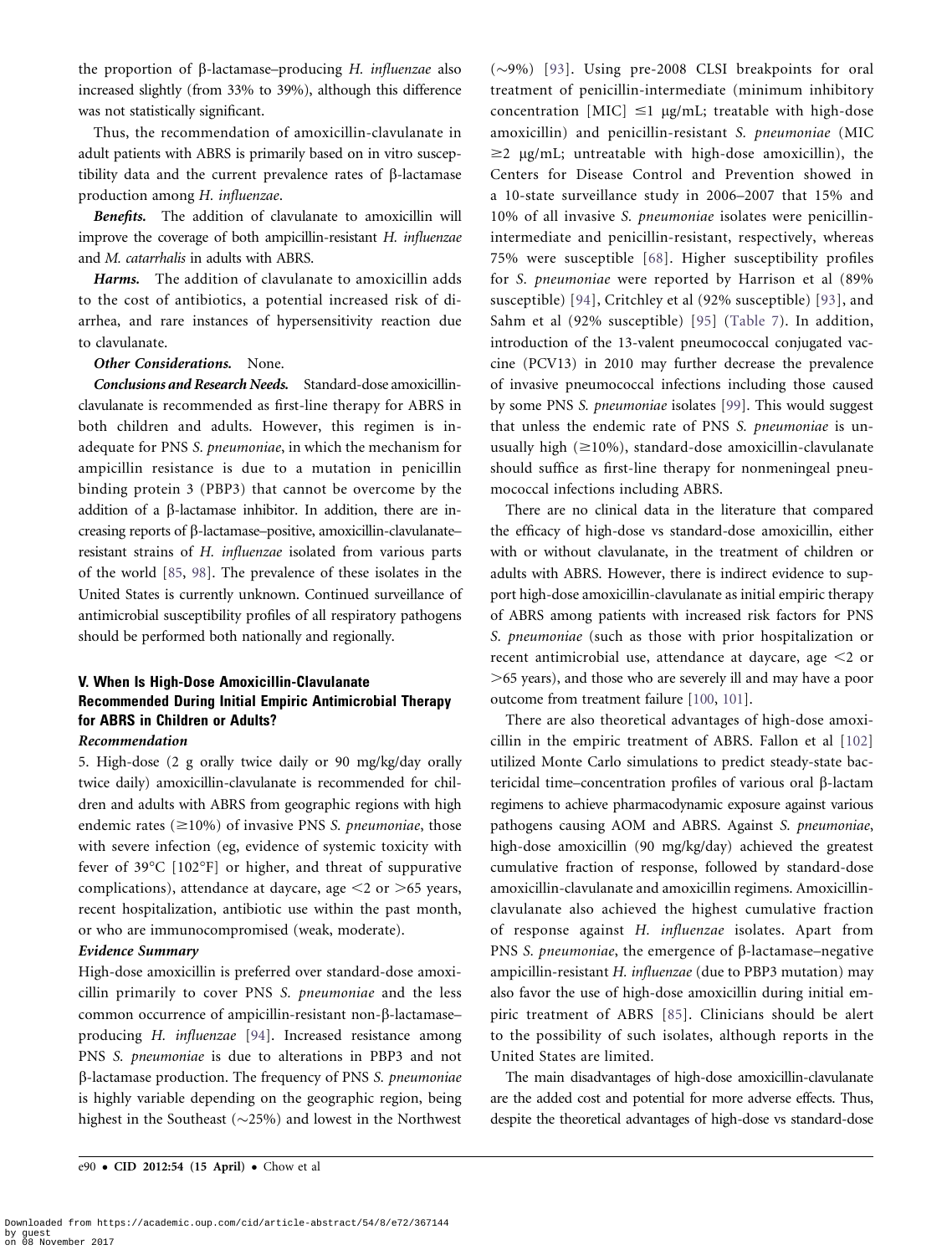#### <span id="page-19-0"></span>Table 8. Efficacy of Fluoroquinolones Compared to a  $\beta$ -Lactam for the Treatment of Acute Bacterial Rhinosinusitis

|                            |                                               | Illustrative Comparative<br>Risks <sup>a</sup> (95% CI) |             |                                                         |                                                           |                                 |
|----------------------------|-----------------------------------------------|---------------------------------------------------------|-------------|---------------------------------------------------------|-----------------------------------------------------------|---------------------------------|
|                            | Assumed Risk                                  | Corresponding Risk                                      |             |                                                         |                                                           |                                 |
| Outcomes                   | β-Lactam                                      | FΟ                                                      | OR (95% CI) | Relative Effect, No of Participants<br>(No. of Studies) | Quality of the<br>Evidence (GRADE)                        | Reference                       |
| follow-up:<br>$10-31$ days | Clinical response Study population (low-risk) |                                                         |             | 1.09 (.85–1.39) 2133 (5 studies)                        | $\oplus \oplus \oplus \oplus$ moderate <sup>b,c,d,e</sup> | Karageorgopoulos<br>et al [115] |
|                            | 861 per 1000                                  | 871 per 1000 (840–896)                                  |             |                                                         |                                                           |                                 |

Patient or population: patients with acute sinusitis. Settings: initial therapy. Intervention: FQ. Comparison: B-lactam.

Abbreviations: CI, confidence interval; FQ, fluoroquinolone, GRADE, Grading of Recommendations Assessment, Development and Evaluation; OR, odds ratio. <sup>a</sup> The corresponding risk (and its 95% CI) is based on the assumed risk in the comparison group and the relative effect of the intervention (and its 95% CI).

b Only 5 of 11 studies included; only those comparing respiratory fluoroquinolones are included.

<sup>c</sup> Most enrolled on clinical diagnosis and may have included viral etiology.

<sup>d</sup> Three of 5 randomized, but not blinded.

<sup>e</sup> Difference in timing of endpoints (10–31 days).

amoxicillin-clavulanate, until clear evidence of high failure rates  $(\geq$ 10%) from standard-dose amoxicillin-clavulanate emerges, the panel consensus is to reserve high-dose amoxicillinclavulanate for patients from geographic regions with high endemic rates of PNS S. pneumoniae  $(\geq 10\%$ , using 2008 CLSI revised breakpoints), those seriously ill with evidence of systemic toxicity (eg, fever of 39°C [102°F] or higher) and threat of suppurative complications, those who are immunocompromised, and those with risk factors for acquiring PNS S. pneumoniae as outlined above.

Benefits. Until a clear need for high-dose amoxicillinclavulanate is demonstrated by unacceptably high failure rates from standard-dose amoxicillin-clavulanate, delaying the use of high-dose amoxicillin-clavulanate as empiric therapy for all patients with presumed ABRS may be more cost-effective and result in fewer adverse effects and less antibiotic selection pressure for resistance.

Harms. Standard-dose amoxicillin-clavulanate is inadequate for the treatment of ABRS caused by PNS S. pneumoniae and the rare occurrence of ampicillin-resistant  $\beta$ -lactamase–negative H. influenzae.

Other Considerations. It should be noted that the prevalence of resistant or intermediate S. pneumoniae in a given community may vary not only geographically but also temporally. This is evidenced by the shift in S. pneumoniae susceptibility profiles in some communities following the introduction of the 7-valent pneumococcal conjugate vaccine (PCV7), which resulted in the subsequent emergence of highly virulent and resistant nonvaccine serotypes of S. pneumoniae such as serotypes 14 and 19A [[86,](#page-37-0) [103](#page-37-0)]. In 2010, PCV13 replaced the PCV7 for all children [[104\]](#page-37-0). PCV13 contains 6 additional pneumococcal serotype antigens including serotype 19A and is expected to dramatically reduce PNS S. pneumoniae disease. Protection against serotype 19A disease has been documented in a PCV13 vaccine effectiveness study [\[99\]](#page-37-0). Thus, decisions regarding appropriate dosing regimens should be guided by antimicrobial susceptibility profiles of prevalent pathogens through diligent surveillance by local or national reporting agencies.

Conclusions and Research Needs. More studies are needed to directly compare the cost-effectiveness of high-dose vs standard-dose amoxicillin-clavulanate as initial empiric antimicrobial therapy of presumed ABRS in both adults and children.

### VI. Should a Respiratory Fluoroquinolone vs a  $\beta$ -Lactam Agent Be Used as First-line Agents for the Initial Empiric Antimicrobial Therapy of ABRS? Recommendation

6. A  $\beta$ -lactam agent (amoxicillin-clavulanate) rather than a respiratory fluoroquinolone is recommended for initial empiric antimicrobial therapy of ABRS (weak, moderate).

#### Evidence Summary

The respiratory fluoroquinolones (both levofloxacin and moxifloxacin) have remained highly active against all common respiratory pathogens, including PNS S. pneumoniae and b-lactamase–producing H. influenzae or M. catarrhalis [[105,](#page-37-0) [106](#page-37-0)]. Nevertheless, respiratory fluoroquinolones were not superior to  $\beta$ -lactam antibiotics in 8 RCTs of the treatment of ABRS [[107](#page-37-0)–[114\]](#page-37-0). A meta-analysis of these trials confirmed that initial treatment with the newer fluoroquinolones conferred no benefit over  $\beta$ -lactam antibiotics [[115](#page-37-0)]. The comparator agents in these trials were amoxicillin-clavulanate in 5, cefuroxime in 2, and cefdinir in 1. Specifically, in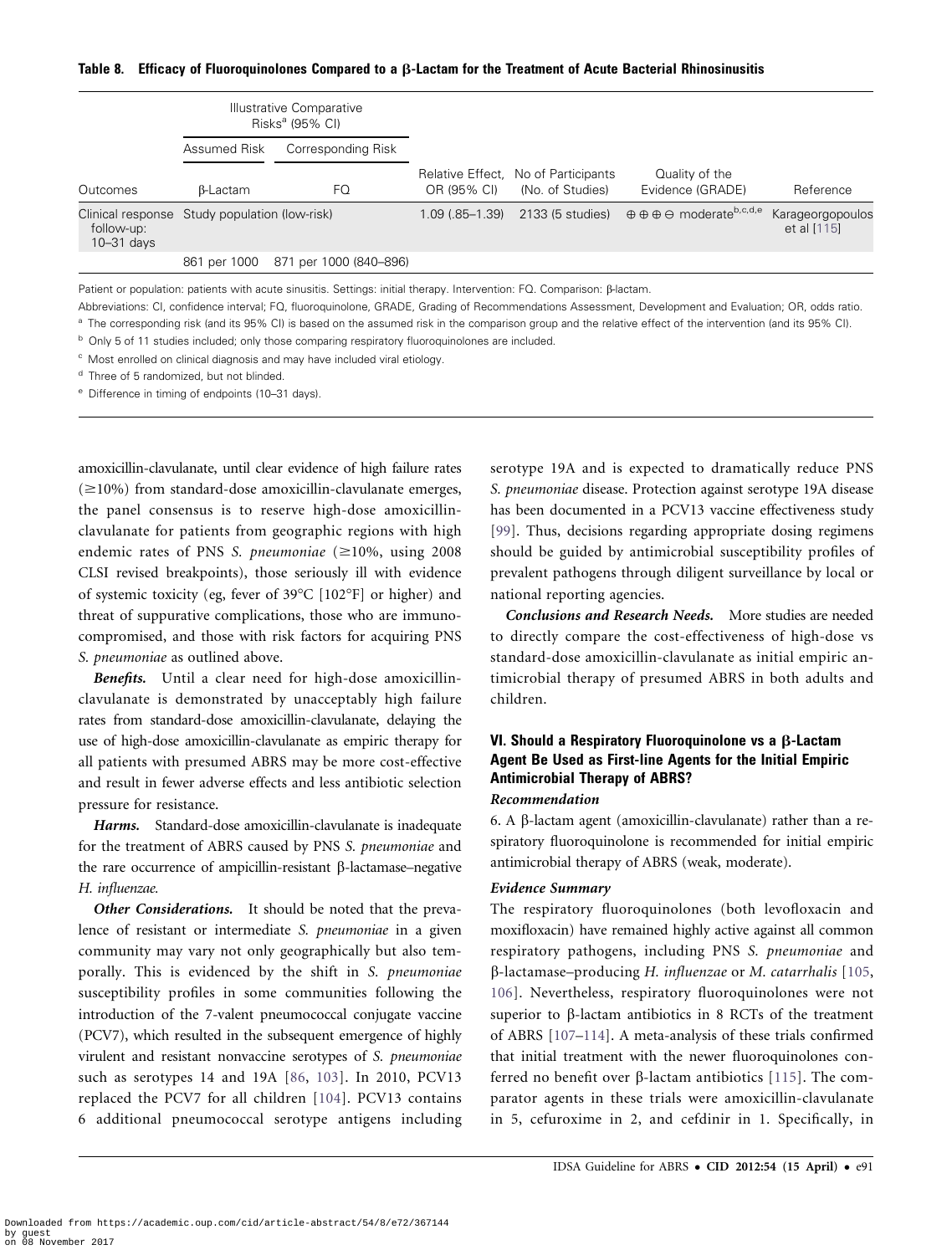a subset analysis of 5 studies that evaluated the efficacy of the respiratory fluoroquinolones (moxifloxacin, levofloxacin, or gatifloxacin) there was no difference in clinical outcomes compared with amoxicillin-clavulanate or cefuroxime. Clinical success was observed in 87% (924 of 1062) of patients treated with the fluoroquinolones compared with 86% (922 of 1071) treated with a  $\beta$ -lactam ([Table 8](#page-19-0)). Adverse events occurred more frequently with the fluoroquinolones than with  $\beta$ -lactam antibiotics in 2 doubleblind RCTs.

A limitation of these RCTs is that none evaluated highdose amoxicillin-clavulanate as a comparator; accordingly, it is not possible to directly assess any difference between a respiratory fluoroquinolone and the currently recommended first-line agents for patients with severe infection or those at risk for PNS S. pneumoniae infection. It is also possible that high-dose amoxicillin-clavulanate may result in more adverse effects compared with a fluoroquinolone. The one RCT in which the microbiological data were most complete (all patients had cultures by maxillary sinus puncture or endoscopy of the middle meatus within 24 hours before the initiation of treatment) found that only 51% (292 of 576) had a pathogen identified [\[107\]](#page-37-0). In this study, the combined clinical and microbiological outcomes at 14–21 days of therapy were 86% (83 of 96) and 88% (85 of 97) for moxifloxacin and amoxicillin-clavulanate, respectively. It is likely that each of the study arms included patients with a viral rather than bacterial infection. However, even among patients with positive cultures by sinus puncture, a recent placebo-controlled RCT reported that the clinical response rate to moxifloxacin was not significantly different from placebo (78% vs 67%) [\[45\]](#page-36-0). Thus, the role of respiratory fluoroquinolones for the empiric treatment of moderate to severe infection in ABRS remains to be determined. At present, respiratory fluoroquinolones should be reserved for those who have failed to respond to first-line agents, those with a history of penicillin allergy, and as secondline therapy for patients at risk for PNS S. pneumoniae infection. This recommendation places a relatively high value on limiting the development of antibiotic resistance and resource use.

Benefits. Therapy with a  $\beta$ -lactam provided comparable efficacy in the clinical resolution of symptoms compared with fluoroquinolones without added cost or adverse effects.

Harms. Fluoroquinolones are associated with a variety of adverse effects including central nervous system events (seizures, headaches, dizziness, sleep disorders), peripheral neuropathy, photosensitivity with skin rash, disorders of glucose homeostasis (hypoglycemia and hyperglycemia), prolongation of QT interval, hepatic dysfunction, and skeletomuscular complaints. Risk of Achilles tendon rupture

is particularly high in the adult population (estimated prevalence rate, 15–20 per 100 000), particularly among those with advancing age and antecedent steroid therapy.

Other Considerations. Limiting the overuse of fluoroquinolones may slow the development of resistance against this class of antimicrobial agents.

Conclusions and Research Needs. The role of the respiratory fluoroquinolones in the initial empiric treatment of ABRS in an era of increasing antimicrobial resistance remains uncertain. Appropriately powered RCTs that directly compare the efficacy, adverse effects, and cost-benefit of the respiratory fluoroquinolones vs high-dose amoxicillinclavulanate are warranted.

### VII. Besides a Respiratory Fluoroquinolone, Should a Macrolide, TMP/SMX, Doxycycline, or a Second- or Third-Generation Oral Cephalosporin Be Used as Second-line Therapy for ABRS in Children or Adults? Recommendations

7. Macrolides (clarithromycin and azithromycin) are not recommended for empiric therapy due to high rates of resistance among S. pneumoniae  $(\sim 30\%)$  (strong, moderate).

8. TMP/SMX is not recommended for empiric therapy due to high rates of resistance among both S. pneumoniae and H. influenzae  $(\sim 30\% - 40\%)$  (strong, moderate).

9. Doxycycline may be used as an alternative regimen to amoxicillin-clavulanate for initial empiric antimicrobial therapy of ABRS in adults because it remains highly active against respiratory pathogens and has excellent PK/PD properties (weak, low).

10. Second- and third-generation oral cephalosporins are no longer recommended for empiric monotherapy of ABRS owing to variable rates of resistance among S. pneumoniae. Combination therapy with a third-generation oral cephalosporin (cefixime or cefpodoxime) plus clindamycin may be used as second-line therapy for children with non–type I penicillin allergy or those from geographic regions with high endemic rates of PNS S. pneumoniae (weak, moderate).

#### Evidence Summary

Because RCTs have not found significant differences in response rates to various antimicrobial regimens for ABRS [[24,](#page-35-0) [44\]](#page-36-0), selection of alternative antimicrobial agents is primarily based on known prevalence of respiratory pathogens in the community, antimicrobial spectrum (including PNS S. pneumoniae and b-lactamase–producing H. influenzae and M. catarrhalis), cost, dosing convenience and tolerance or adverse effects. TMP/SMX, doxycycline, macrolides, secondor third-generation cephalosporins, and fluoroquinolones have all been recommended as alternatives to amoxicillin or amoxicillin-clavulanate in the past [\[116\]](#page-38-0). However, surveillance of recent respiratory isolates in the United States indicates a variable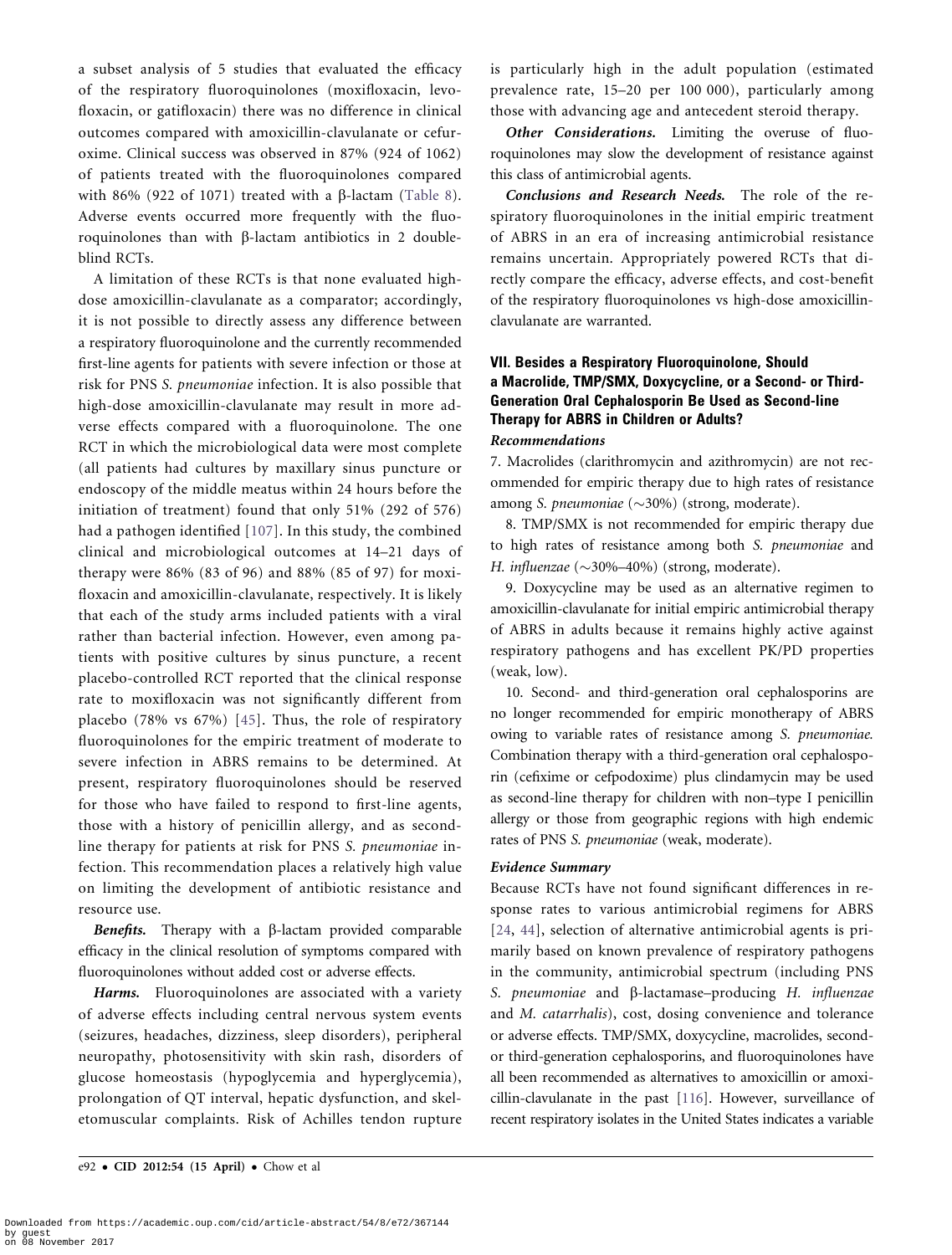but significant increase in penicillin-intermediate and macrolide or TMP/SMX-resistant S. pneumoniae and  $\beta$ -lactamaseproducing H. influenzae [[93–95\]](#page-37-0) ([Table 7](#page-16-0)). Cross-resistant and multidrug-resistant S. pneumoniae is also increasing (regional prevalence rates, 9%–25% in the United States during 2005–2006) [[93\]](#page-37-0). Accordingly, antimicrobial agents previously recommended as an alternative to amoxicillin or amoxicillinclavulanate, such as macrolides, TMP-SMX, or second- or third-generation oral cephalosporins, can no longer be recommended because of increasing resistance among S. pneumoniae and/or H. influenzae.

Macrolides. The prevalence of macrolide-resistant S. pneumoniae in the United States has escalated dramatically since the 1990s [\[117](#page-38-0)]. Surveillance data from the TRUST (Tracking Resistance in the United States Today) and PROTEKT (Prospective Resistant Organism Tracking and Epidemiology of the Ketolide Telithromycin) studies reveal that whereas only 5% of S. pneumoniae clinical isolates in the United States were resistant to macrolides in 1993,  $>30\%$  had become resistant by 2006 [\[117\]](#page-38-0). During 2005–2007, 43% of invasive S. pneumoniae isolates were macrolide-resistant [\(Table 7](#page-16-0)). Importantly, the more prevalent low-level resistant genotypes caused by efflux mutations (mefA or mefE) were being gradually replaced by highly resistant methylation mutations (ermB), such that by 2006, ermB-mediated resistance (including resistance due to ermB and mefA combinations) accounted for 42% of all macrolide-resistant S. pneumoniae [[118\]](#page-38-0). Macrolide resistance among S. pneumoniae is strongly correlated to prior antibiotic use, particularly macrolides, b-lactams, and TMP-SMX, and multidrug resistance or crossresistance to these antibiotics is common [\[117](#page-38-0)]. The prevalence of macrolide resistance is highest among isolates from children  $<$ 2 years of age ( $>$ 50% during 2000–2006) [\[118](#page-38-0)]. In contrast to low-level resistance mediated by mefA, high-level resistance mediated by ermB cannot be overcome during therapy with macrolides despite their excellent PK/PD properties. Although the association between in vitro resistance and adverse clinical outcome in acute rhinosinusitis remains generally unproven (owing to lack of microbiological documentation), treatment failure associated with ermB-mediated resistance in bacteremic pneumococcal disease has been well documented [\[119](#page-38-0)]. In light of these findings, macrolides are no longer recommended for empiric antimicrobial therapy of S. pneumoniae infections [[82](#page-37-0), [93](#page-37-0)]. Although telithromycin remains highly active against all respiratory isolates including penicillin-resistant S. pneumoniae [[93\]](#page-37-0), it is no longer approved for the treatment of ABRS due to rare but severe instances of hepatotoxcity [[120](#page-38-0)].

Trimethoprim/Sulfamethoxazole. TMP/SMX is also no longer recommended for empiric treatment of ABRS due to high rates of resistance among both S. pneumoniae and H. influenzae. Harrison et al [\[94](#page-37-0)] evaluated the susceptibility to common pediatric antibiotics among S. pneumoniae, nontypeable H. influenzae, and M. catarrhalis isolated from 2005 through 2007. TMP/SMX resistance rates according to CLSI breakpoints were 50% for S. pneumoniae (75% for serotype 19A), 27% for H. influenzae, and 2% for M. catarrhalis (73% according to PK/PD breakpoints). Resistance to TMP/SMX among S. pneumoniae isolates is due to mutations in the dihydrofolate reductase gene [\[121\]](#page-38-0), and is strongly associated with prior exposure to TMP/SMX, macrolides, or penicillin [[117](#page-38-0)]. Not surprisingly, TMP/SMX resistance rates are significantly higher  $(>80%)$  among macrolide- or penicillinresistant S. pneumoniae [\[122\]](#page-38-0). Similarly, among H. influenzae isolates collected during 2001–2005 in the TRUST program, resistance rates to TMP/SMX was 25% [\[95](#page-37-0)]. Resistance is twice as common among b-lactamase–producing H. influenzae as among its non- $\beta$ -lactamase–producing counterparts (32% vs 16%, respectively) [[123](#page-38-0)]. Additionally, TMP/SMX has been associated with rare but severe adverse reactions from toxic epidermal necrolysis [[124\]](#page-38-0).

Doxycycline. Doxycycline has remained active against all common respiratory pathogens, although there are few published reports for recent isolates in the United States [[125](#page-38-0), [126](#page-38-0)]. Data from national surveys in Canada reveal that doxycycline is highly active against all recent respiratory pathogens (93.2% of S. pneumoniae, 98.1% of H. influenzae, and 99.7% of M. catarrhalis) (G. G. Zhanel, University of Manitoba, Winnipeg; written communication, August 2010) [\[127](#page-38-0), [128](#page-38-0)]. Similarly, in England, Wales, and Northern Ireland, recent invasive isolates of both S. pneumoniae and H. influenzae have remained highly susceptible to doxycycline (91% and 99%, respectively) [[129](#page-38-0)]. However, the rate of cross-resistance to doxycycline among PNS S.pneumoniae in North America is unknown but is expected to be higher in these isolates compared with penicillinsusceptible strains. In one Swedish study, the rate of doxycycline resistance was 24% among PNS S. pneumoniae compared with 2% among penicillin-susceptible isolates collected during 2001–2004 [[130\]](#page-38-0). The PK/PD properties of doxycycline are favorable and similar to those of the respiratory fluoroquinolones [[125](#page-38-0)]. A recent prospective double-blind trial of doxycycline vs levofloxacin in the treatment of hospitalized patients with community-acquired pneumonia demonstrated similar clinical response rates and length of stay but at a significantly lower cost for doxycycline [\[126\]](#page-38-0). These data support the recommendation of doxycycline for the outpatient treatment of community-acquired pneumonia in the 2007 IDSA guideline [\[131](#page-38-0)]. There are only 5 RCTs of doxycycline for ABRS in the English literature since 1980, including 2 placebocontrolled trials [\[46,](#page-36-0) [132\]](#page-38-0) and 3 comparative trials with brodimoprim, spiramycin, and loracarbef, respectively [\[133–135](#page-38-0)]. The clinical success rates were 80% for doxycycline and 67%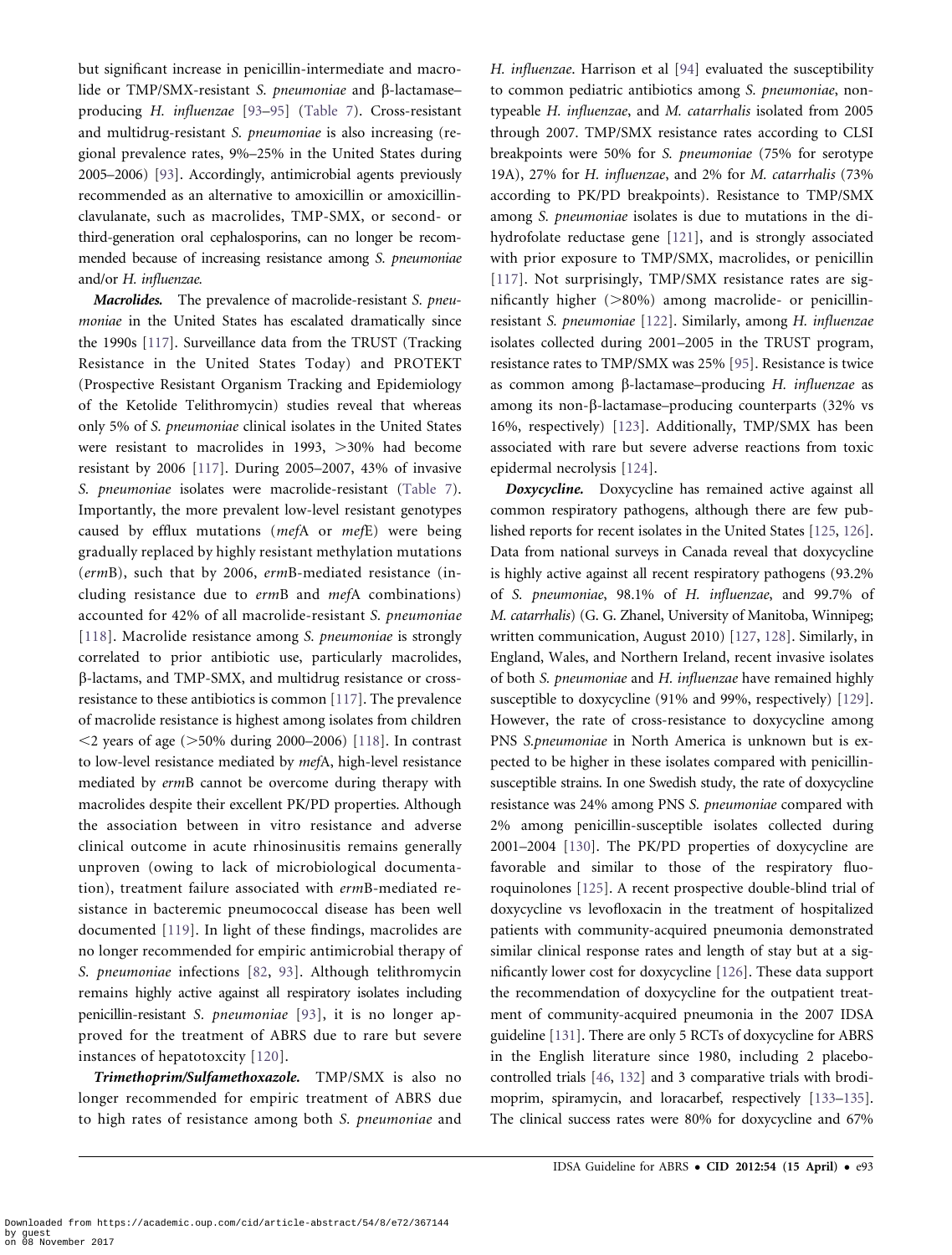<span id="page-22-0"></span>

|  |  |  | Table 9. Antimicrobial Regimens for Acute Bacterial Rhinosinusitis in Children |  |  |
|--|--|--|--------------------------------------------------------------------------------|--|--|
|--|--|--|--------------------------------------------------------------------------------|--|--|

| Indication                                                  | First-line (Daily Dose)                                    | Second-line (Daily Dose)                                                                                                       |
|-------------------------------------------------------------|------------------------------------------------------------|--------------------------------------------------------------------------------------------------------------------------------|
| Initial empirical therapy                                   | $\bullet$ Amoxicillin-clavulanate<br>(45 mg/kg/day PO bid) | • Amoxicillin-clavulanate (90 mg/kg/day PO bid)                                                                                |
| β-lactam allergy                                            |                                                            |                                                                                                                                |
| Type I hypersensitivity                                     |                                                            | • Levofloxacin (10-20 mg/kg/day PO every 12-24 h)                                                                              |
| Non-type I hypersensitivity                                 |                                                            | • Clindamycin <sup>a</sup> (30–40 mg/kg/day PO tid) plus cefixime<br>(8 mg/kg/day PO bid) or cefpodoxime (10 mg/kg/day PO bid) |
| Risk for antibiotic resistance or<br>failed initial therapy |                                                            | • Amoxicillin-clavulanate (90 mg/kg/day PO bid)                                                                                |
|                                                             |                                                            | • Clindamycin <sup>a</sup> (30–40 mg/kg/day PO tid) plus cefixime<br>(8 mg/kg/day PO bid) or cefpodoxime (10 mg/kg/day PO bid) |
|                                                             |                                                            | • Levofloxacin (10–20 mg/kg/day PO every 12–24 h)                                                                              |
| Severe infection requiring hospitalization                  |                                                            | • Ampicillin/sulbactam (200–400 mg/kg/day IV every 6 h)                                                                        |
|                                                             |                                                            | • Ceftriaxone (50 mg/kg/day IV every 12 h)                                                                                     |
|                                                             |                                                            | • Cefotaxime (100–200 mg/kg/day IV every 6 h)                                                                                  |
|                                                             |                                                            | • Levofloxacin (10-20 mg/kg/day IV every 12-24 h)                                                                              |

Abbreviations: bid, twice daily; IV, intravenously; PO, orally; qd, daily; tid, 3 times a day.

<sup>a</sup> Resistance to clindamycin (~31%) is found frequently among Streptococcus pneumoniae serotype 19A isolates in different regions of the United States [\[94\]](#page-37-0).

for placebo in one study [\[47](#page-36-0)], and 85% for both groups in the second study [[46](#page-36-0)]. Of the 3 comparative trials, only the Scandinavian study enrolled sufficient patients [\[135](#page-38-0)]. In this double-blind, randomized study, 662 patients were enrolled and both pre- and posttreatment sinus punctures were performed. However, only 50% yielded positive pretreatment cultures and were evaluable for bacteriological eradication. In the intent-to-treat analysis, the clinical success rate was 91% in both groups (300 of 330 for doxycycline vs 303 of 332 for loracarbef). In the evaluable patients, the clinical success rate was 93% (153 of 164) in the doxycycline group vs 98% (165 of 168) in the loracarbef group ( $P = .05$  with Yates's correction) within 3 days posttreatment, and 92% for both groups at follow-up 1–2 weeks posttreatment (121 of 131 for doxcycline vs 129 of 140 for loracarbef). The microbiological eradication rate posttreatment was 81% (133 of 164) for doxycycline and 80% (135 of 168) for loracarbef. Microbiological failure due to presence of the same pathogen in the posttreatment cultures occurred in 27 (16%) of doxycycline-treated patients and 21 (13%) of loracarbeftreated patients. A different organism was isolated from posttreatment cultures in 4 (2.4%) of doxcycline vs 12 (7.1%) of loracarbef patients. The significance of these posttreatment cultures is difficult to interpret since they do not always correlate with the clinical response. Nevertheless, the available clinical as well as microbiological and PK/PD data do support the use of doxycycline as an alternative to amoxicillin-clavulanate for empiric antimicrobial therapy of ABRS in adults at low risk for acquisition of PNS S. pneumoniae.

e94 • CID 2012:54 (15 April) • Chow et al

Oral Cephalosporins. The in vitro activity of secondand third-generation oral cephalosporins (such as cefaclor, cefprozil, cefuroxime axetil, cefpodoxime, cefdinir, and cefixime) are highly variable particularly against penicillinintermediate and resistant S. pneumoniae. Among these oral cephalosporins, cefpodoxime, cefuroxime axetil, and cefdinir are moderately active against penicillin-intermediate S. pneumoniae  $(<50\%$  susceptible) followed by cefixime, whereas cefaclor and cefprozil are inactive [\[95,](#page-37-0) [136,](#page-38-0) [137](#page-38-0)]. Oral cephalosporins including cefpodoxime and cefdinir are inactive against penicillin-resistant S. pneumoniae [[136,](#page-38-0) [138\]](#page-38-0). Intravenous ceftriaxone and cefotaxime remain active against nearly all S. pneumoniae, including penicillin-resistant strains, and are preferred as second-line empiric therapy (in place of high-dose amoxicillin-clavulanate) for hospitalized patients with severe infections. Cefpodoxime is the most active oral cephalosporin against both H. influenzae and M. catar $rhalis$  (both  $\beta$ -lactamase positive and negative), followed by cefixime, cefuroxime, and cefdinir [\[138,](#page-38-0) [139](#page-38-0)]. Cefaclor and cefprozil are least active [\(Table 7](#page-16-0)). Based on these in vitro data, it is clear that considerable variability exists in the activity of second- and third-generation oral cephalosporins, particularly against S. pneumoniae and H. influenzae. For this reason, these agents are no longer recommended as monotherapy for the initial empiric treatment of ABRS in children or adults. If an oral cephalosporin is to be used, a thirdgeneration cephalosporin (eg, cefixime or cefpodoxime) in combination with clindamycin is recommended for patients with ABRS from geographic regions with high endemic rates of PNS S. pneumoniae  $(\geq 10\%$  using 2008 CLSI revised breakpoints). However, clindamycin resistance is reported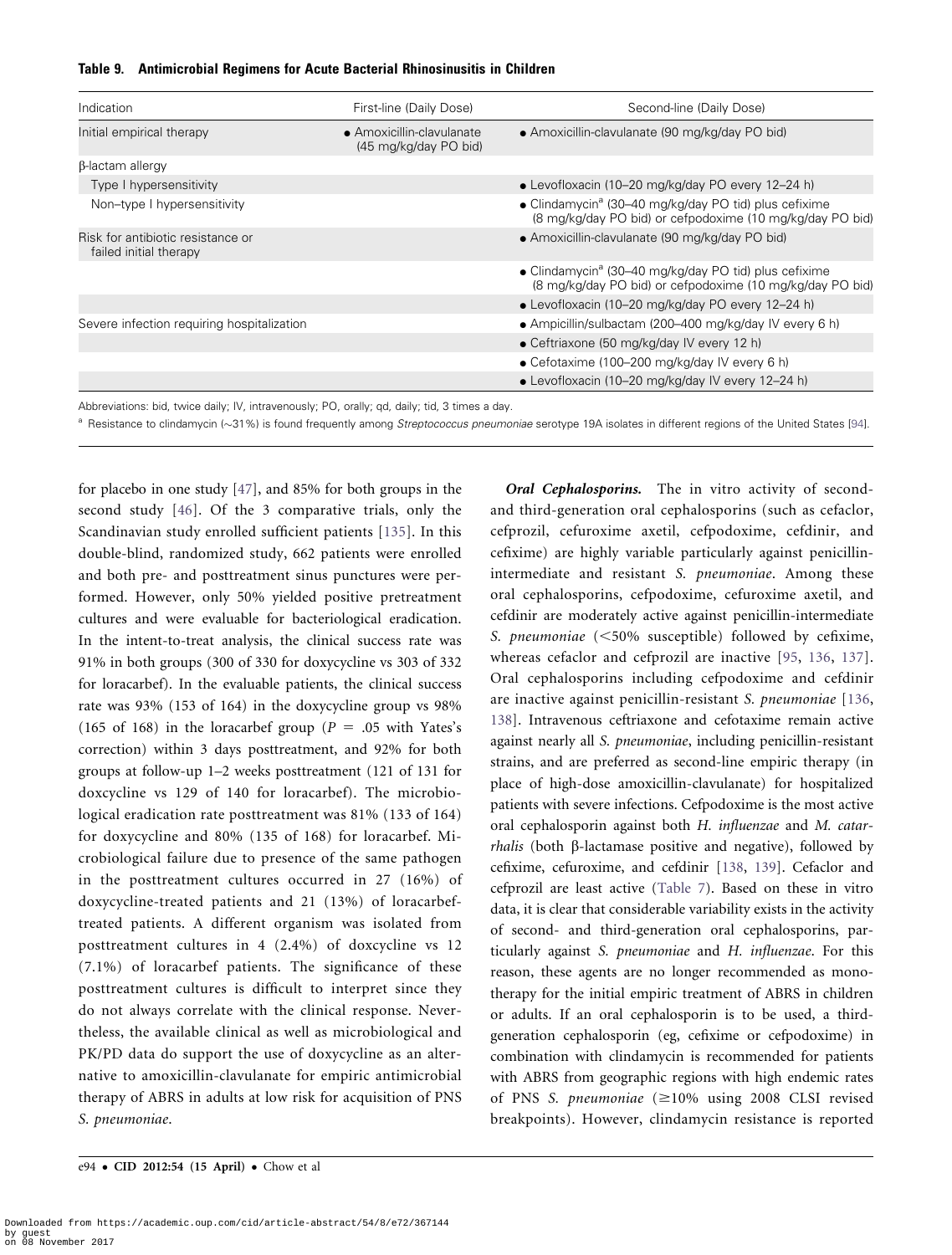<span id="page-23-0"></span>

|  |  |  | Table 10. Antimicrobial Regimens for Acute Bacterial Rhinosinusitis in Adults |  |  |  |
|--|--|--|-------------------------------------------------------------------------------|--|--|--|
|--|--|--|-------------------------------------------------------------------------------|--|--|--|

| Indication                                                  | First-line (Daily Dose)                                                                        | Second-line (Daily Dose)                          |
|-------------------------------------------------------------|------------------------------------------------------------------------------------------------|---------------------------------------------------|
| Initial empirical therapy                                   | • Amoxicillin-clavulanate (500 mg/125 mg PO tid,<br>or 875 mg/125 mg PO bid)                   | • Amoxicillin-clavulanate (2000 mg/125 mg PO bid) |
|                                                             |                                                                                                | • Doxycycline (100 mg PO bid or 200 mg PO gd)     |
| β-lactam allergy                                            |                                                                                                | • Doxycycline (100 mg PO bid or 200 mg PO gd)     |
|                                                             |                                                                                                | • Levofloxacin (500 mg PO gd)                     |
|                                                             |                                                                                                | • Moxifloxacin (400 mg PO qd)                     |
| Risk for antibiotic resistance or<br>failed initial therapy |                                                                                                | • Amoxicillin-clavulanate (2000 mg/125 mg PO bid) |
|                                                             |                                                                                                | • Levofloxacin (500 mg PO qd)                     |
|                                                             |                                                                                                | • Moxifloxacin (400 mg PO qd)                     |
| Severe infection requiring<br>hospitalization               |                                                                                                | • Ampicillin-sulbactam (1.5–3 g IV every 6 h)     |
|                                                             |                                                                                                | • Levofloxacin (500 mg PO or IV gd)               |
|                                                             |                                                                                                | • Moxifloxacin (400 mg PO or IV gd)               |
|                                                             |                                                                                                | • Ceftriaxone (1-2 g IV every 12-24 h)            |
|                                                             |                                                                                                | • Cefotaxime (2 g IV every 4-6 h)                 |
|                                                             | Abbreviations: bid, twice daily; IV, intravenously; PO, orally; qd, daily; tid, 3 times a day. |                                                   |

frequently among S. pneumoniae serotype 19A isolates  $(\sim 31\%)$ [[94](#page-37-0)]. In such instances, a fluoroquinolone (levofloxacin or moxifloxacin) is recommended as an alternative. The recommended first-line and second-line regimens for empiric antimicrobial therapy of ABRS in children and adults are summarized in Tables 9 and [10](#page-22-0), respectively.

Benefits. The respiratory fluoroquinolones are active against both  $\beta$ -lactamase–positive and –negative respiratory pathogens common in ABRS and can be administered with once- or twice-daily dosing regimens and improved compliance. Doxycycline appears more cost-effective than the respiratory fluoroquinolones. Third-generation oral cephalosporins (eg, cefixime or cefpodoxime) are well tolerated with minimal adverse effects. However, their coverage for S. pneumoniae is variable.

Harms. The respiratory fluoroquinolones are more costly than doxycycline, and escalating resistance with increased usage is a concern. Similar to other fluoroquinolones, moxifloxacin has been associated with severe hepatotoxicity [[140,](#page-38-0) [141\]](#page-38-0). Doxycycline is not recommended for children  $\leq$ 8 years of age due to staining of teeth. Oral third-generation cephalosporins are relatively costly and may cause diarrhea or hypersensitivity reactions. Clindamycin is an important cause of Clostridium difficile–associated enterocolitis, and clindamycin resistance is common among S. pneumoniae serotype 19A isolates  $(\sim 31\%)$ .

Other Considerations. The introduction and large-scale implementation of PCV7 has led to the emergence of more virulent and resistant nonvaccine serotypes such as serotype

19A [[86](#page-37-0), [103](#page-37-0)]. The introduction of PCV13, which contains 6 additional serotype antigens including serotype 19A, is anticipated to decrease both overall and resistant invasive pneumococcal disease [[99\]](#page-37-0). However, ongoing surveillance is required to detect the possibility of other emerging nonvaccine serotypes of PNS S. pneumoniae.

Conclusions and Research Needs. Doxycycline should be included in national and regional surveillance studies of respiratory pathogens, and more RCTs with this antimicrobial agent in the empiric treatment of adults with ABRS are warranted. Among the third-generation oral cephalosporins, cefditoren appears to have the best intrinsic activity against all common respiratory pathogens including PNS S. pneumoniae [\[137,](#page-38-0) [142\]](#page-38-0). More RCTs with this agent for the treatment of ABRS are warranted in both adults and children.

# VIII. Which Antimicrobial Regimens Are Recommended for the Empiric Treatment of ABRS in Adults and Children With a History of Penicillin Allergy?

# Recommendations

11. Either doxycycline (not suitable for children) or a respiratory fluoroquinolone (levofloxacin or moxifloxacin) is recommended as an alternative agent for empiric antimicrobial therapy in adults who are allergic to penicillin (strong, moderate).

12. Levofloxacin is recommended for children with a history of type I hypersensitivity to penicillin; combination therapy with clindamycin plus a third-generation oral cephalosporin (cefixime or cefpodoxime) is recommended in children with a history of non–type I hypersensitivity to penicillin (weak, low).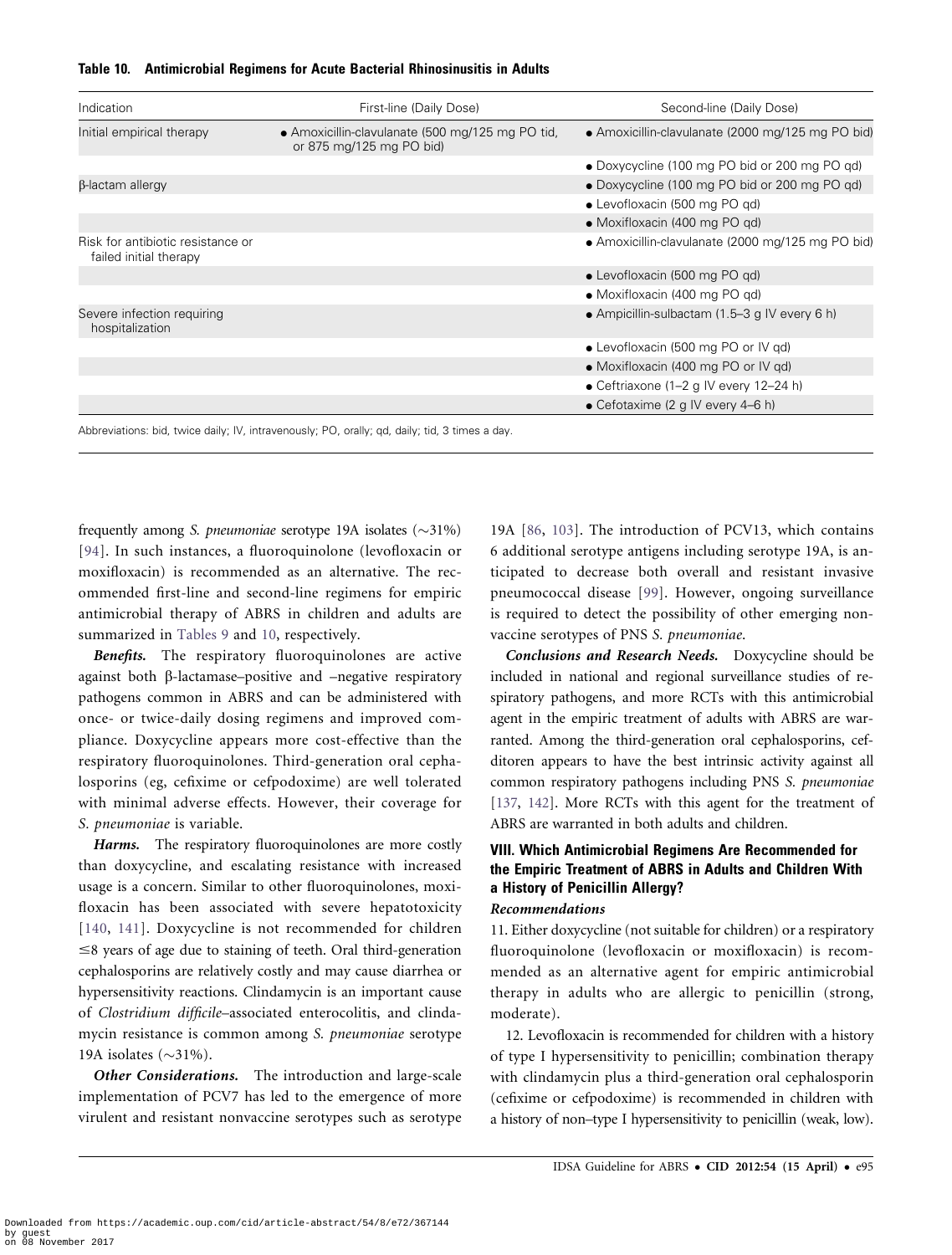#### Evidence Summary

In patients with a questionable history of penicillin allergy, skin testing is strongly recommended to confirm or exclude an immediate hypersensitivity response. If an immunoglobulin E–mediated immediate-type hypersensitivity response is documented, a respiratory fluoroquinolone (levofloxacin, moxifloxacin) or doxycycline is recommended for adults. Macrolides and TMP/SMX, previously preferred for empiric treatment of ABRS in patients allergic to penicillin, can no longer be recommended because of increasing resistance among both S. pneumoniae and H. influenzae. The respiratory fluoroquinolones remain highly active against all common pathogens in ABRS and their ability to rapidly eradicate bacteria from the maxillary sinuses is well established [[143,](#page-38-0) [144](#page-38-0)]. Doxycycline is also highly active against all common pathogens in ABRS and its PK/PD properties are similar to the respiratory fluoroquinolones.

For children with a history of immediate-type hypersensitivity response, levofloxacin is recommended as an alternative to amoxicillin-clavulanate, because experience with moxifloxacin in children is relatively scant and doxycycline is not recommended due to staining of teeth. Although use of levofloxacin in children is currently approved by the US Food and Drug Administration (FDA) only for patients following inhalational exposure to anthrax [[145](#page-38-0)], its safety profile in children has been studied extensively [[146–149](#page-38-0)]. The safety and tolerability of levofloxacin in children was assessed prospectively among 2523 children who participated in several randomized but nonblinded efficacy trials in the Pediatric Levaquin Program [\[149](#page-38-0)]. Levofloxacin was well tolerated during and for 12 months following therapy as evidenced by a similar incidence and character of adverse events in children receiving levofloxacin compared with those who received nonfluoroquinolone antibiotics. However, the incidence of musculoskeletal events (tendonopathy, arthritis, or arthralgia) involving weight-bearing joints was greater in levofloxacin-treated children at 2 months (1.9% vs 0.79%;  $P = .025$ ) and at 12 months (2.9% vs 1.6%;  $P = .047$ ) [[150](#page-38-0)]. Similarly, the safety profile of ciprofloxacin in children was assessed prospectively among 684 children enrolled in several randomized double-blind efficacy trials. Although the difference was not statistically significant, the rate of arthropathy at 6 weeks among 335 children who received ciprofloxacin was higher than among 349 children who received a nonfluoroquinolone comparator both at 6 weeks (9.3% vs 6.0%. respectively [95% CI,  $-.8$  to 7.2]) and 1 year of follow-up (13.7% vs 9.5%, respectively [95% CI,  $-.6$  to 9.1]) [[150](#page-38-0)]. Achilles tendon rupture, a known complication associated with the use of fluoroquinolone antibiotics in adults, is extremely rare in the pediatric population. The American Association of Pediatrics recently issued a policy statement concerning the use of fluoroquinolones in several pediatric infections, including conjunctivitis, respiratory tract infections, and gastrointestinal and urinary tract infections [[150\]](#page-38-0). It was concluded that use of a fluoroquinolone in a child or adolescent may be justified in situations where there is no safe and effective alternative. In light of these findings, the recommendation that levofloxacin be used as an alternative to amoxicillin-clavulanate in children with immediate-type hypersensitivity reactions to penicillin appears warranted.

For children with a history of non–type I hypersensitivity reaction to penicillin, a third-generation oral cephalosporin (eg, cefixime or cefpodoxime) in combination with clindamycin is recommended. The former is active against most strains of H. influenzae and M. catarrhalis, whereas clindamycin is active against most S. pneumoniae including some penicillinintermediate and resistant strains  $(\sim 85\%$  susceptible to CLSI breakpoints) [\[94](#page-37-0)]. However, clindamycin resistance has been reported frequently among S. pneumoniae serotype 19A isolates  $(\sim$ 31% resistant) [\[94\]](#page-37-0). In such instances, levofloxacin is recommended as an alternative. There is inadequate experience with cefditoren monotherapy for ABRS in children at this time. The recommended regimens for empiric antimicrobial therapy of ABRS in children and adults with a history of penicillin allergy are summarized in [Tables 9](#page-23-0) and [10](#page-22-0), respectively.

Benefits. Doxycycline is a cost-effective alternative to the respiratory fluoroquinolones in adults who cannot tolerate amoxicillin-clavulanate.

Harms. The long-term safety of respiratory fluoroquinolones in children requires further evaluation.

Other Considerations. True type I hypersensitivity to b-lactam antibiotics is relatively uncommon. Every effort should be made to document such reactions with appropriate skin testing.

Conclusions and Research Needs. The increasing prevalence of PNS and cross-resistant S. pneumoniae among respiratory pathogens has complicated the management of penicillin-allergic patients and limited the choice of alternative agents particularly in children. Additional studies of the safety and efficacy of respiratory fluoroquinolones and monotherapy with cefditoren for ABRS in children are warranted.

## IX. Should Coverage for S. aureus (Especially MRSA) Be Provided Routinely During Initial Empiric Therapy of ABRS? Recommendation

13. Although S. aureus (including MRSA) is a potential pathogen in ABRS, based on current data, routine antimicrobial coverage for S. aureus or MRSA during initial empiric therapy of ABRS is not recommended (strong, moderate).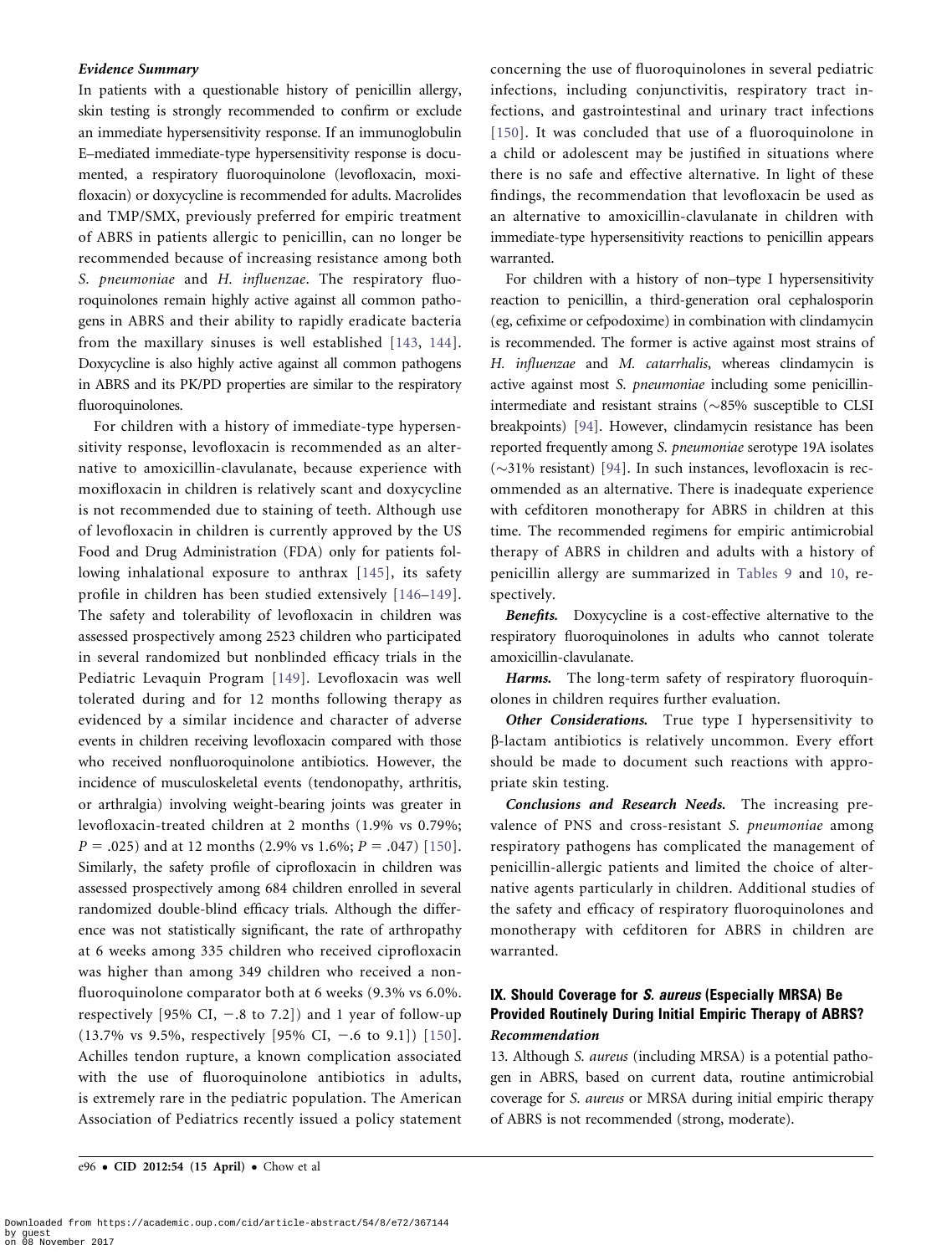#### Evidence Summary

Payne et al [[151](#page-38-0)] performed a meta-analysis on the recovery rates of S. aureus either by sinus puncture or middle meatus cultures in patients enrolled in prospective antimicrobial trials for ABRS. A total of 16 trials involving 4099 study patients reported in the English literature during 1990–2006 were included for analysis. The recovery rate was highly variable, ranging from 0% to 31% (mean, 8.8% [95% CI, 5.1–12.5]; median, 8.0%). Furthermore, these rates were somewhat inflated because they were based on the percentage of patients with positive sinus cultures. When the total numbers of enrolled patients are considered, the recovery rate of S. aureus is much lower, ranging from 0% to 21% (mean, 5.6% [95% CI, 3.1–8.1]; median, 4.6%). Brook et al [[152](#page-38-0)] and Huang and Hung [\[153\]](#page-38-0) also performed prospective studies by sinus puncture or culture of the middle meatus from 845 patients with ABRS during 2000–2006. Recovery rates of S. *aureus* were 8.5%–8.8% during 2000–2003 and 10.3% during 2004–2006. The corresponding recovery rates for MRSA were 2.5%–2.7% during 2000–2003 and 7.1% during 2004–2006. Previous antimicrobial therapy, recent hospitalization and a history of nasal surgery were the most important risk factors for recovery of MRSA from sinus cultures [\[153](#page-38-0)]. However, because the nose is a well-known reservoir for S. aureus, there remains a concern that at least in some instances the recovery of S. aureus could be due to contamination by the nasal flora during sinus aspiration or acquisition of cultures of the middle meatus. The concordance of results from sinus tap and middle meatus cultures does not eliminate this possibility as inadvertent contamination may occur by either specimen collection technique. In support of this notion, 7 of the 16 patients with MRSA reported by Huang and Hung were also positive for other well-established respiratory pathogens, and all patients recovered despite the fact that 6 of them received inadequate antimicrobial therapy for MRSA. Because both S. aureus (13%–20%) and Staphylococcus epidermidis (36%–50%) may be isolated from endoscopically guided middle meatus cultures in normal subjects [\[154](#page-39-0), [155](#page-39-0)], only heavy growth  $(3 + or >10<sup>4</sup>$  colonyforming units/mL) should be considered potential pathogens rather than commensal flora [[156\]](#page-39-0). In the meta-analysis cited above [[151](#page-38-0)], it is unclear whether quantitative cultures were performed in the various studies included for analysis. Collectively, these data do not refute the contention that S. aureus may be an important causative agent in ABRS, but there is insufficient evidence at the present time to support coverage for this organism during initial empiric therapy of ABRS. However, in severely ill patients with clinical manifestations suggestive of orbital or intracranial extension of infection, and hospitalized patients with nosocomial sinusitis associated with prolonged nasal

intubation, empiric coverage for MRSA while awaiting confirmation from positive cultures of the sinus or middle meatus would appear reasonable.

Benefits. More stringent criteria for establishing a causative role of S. aureus in ABRS will minimize overutilization of antistaphylococcal therapy.

Harms. Obtaining cultures of the middle meatus or sinus aspirates may not be well tolerated in children.

#### Other Considerations. None.

Conclusions and Research Needs. MRSA is an important pathogen both in the community and the healthcare setting. Accurate diagnosis of MRSA rhinosinusitis with microbiological confirmation is critical for appropriate antimicrobial therapy. More studies are needed to document the utility of endoscopically guided cultures of the middle meatus for distinguishing true infection from contamination by commensal flora.

### X. Should Empiric Antimicrobial Therapy for ABRS Be Administered for 5–7 Days Versus 10–14 Days? Recommendations

# 14. The recommended duration of therapy for uncomplicated ABRS in adults is 5–7 days (weak, low-moderate).

15. In children with ABRS, the longer treatment duration of 10–14 days is still recommended (weak, low-moderate).

### Evidence Summary

Existing clinical guidelines for ABRS generally recommend a course of antimicrobial therapy for 10–14 days, primarily on the basis of the duration of therapy in various RCTs [\[25](#page-35-0)]. Some investigators have recommended that antimicrobial therapy be continued for 7 days beyond the resolution of symptoms [[157](#page-39-0)]. Kutluhan and colleagues [[158\]](#page-39-0) prospectively evaluated the duration of antimicrobial therapy and its effect on the nasal smears obtained from 4 patient groups with acute maxillary sinusitis who received antibiotics for 7, 14, 21, or 28 days. In all patients, the microbiology of maxillary sinusitis was confirmed by sinus puncture, and antibiotics were selected based on in vitro susceptibility. These authors concluded that the most appropriate duration of antimicrobial therapy for acute maxillary sinusitis was at least 2 weeks, because a significant difference in the neutrophil counts of nasal smears was observed in the study groups between 7 and 21 days of antimicrobial therapy. However, neutrophil count in nasal smears is a poor criterion of responsiveness to antimicrobial therapy. In other clinical trials, no significant difference in clinical resolution rates was observed among patients receiving 6–10 days vs 3–5 days of various antimicrobial regimens [[159](#page-39-0)– [163\]](#page-39-0). A recent meta-analysis by Falagas et al [\[164](#page-39-0)] examined the efficacy and safety of short vs longer courses of antimicrobial therapy for adults with ABRS enrolled in 12 RCTs. No statistical difference in efficacy was noted between short-course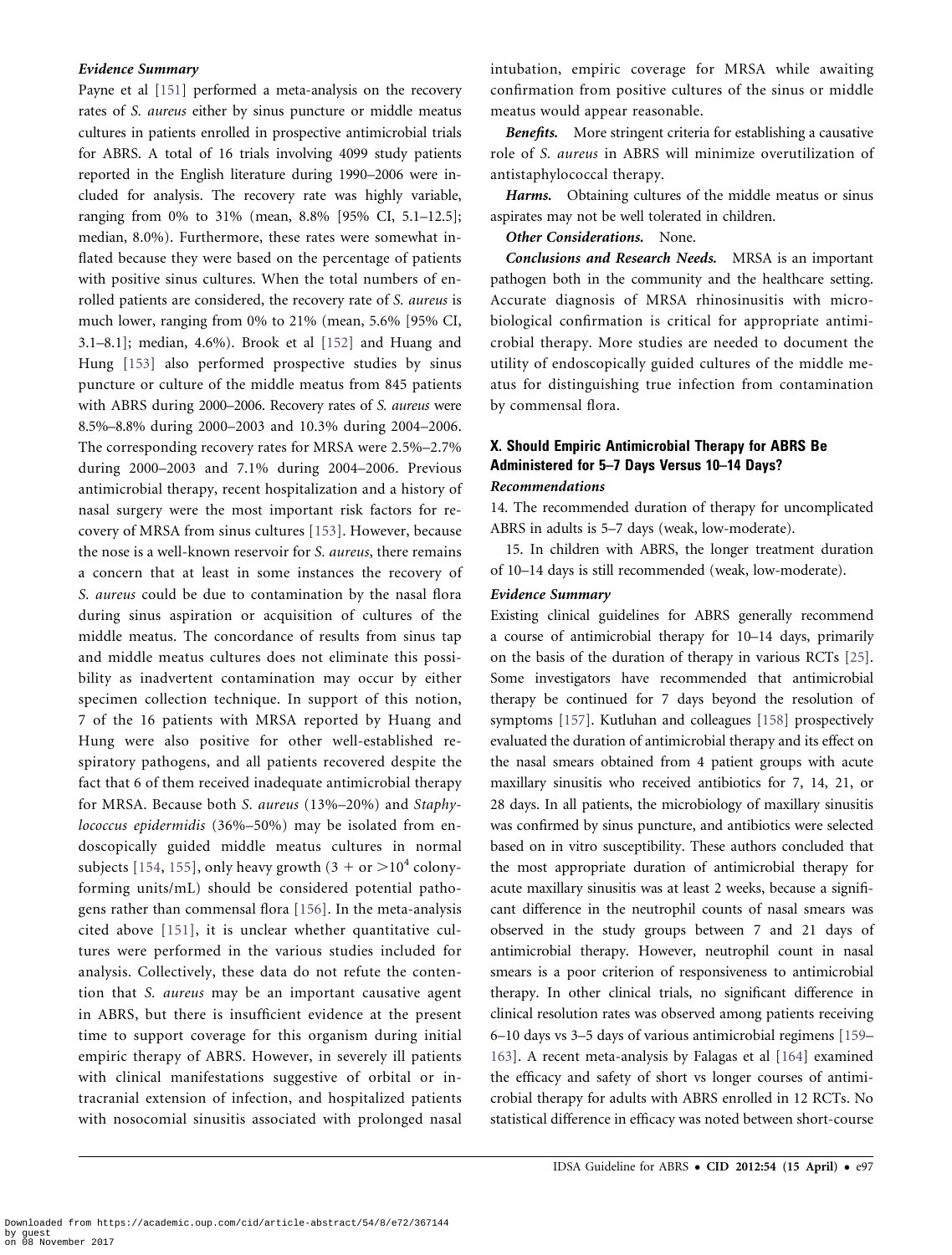#### Table 11. Long Versus Short Courses of Antimicrobial Therapy for Acute Bacterial Rhinosinusitis [\[164](#page-39-0)]

|                                                                             | Illustrative Comparative Risks <sup>a</sup> (95% CI)         |                                                    |                                    |                                            |                                                            |
|-----------------------------------------------------------------------------|--------------------------------------------------------------|----------------------------------------------------|------------------------------------|--------------------------------------------|------------------------------------------------------------|
|                                                                             | Assumed Risk                                                 | Corresponding Risk                                 |                                    |                                            |                                                            |
| Outcomes                                                                    | Long Course<br>$(10-14 \text{ Davis})$<br>Antibiotic Therapy | Short Course<br>$(5-7$ Days)<br>Antibiotic Therapy | Relative<br>Effect.<br>OR (95% CI) | No. of<br>Participants<br>(No. of Studies) | Quality of the<br>Evidence<br>(GRADE)                      |
| Clinical success with<br>test-of-cure visit                                 | Study population<br>(medium-risk)                            |                                                    | $0.95(.81 - 1.12)$                 | 4430 (12 studies)                          | $\oplus \oplus \ominus \ominus$ low <sup>b,c</sup>         |
| Follow-up: 10-36 days                                                       | 841 per 1000                                                 | 834 per 1000 (811-856)                             |                                    |                                            |                                                            |
| Any adverse events                                                          | Study population<br>(medium-risk)                            |                                                    | $0.88$ $(.71 - 1.09)$              | 4172 (10 studies)                          | $\oplus$ $\oplus$ $\ominus$ $\ominus$ low <sup>b,c,d</sup> |
| Follow-up: 10-36 days                                                       | 258 per 1000                                                 | 234 per 1000 (198-275)                             |                                    |                                            |                                                            |
| Any adverse effects                                                         | Study population<br>(medium-risk)                            |                                                    | $0.79(.63-.98)$                    | 2151 (5 studies)                           | $\oplus$ $\oplus$ $\oplus$ $\oplus$ moderate <sup>d</sup>  |
| (Only studies comparing<br>5 days vs 10 days of<br>treatment were included) | 232 per 1000                                                 | 193 per 1000 (160-228)                             |                                    |                                            |                                                            |
| Follow-up: 10-36 days                                                       |                                                              |                                                    |                                    |                                            |                                                            |

Abbreviations: CI, confidence interval; GRADE, Grading of Recommendations Assessment, Development and Evaluation; OR, odds ratio.

<sup>a</sup> The corresponding risk (and its 95% CI) is based on the assumed risk in the comparison group and the relative effect of the intervention (and its 95% CI). **b** Only included the per-protocol patients.

<sup>c</sup> Only 3 studies with a microbiological endpoint, variation in use of concomitant therapy.

<sup>d</sup> Adjunctive therapy was variable throughout studies.

(3–7 days) vs long-course (6–10 days) antibiotic therapy (OR, 0.95 [95% CI, .81–1.12]). In addition, no differences in microbiological efficacy (OR, 1.30 [95% CI, .62–2.74]), relapse rates (OR, 0.95 [CI .63–1.37]) or adverse effects (OR, 0.88 [CI, .71–1.09]) were found. However, if only the studies that compared 5 days (short-course) vs 10 days (long-course) were included (5 RCTs), adverse effects were significantly fewer in the short-course treatment groups (OR, 0.79 [95% CI, .63– .98]). This meta-analysis has a number of limitations. The study population was heterogeneous with respect to the entry criterion of symptom duration (any patient with symptoms ,30 days with positive radiologic findings). There was overlap in the duration of short-course (3–7 days) vs longcourse (6–10 days) treatment groups. Last, the concomitant administration of adjunctive medications may have minimized any real differences between the treatment groups in the various trials (Table 11). A major concern raised from earlier published RCTs is that the favorable outcome of shorter duration of treatment might be attributed to inclusion of patients without microbiological confirmation of ABRS. However, a recent study suggested that even among patients with confirmation of ABRS by sinus puncture, the clinical cure rate of treatment with 5 days of moxifloxacin was not significantly better than placebo (78% vs 67%, respectively) [\[45](#page-36-0)].

The duration of treatment for 5–7 days is chosen somewhat arbitrarily and is intermediate in the range of literature recommendations, which varies from 3–5 days, to 5–7 days, to 6–10 days [[164](#page-39-0)]. This recommendation is considered reasonable since in most patients with confirmation of ABRS by sinus puncture, both symptomatic improvement and bacteriological eradication from the maxillary sinus can be expected within 72 hours after initiation of appropriate antimicrobial therapy (see question XIV following). In any event, duration of antimicrobial therapy beyond 10 days in adult patients with uncomplicated ABRS is likely excessive. Data in pediatric patients, however, are inconclusive because the efficacy of shorter courses of therapy has not been specifically studied in a rigorous randomized fashion [\[165\]](#page-39-0).

Benefits. Short courses of antimicrobial therapy may offer several advantages over longer courses of therapy including improved patient compliance, fewer adverse events, decreased bacterial antibiotic resistance, and lower cost [[159,](#page-39-0) [160](#page-39-0), [166–168\]](#page-39-0).

Harms. Shorter courses of antimicrobial therapy may result in relapse or recurrent infection, particularly among the elderly and those with underlying disease or who are immunocompromised.

Other Considerations. None.

Conclusions and Research Needs. Most clinical trials of antimicrobial therapy in ABRS have excluded severely ill patients and have focused exclusively on acute maxillary sinusitis with little information on patients with involvement of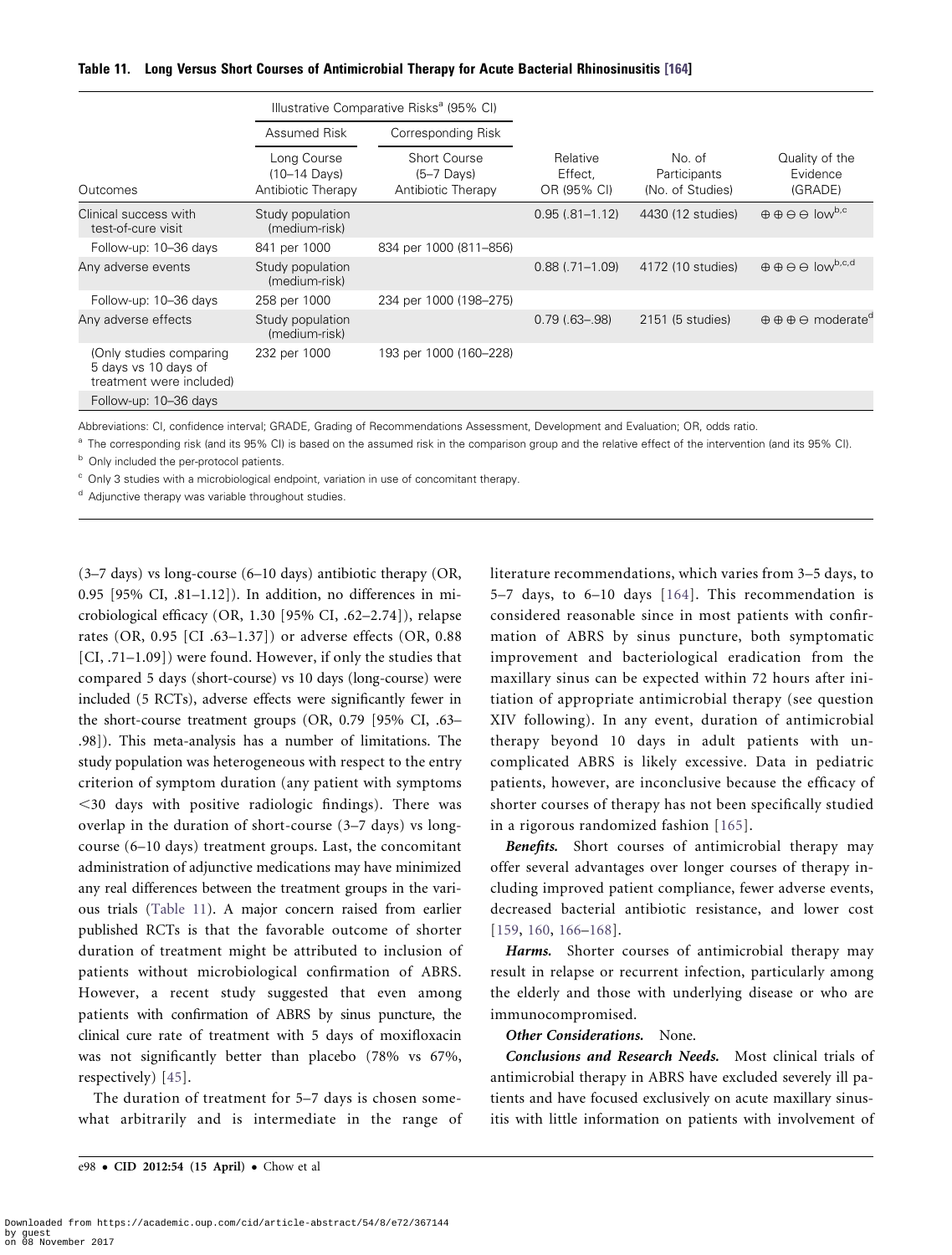|                                                | Illustrative Comparative Risks <sup>a</sup> (95% CI) |                                                                                                                                |                                 |                                            |                                                                        |                                           |
|------------------------------------------------|------------------------------------------------------|--------------------------------------------------------------------------------------------------------------------------------|---------------------------------|--------------------------------------------|------------------------------------------------------------------------|-------------------------------------------|
|                                                | Assumed Risk                                         | Corresponding Risk                                                                                                             |                                 |                                            |                                                                        |                                           |
| Outcomes                                       | No Irrigation                                        | Nasal Saline Irrigation                                                                                                        | Relative Effect.<br>OR (95% CI) | No. of<br>Participants<br>(No. of Studies) | Quality of the<br>Evidence (GRADE)                                     | Reference                                 |
| Mean nasal symptom<br>score $(0-4)$ at day 3   |                                                      | Mean nasal symptom<br>score in the intervention<br>groups was 0.07 standard<br>deviations lower (0.45<br>lower to 0.31 higher) |                                 | 108 (2 studies)                            | $\oplus$ $\oplus$ $\ominus$ lowb,c,d,e                                 | Adam et al,<br>Bollag et al<br>[170, 171] |
| Mean nasal secretion<br>score (0-4) AT 3 weeks | 2.06                                                 | Mean nasal secretion<br>score in the<br>intervention groups<br>was 0.34 lower<br>(0.49-0.19 lower)                             |                                 | 490 (1 study)                              | $\oplus$ $\oplus$ $\ominus$ $\oplus$ low <sup>c,d</sup>                | Slapak et al<br>[172]                     |
| Mean nasal patency<br>score (0-4) at 3 weeks   | 1.58                                                 | Mean nasal patency at<br>2nd visit in the<br>intervention groups<br>was 0.33 lower<br>$(0.47 - 0.19$ lower)                    |                                 | 490 (1 study)                              | $\oplus \oplus \ominus \ominus$ low <sup>c,d</sup>                     | Slapak et al<br>[172]                     |
| Antibiotic usage<br>at 8 weeks                 | 89 per 1000                                          | Study population (medium-risk)<br>41 per 1000 (17-96)                                                                          | $0.44$ (.18-1.09)               | 389 (1 study)                              | $\oplus \oplus \oplus \oplus$ moderate <sup>d</sup> Slapak et al       | [172]                                     |
| Time off work<br>or school<br>at 12 weeks      |                                                      | Study population (medium-risk)<br>248 per 1000 87 per 1000 (50-149)                                                            | $0.29$ $(.16 - .53)$            | 389 (1 study)                              | $\oplus$ $\oplus$ $\oplus$ $\oplus$ moderate <sup>d</sup> Slapak et al | [172]                                     |

Patient or population: patients with ABRS or common cold in adults and children. Intervention: nasal saline irrigation. Comparison: no irrigation.

Abbreviations: ABRS, acute bacterial rhinosinusitis; CI, confidence interval; GRADE, Grading of Recommendations Assessment, Development and Evaluation; OR, odds ratio.

a The corresponding risk (and its 95% CI) is based on the assumed risk in the comparison group and the relative effect of the intervention (and its 95% CI). <sup>b</sup> Both studies were designed to look at other endpoints, such as nasal saline vs hypertonic saline or medicated nose drops. Nasal saline vs no nasal saline

comparison was obtained by comparing the saline intervention to the control group in each study.

<sup>c</sup> Symptom score was very subjective, simply using a 1–4 scale.

<sup>d</sup> Blinding is difficult with irrigation vs no irrigation.

<sup>e</sup> It is not clear how many patients had ABRS; many if not most appear to have had simply a upper respiratory infection.

other sinuses. Further research is needed regarding the optimal duration of antimicrobial treatment in children and adults in whom the likelihood of a viral URI has been minimized by adhering to stringent clinical inclusion criteria.

# XI. Is Saline Irrigation of the Nasal Sinuses of Benefit as Adjunctive Therapy in Patients With ABRS?

### Recommendation

16. Intranasal saline irrigations with either physiologic or hypertonic saline are recommended as an adjunctive treatment in adults with ABRS (weak, low-moderate).

#### Evidence Summary

There is limited evidence in support of physiologic or hypertonic saline irrigations as adjunctive therapy for patients with ABRS. A recent Cochrane review evaluated the efficacy of saline nasal irrigations in treating acute URIs including acute rhinosinusitis [\[169](#page-39-0)]. Three RCTs (total of 618 participants) were included for analysis and various nasal symptom scores were assessed. Although significant improvements were

observed in some symptom scores (nasal secretion, nasal patency, and overall health status), these changes were relatively minor (Table 12). The authors concluded that the trials were too small and had too high a risk of trial bias to be confident that the benefits were meaningful. Nevertheless, there was a trend toward reduced antibiotic use in one study as well as a significant reduction in time lost from work [\[172](#page-39-0)].

The value of intranasal saline irrigation in young children is less certain. In a small clinical trial, 69 children with acute sinusitis (mean age, 6 years [range, 3–12]) were randomized to receive either saline irrigation or no irrigation [\[173](#page-39-0)]. The Total Nasal Symptom Scores as well as the Pediatric Rhinoconjunctivitis Quality of Life Questionnaire were significantly improved in the saline group. More important, the nasal peak expiratory flow rate was significantly improved in the saline irrigation group compared with no irrigation. However, it is unclear how well the saline irrigation procedure was tolerated particularly among the younger children. Minor discomfort is common during saline irrigation, and installation of nasal drops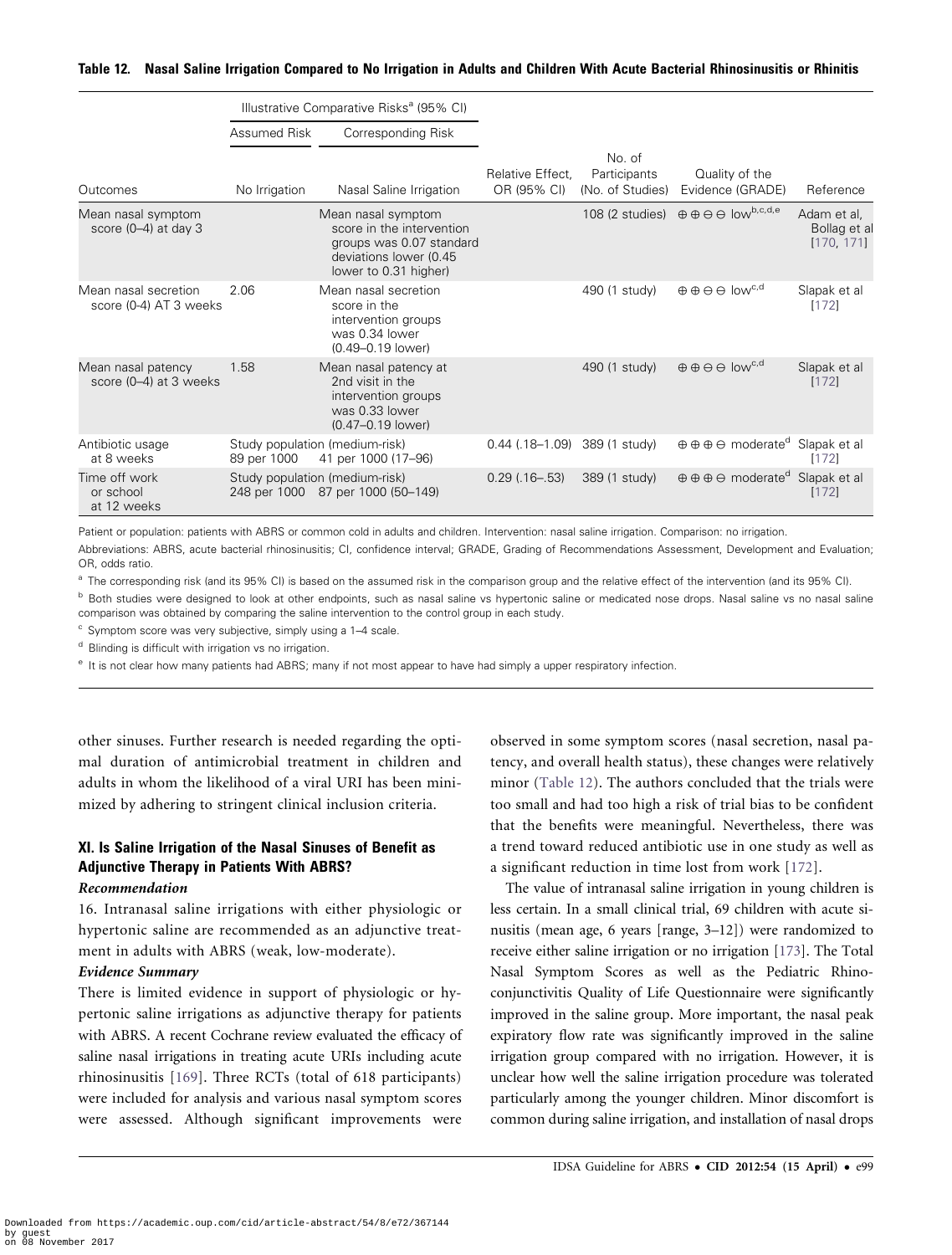is less well tolerated by babies, often making them cry and undoing any potential benefit of symptom relief.

Several other studies evaluated the role of hypertonic vs physiologic saline on nasal airway patency and mucociliary clearance in patients with symptomatic rhinosinusitis [\[174,](#page-39-0) [175](#page-39-0)]. Both saline preparations significantly improved mucociliary clearance compared with pretreatment values; however, only physiologic saline significantly improved nasal airway patency [\[174](#page-39-0)]. In other studies, hypertonic saline was found to significantly improve nasal symptoms as well as global quality of life [\[176](#page-39-0), [177\]](#page-39-0). Finally, hypertonic saline caused increased nasal burning or irritation.

The mechanism by which physiologic or hypertonic saline irrigation improves sinus-specific symptoms is unclear. It has been postulated that saline irrigation improves nasal symptoms by enhancing mucociliary function, decreasing mucosal edema, mechanically clearing inspissated mucus, and decreasing inflammatory mediators [[176\]](#page-39-0).

Benefits. Intranasal saline irrigation may relieve symptoms in both children and adults, and improve diseasespecific quality of life. The recommendation in favor of saline irrigation places a relatively high value on potential benefits of increased comfort and safety of the saline irrigations, and relatively low value on local adverse effects such as irritation and a burning sensation.

Harms. Nasal burning, irritation, and nausea were the most frequently reported adverse effects from intranasal saline irrigation (7%–32% in various studies). In addition, saline irrigants should be prepared from sterile or bottled water in light of recent reports of primary amebic encephalitis from contaminated tapwater used for saline nasal irrigation [[178](#page-39-0), [179\]](#page-39-0). Nasal saline irrigation is less well tolerated in babies and young children and may make them cry, undoing any potential benefit.

Conclusions and Research Needs. Given the small but consistent effect on symptoms and quality of life and relatively mild adverse effects, there is a net clinical benefit of intranasal physiologic or hypertonic saline irrigation as an adjunct to antimicrobial therapy in both adults and children with ABRS. The optimal concentration, volume, frequency, and most appropriate technique for nasal saline irrigation remain to be determined.

## XII. Are Intranasal Corticosteroids Recommended as an Adjunct to Antimicrobial Therapy in Patients With ABRS? Recommendation

17. INCSs are recommended as an adjunct to antibiotics in the empiric treatment of ABRS, primarily in patients with a history of allergic rhinitis (weak, moderate).

### Evidence Summary

INCSs offer modest symptomatic improvement and minimal adverse events with short-term use. Five trials [[48](#page-36-0), [180–183](#page-39-0)]

and a Cochrane review [\[184](#page-39-0)] have documented modest symptomatic improvement with INCSs compared with a placebo, although the relative risk of improvement was only marginal statistically [\(Table 13](#page-29-0)). Combining all study patients, 73% of treated patients improved clinically vs 66% in the placebo group (RR, 1.11 [95% CI, 1.04–1.18]), yielding an NNT of 15. No difference was noted in complications or relapse rate in the 2 studies that recorded these secondary outcomes. This suggests that the beneficial effect of INCSs, although consistently demonstrated in several studies, was relatively small. However, the quality of the evidence in these studies is high, and a dose-response effect was also demonstrated between mometasone 400 µg/day vs 200 lg/day (RR, 1.10 [95% CI, 1.02–1.18] vs RR, 1.04 [95% CI, .98–1.11], respectively). The beneficial effect of INCSs could be attributed to their anti-inflammatory properties, which may reduce mucosal swelling and promote drainage.

In another study, Williamson et al [\[48\]](#page-36-0) randomized 207 adult patients with ABRS to receive either intranasal budesonide (200 µg/nostril) or placebo once daily for 10 days. No significant difference in clinical response rates was observed between the treatment groups (OR, 0.93 [95% CI, .54–1.62]). However, the duration of symptoms in these patients was relatively short prior to enrollment (median, 7 days [range, 4–14 days]), raising the possibility that at least some of the patients did not have bacterial infection. This is supported by the finding that 69% of the patients receiving placebo completely recovered by 10 days ([Table 13\)](#page-29-0).

The recommendation supporting the use of INCSs as adjunctive therapy places a relatively high value on a small additional relief of symptoms, and a relatively low value on avoiding increased resource expenditure.

Benefits. INCSs provide symptomatic relief and antiinflammatory effects in the nasal mucosa, which theoretically decrease mucosal inflammation of the osteomeatal complex and allow the sinuses to drain.

Harms. Short-term risks of INCSs are minimal but may include susceptibility to oral candidiasis. Routine administration of INCSs will clearly increase the cost of treating ABRS. Use of any intranasal medications in children may not be well tolerated.

Other Considerations. The recommendation to prescribe INCSs for ABRS is relatively weak and considered optional since the benefits are only marginal with an NNT of 15. However, in patients with concurrent allergic rhinitis, INCS should be routinely administered.

Conclusions and Research Needs. Clinical trials have documented the relative safety and efficacy of INCSs in providing modest symptom relief in patients with ABRS.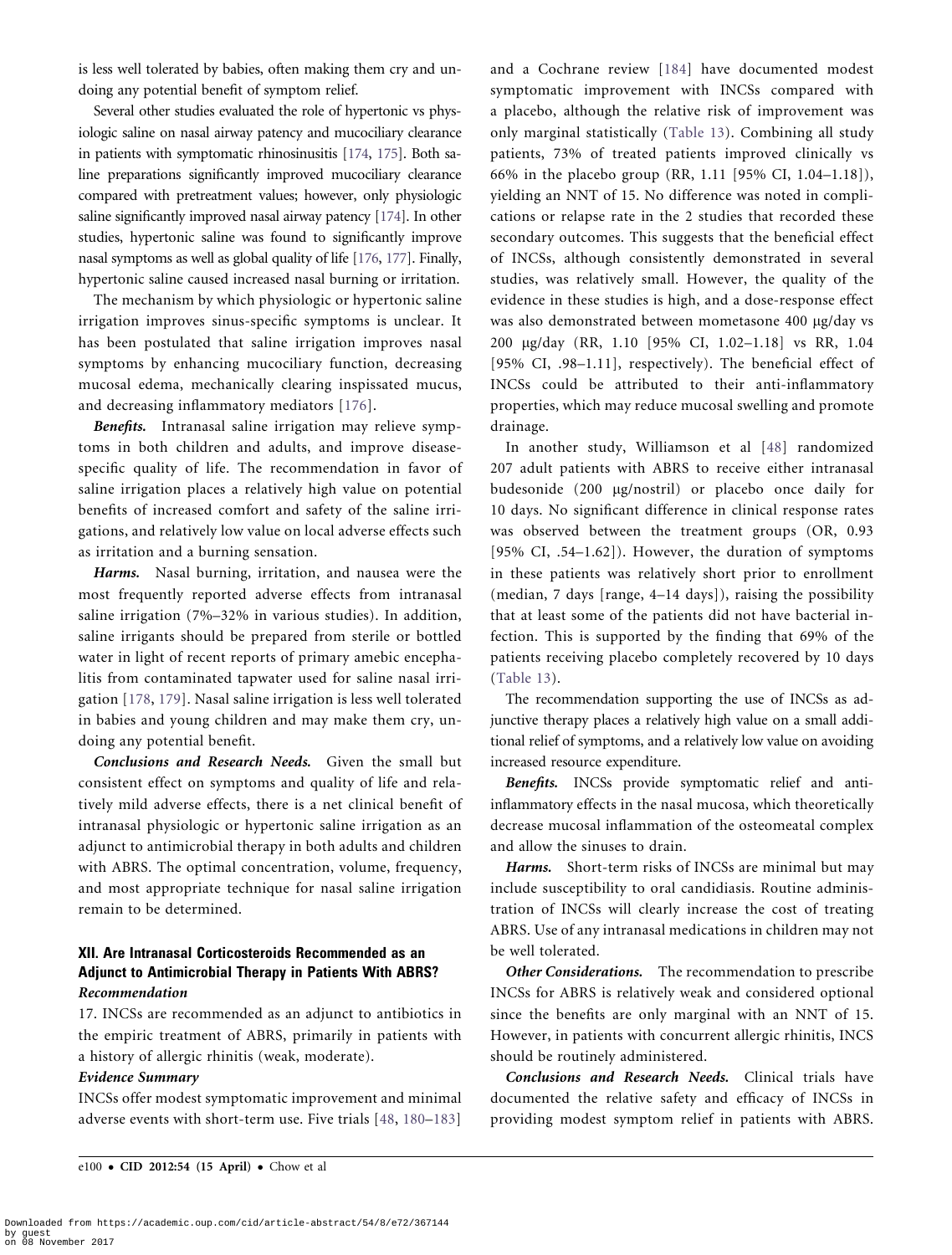#### <span id="page-29-0"></span>Table 13. Intranasal Corticosteroids Versus Placebo for Adults and Children With Acute Bacterial Rhinosinusitis

|                                                                     | Illustrative Comparative<br>Risks <sup>a</sup> (95% CI) |                               |                                        |                                            |                                                    |                                             |
|---------------------------------------------------------------------|---------------------------------------------------------|-------------------------------|----------------------------------------|--------------------------------------------|----------------------------------------------------|---------------------------------------------|
|                                                                     | Assumed Risk                                            | Corresponding Risk            |                                        |                                            |                                                    |                                             |
| Outcomes                                                            | Placebo                                                 | Intranasal<br>Corticosteroids | <b>Relative Effect</b><br>(95% CI)     | No. of<br>Participants<br>(No. of Studies) | Quality of the<br>Evidence (GRADE)                 | Reference                                   |
| Symptom<br>resolution or<br>improvement<br>(MFNS<br>$400 \mu g/day$ | Study population (medium-risk)                          |                               | RR, 01.10 (1.02-1.18) 1130 (2 studies) |                                            | $\oplus$ $\oplus$ $\oplus$ high <sup>b,c</sup>     | Meltzer et al,<br>Nayak et al<br>[182, 183] |
| Follow-up:<br>3 weeks                                               | 667 per 1000                                            | 734 per 1000 (680-787)        |                                        |                                            |                                                    |                                             |
| Symptom<br>resolution or<br>improvement<br>(MFNS<br>$200 \mu g/day$ | Study population (medium-risk)                          |                               | RR, 1.04 (.98-1.11)                    | 590 (2 studies)                            | $\oplus$ $\oplus$ $\oplus$ moderate <sup>b,c</sup> | Dolor et al,<br>Meltzer et al<br>[181, 182] |
| Follow-up:<br>3 weeks                                               | 850 per 1000                                            | 884 per 1000 (833-944)        |                                        |                                            |                                                    |                                             |
| Relapse rate<br><b>IMFNS</b><br>200, 400 &<br>800 μg/day)           | Study population (medium-risk)                          |                               | RR, 0.71 (.44–1.15)                    | 825 (2 studies)                            | $\oplus$ $\oplus$ $\oplus$ moderate                | Dolor et al,<br>Meltzer et al<br>[181, 182] |
| Follow-up:<br>3 weeks                                               | 100 per 1000                                            | 71 per 1000 (44-115)          |                                        |                                            |                                                    |                                             |
| Symptoms<br>persisting<br>$>10$ days<br>(BDSN<br>200 μg/day)        | Study population (medium-risk)                          |                               | OR, 0.93 (.54-1.62)                    | 207 (1 study)                              | $\oplus$ $\oplus$ $\oplus$ moderate <sup>d</sup>   | Williamson<br>et al [48]                    |
| Follow-up:<br>14 days                                               | 314 per 1000                                            | 299 per 1000 (198-426)        |                                        |                                            |                                                    |                                             |

Patient or population: patients with adults and children with ABRS. Setting: outpatient clinic. Intervention: intranasal corticosteroids. Comparison: placebo. Abbreviations: ABRS, acute bacterial rhinosinusitis; BDSN, budesonide nasal spray; CI, confidence interval; GRADE, Grading of Recommendations Assessment, Development and Evaluation; MFNS, mometasone furoate nasal spray; OR, odds ratio; RR, relative risk.

a The corresponding risk (and its 95% CI) is based on the assumed risk in the comparison group and the relative effect of the intervention (and its 95% CI).

 $<sup>b</sup>$  Mometazone 400 µg/day vs 200 µg/day for 21 days.</sup>

 $\degree$  A 400-µg dose was superior to 200-µg dose.

<sup>d</sup> Symptom duration was relatively short at enrollment (median, 7 days [range, 4-14 days]).

Further studies in larger populations with these agents are clearly needed.

## XIII. Should Topical or Oral Decongestants or Antihistamines Be Used as Adjunctive Therapy in Patients With ABRS? Recommendation

18. Neither topical nor oral decongestants and/or antihistamines are recommended as adjunctive treatment in patients with ABRS (strong, low-moderate).

# Evidence Summary

Although decongestants and antihistamines are frequently prescribed in patients with ABRS, there is scant evidence to support that they hasten recovery. Although patients may subjectively feel improvement in nasal airway patency,

objective rhinometric findings do not support this impression [[185\]](#page-39-0). There have been several RCTs that assessed the possibility of an additive effect of topical or oral decongestants or antihistamines to antimicrobial therapy in adults with ABRS [[175,](#page-39-0) [186,](#page-39-0) [187\]](#page-39-0). Inanli et al [[175](#page-39-0)] prospectively evaluated the effect of topical decongestants (oxymetazoline) vs hypertonic (3%) or isotonic (0.9%) saline or no topical treatment on mucociliary clearance in patients with ABRS. All patients received 625 mg amoxicillin-clavulanate 3 times daily for 3 weeks. At 20 minutes after application, statistically significant improvements in mucociliary clearance compared with basal levels were only observed in the oxymetazoline and 3% saline treatment groups. At 3 weeks, significant improvement from basal levels was observed in all treatment groups as well as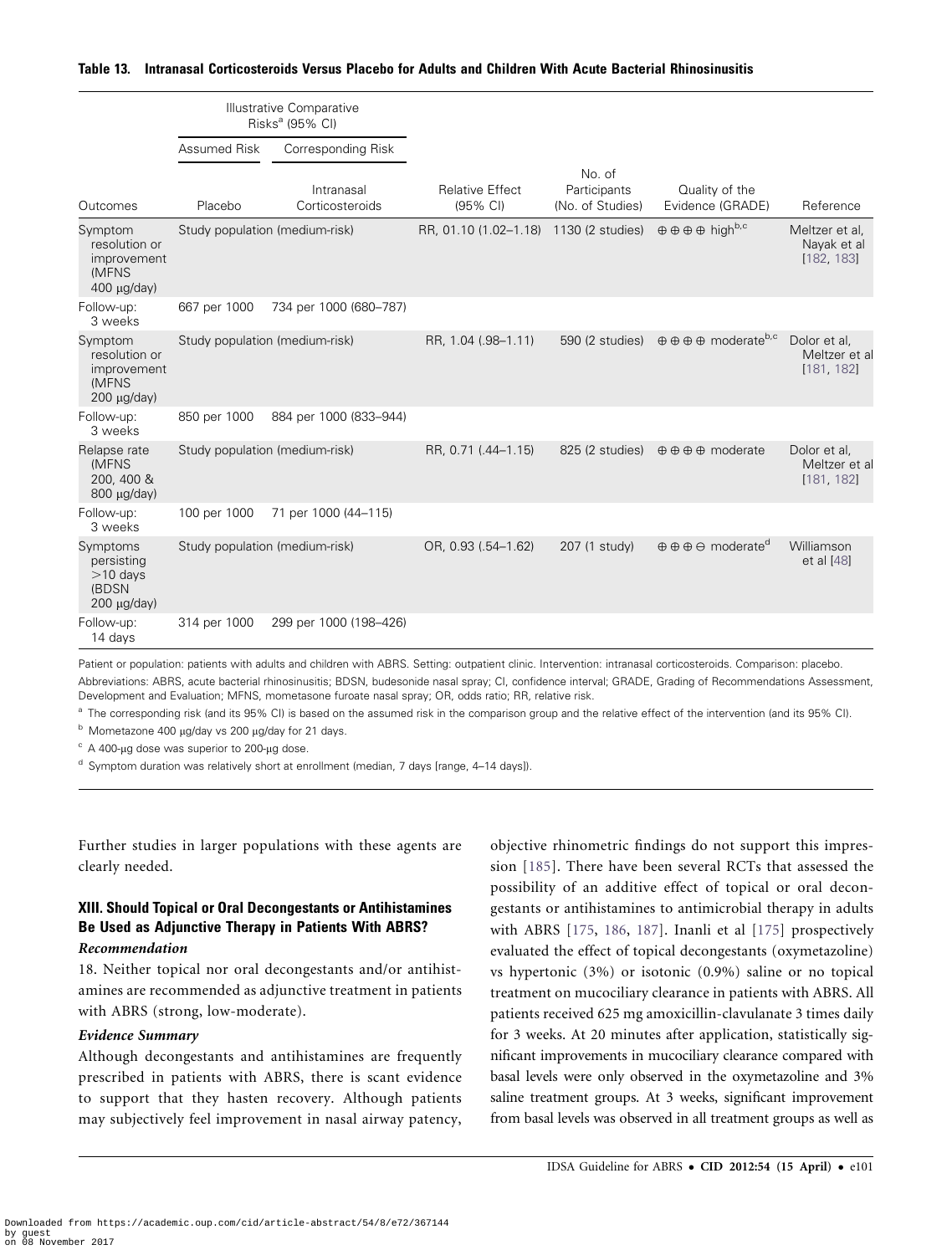the group that received no topical treatment; and there was no significant difference in improvement among these groups, Wiklund et al [\[186\]](#page-39-0) used plain sinus radiography to evaluate the effect of topical oxymetazoline vs placebo, each in combination with oral penicillin in patients with acute maxillary sinusitis. Neither subjective symptom scores nor radiographic findings were significantly different in the treatment groups. On the contrary, topical treatment with decongestants may itself induce inflammation in the nasal cavity. Bende et al [\[188](#page-39-0)] confirmed this experimentally in rabbits with acute bacterial sinusitis. Topical oxymetazoline was instilled in one nasal cavity and placebo in the other. After 48 hours, histological sections of the maxillary sinus mucosa revealed significantly more inflammatory changes in the oxymetazoline-treated side than in the placebo-treated side.

McCormick et al [\[187\]](#page-39-0) evaluated the efficacy of oral antihistamines (brompheniramine and phenylpropanolamine in syrup) in combination with nasal oxymetazoline vs placebo (oral syrup and nasal saline) in the treatment of ABRS in children. All patients received 14 days of oral amoxicillin. Patients were assessed by clinical symptoms and Waters' view plain radiographs for the degree of sinus involvement. The addition of decongestant-antihistamine did not provide added benefit compared with amoxicillin alone in this study. The antihistamine H1 antagonist loratadine does not possess any anticholinergic effects and is nonsedative. Its adjunctive effect to standard treatment with antibiotics and oral steroids was examined in a double-blind, placebo-controlled RCT in 139 adults with acute rhinosinusitis associated with a strong history of allergy [\[189\]](#page-39-0). All patients received amoxicillin-clavulanate (2 g daily) for 14 days and oral prednisone. Loratadine (10 mg daily) or placebo was administered for 28 days. Nasal symptom scores based on self-reporting as well as a rhinologic examination at baseline and 4 weeks were significantly improved in the loratadine compared with the placebo group at the end of 2 and 4 weeks. In particular, the degree of improvement was significantly greater for certain symptoms including sneezing and nasal obstruction. However, this patient population is unique in that all had acute exacerbation of allergic rhinosinusitis, and these findings do not apply to the typical patient with ABRS. Furthermore, it is unclear whether INCSs rather than oral steroids would have been more efficacious and thus minimizes the adjunctive effect of loratadine.

The recommendation against the use of decongestants or antihistamines as adjunctive therapy in ABRS places a relatively high value on avoiding adverse effects from these agents and a relatively low value on the incremental improvement of symptoms. These agents may still provide symptom relief in some patients with acute viral rhinosinusitis when antimicrobial therapy is not indicated.

e102 · CID 2012:54 (15 April) · Chow et al

Benefits. Topical and oral decongestants may provide a subjective impression of improving nasal airway patency.

Harms. Topical decongestants may induce rebound congestion and inflammation, and oral antihistamines may induce drowsiness, xerostomia, and other adverse effects. The FDA has recommended that these drugs in over-the-counter products not be used for infants and children  $\leq$  years of age because serious and potentially life-threatening side effects can occur [\[190\]](#page-39-0). Caution is advised in children aged  $\geq$ 2 years particularly if such over-the-counter medications have multiple active ingredients.

#### **Other Considerations.** None.

Conclusions and Research Needs. Topical and oral decongestants and antihistamines should be avoided in patients with ABRS. Instead, symptomatic management should focus on hydration, analgesics, antipyretics, saline irrigation, and INCSs.

# RECOMMENDATIONS FOR THE NONRESPONSIVE PATIENT

# XIV. How Long Should Initial Empiric Antimicrobial Therapy in the Absence of Clinical Improvement Be Continued Before Considering Alternative Management Strategies?

#### Recommendation

19. An alternative management strategy is recommended if symptoms worsen after 48–72 hours of initial empiric antimicrobial therapy, or fail to improve despite 3–5 days of initial empiric antimicrobial therapy (strong, moderate).

### Evidence Summary

In general, patients with ABRS should begin to respond clinically by 3–5 days following initiation of effective antimicrobial therapy [[61](#page-36-0)]. For example, in the placebocontrolled prospective study of empiric antimicrobial therapy for ABRS by Wald et al [\[64](#page-36-0)], 45% of patients on antibiotics vs 11% of children on placebo were cured on the third day of treatment (complete resolution of respiratory symptoms) and many others were improved by 3 days. Conversely, in Wald et al's recent prospective study that compared high-dose amoxicillin-clavulanate to placebo, 19 of 23 children who failed therapy (including 19 in the placebo group and 4 in the antibiotic group) either worsened or failed to improve clinically within 72 hours [\[61\]](#page-36-0). Bacteriological eradication studies also indicate that most causative organisms are eliminated from the maxillary sinuses by 3 days following appropriate antimicrobial therapy. Ambrose and his colleagues [[144,](#page-38-0) [191,](#page-39-0) [192\]](#page-39-0) devised an innovative technique to determine the time course for bacteriological eradication and pharmacodynamic endpoints in the antimicrobial treatment of ABRS, by inserting an indwelling catheter into the maxillary sinus. This allowed serial sinus aspirate sampling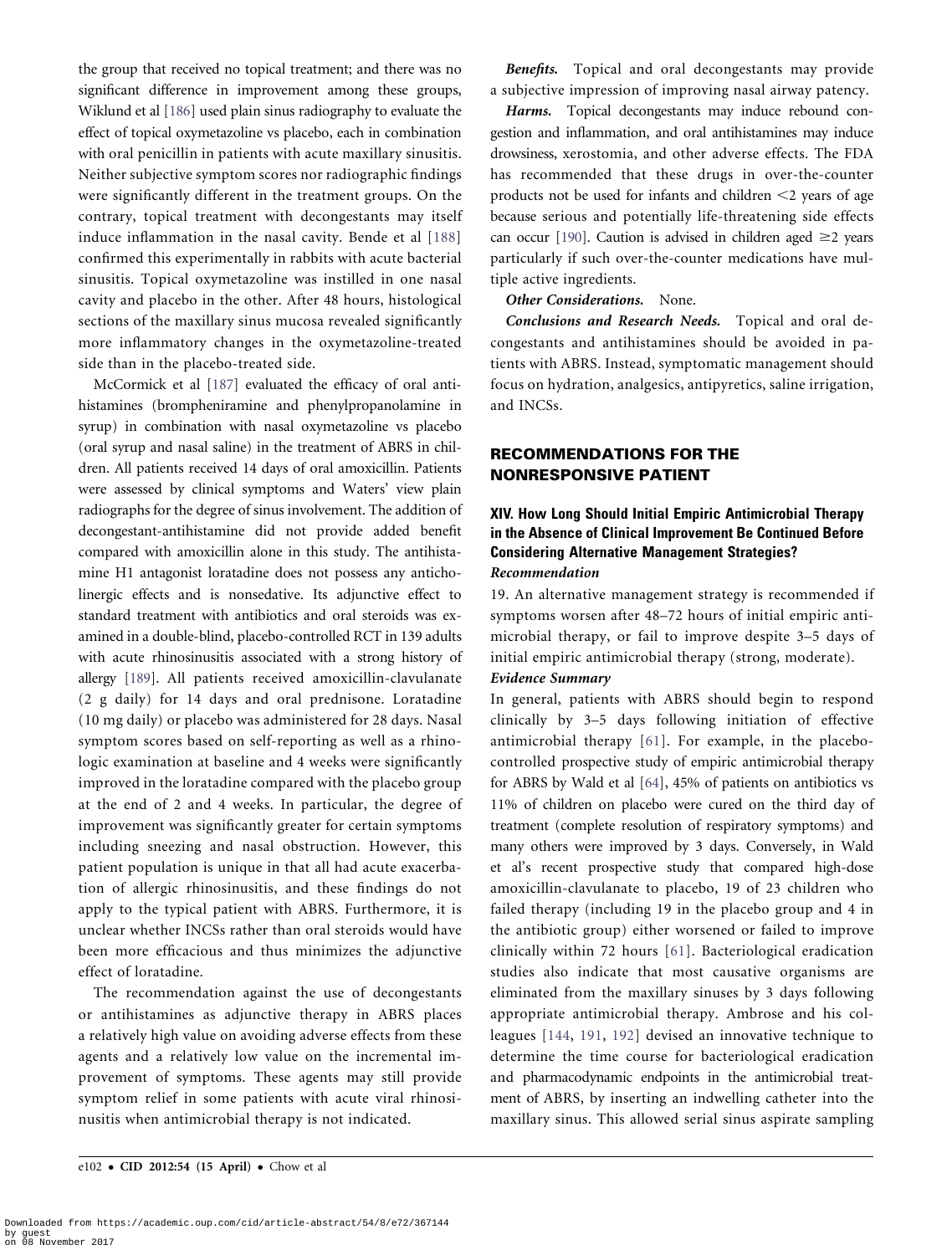for Gram stain, culture, and drug level measurements. Patients were treated with either gatifloxacin or levofloxacin. Among 8 patients with positive cultures (5 with S. pneumoniae, 2 with H. influenzae, and 1 with both H. influenzae and M. catarrhalis), 7 (87.5%) were sterile by 3 days following initiation of therapy. Similarly, Ariza et al [\[143\]](#page-38-0) obtained cultures of the middle meatus by endoscopy from 42 patients who were receiving treatment with moxifloxacin for microbiologically documented ABRS. After 3 days, 97% of patients had eradication of all baseline bacteria. Figure 4 shows a Kaplan-Meier plot of the proportion of patients with positive cultures for S. pneumoniae, H. influenzae, or M. catarrhalis at each day following initiation of antimicrobial therapy with a respiratory fluoroquinolone (either moxifloxacin, levofloxacin, or gatifloxacin). As can be seen, 96% of patients had negative cultures by day 3. Interestingly, the time to bacterial eradication was longest for S. pneumoniae, followed by H. influenzae and M. catarrhalis. In the studies by Ambrose et al [\[192](#page-39-0)], excellent correlation between time to bacterial eradication and time to clinical resolution was observed. At 3 days following the initiation of therapy, 81% of all signs and symptoms had improved by at least 50%. The median time to clinical resolution of individual signs and symptoms was 1–3 days, and 88% of all signs and symptoms were completely resolved by 5 days. Thus, a bacteriologic as well as clinical response may be expected within 3–5 days in most patients receiving appropriate antimicrobial therapy. If symptoms and signs worsen despite 72 hours of initial empiric antimicrobial therapy, the possible reasons for treatment failure must be considered, including resistant pathogens, structural abnormalities, or a nonbacterial cause. Similarly, if there is no clinical improvement within 3–5 days despite empiric antimicrobial therapy, an alternate management strategy should be considered even though there is no clinical worsening. It should be noted that elderly



**Figure 4.** Time to bacterial eradication from the maxillary sinus in patients with acute bacterial rhinosinusitis (ABRS) following initiation of therapy with respiratory fluoroquinolones ( $N = 50$ ; multiple pathogens were isolated from some patients) [[22,](#page-35-0) [143,](#page-38-0) [192](#page-39-0)].

patients and those with comorbid diseases may require longer time for clinical improvement. Lindbaek [[193](#page-40-0)] conducted a prospective evaluation of factors present at the onset of acute sinusitis that might predict the total duration of illness among adults receiving antimicrobial therapy. As might be expected, age of the patient and the clinical severity of sinusitis at the onset of treatment were independent predictors of illness duration. However, even among elderly and severely ill patients, some improvement should be clinically evident after 3–5 days of appropriate antimicrobial therapy.

Benefits. Careful clinical evaluation of the patient at 3–5 days is critical to assess the response to empiric antimicrobial therapy and to consider alternative management options if treatment failure is suspected.

Harms. Premature discontinuation of first-line antimicrobial therapy in favor of second-line agents with broader antimicrobial coverage may promote overuse of antibiotics and increase costs as well as adverse effects.

Other Considerations. Little information is currently available on bacterial eradication rates in ABRS by antimicrobial classes other than the respiratory fluoroquinolones.

Conclusions and Research Needs. Treatment failure should be considered in all patients who fail to improve at 3–5 days after initiation of antimicrobial therapy. In the final analysis, clinical judgment and close monitoring of the patient are critical in determining whether there is treatment failure or simply a slow clinical response. More studies are needed to examine the bacterial eradication rates associated with different antimicrobial classes by sequential cultures of the middle meatus and correlate them with the clinical response.

# XV. What Is the Recommended Management Strategy in Patients Who Clinically Worsen Despite 72 Hours or Fail to Improve After 3–5 Days of Initial Empiric Antimicrobial Therapy With a First-line Regimen?

# Recommendation

20. An algorithm for managing patients who fail to respond to initial empiric antimicrobial therapy is shown in [Figure 1.](#page-1-0) Patients who clinically worsen despite 72 hours or fail to improve after 3–5 days of empiric antimicrobial therapy with a first-line agent should be evaluated for the possibility of resistant pathogens, a noninfectious etiology, structural abnormality, or other causes for treatment failure (strong, low).

### Evidence Summary

Patients with presumed ABRS who fail to respond to initial empiric antimicrobial treatment should be investigated for possible causes of failure, including infection with resistant pathogens, inadequate dosing, and noninfectious causes including allergy and structural abnormalities.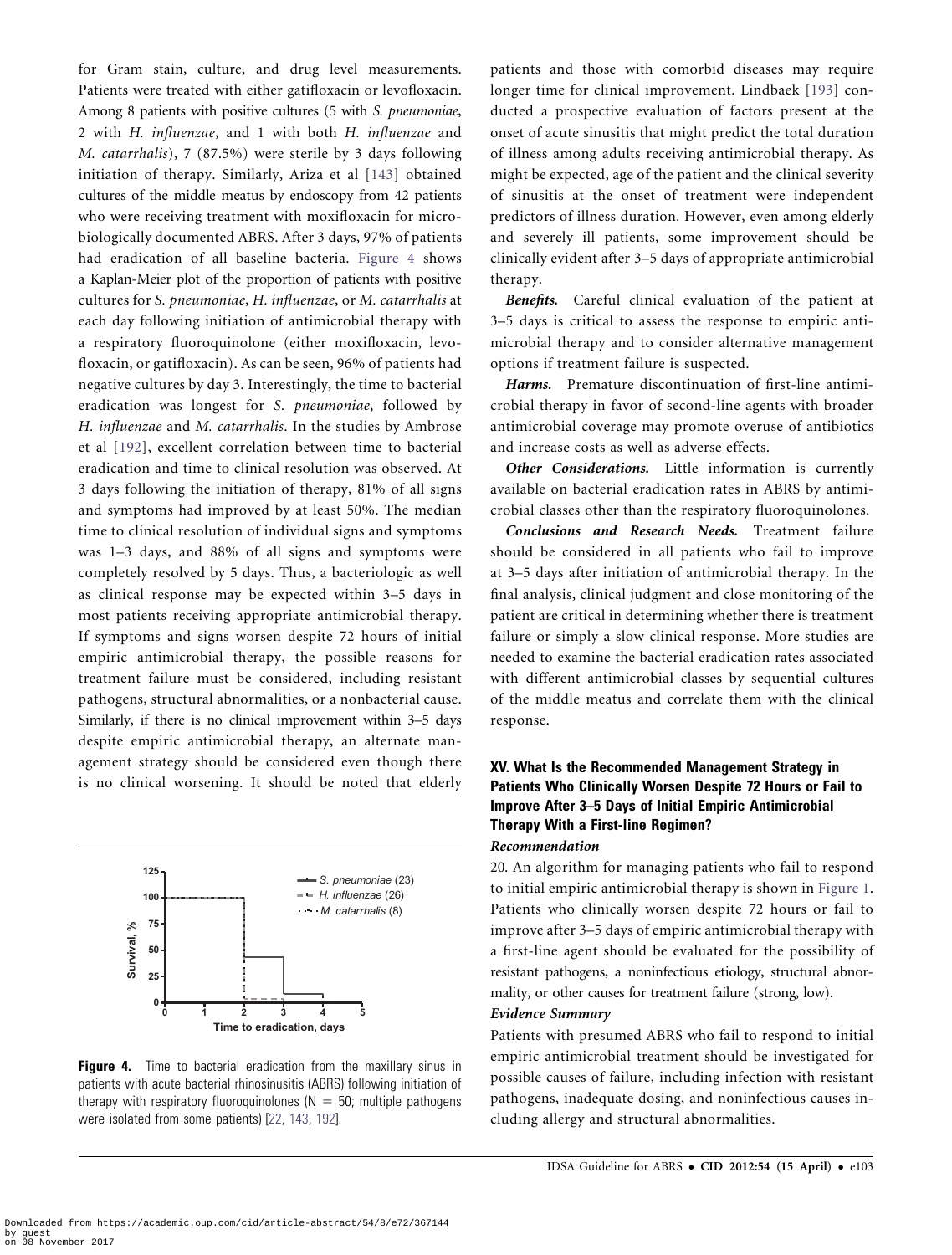There are few RCTs in which the microbiological diagnosis of ABRS is confirmed by sinus puncture at the time of clinical failure or follow-up. A review of available placebo-controlled trials (almost all involving patients with a clinical diagnosis) found only 1 study that provided data on the effect of a specific antimicrobial agent to treat clinical failures [\[61](#page-36-0)]. In this study, 4 children randomized to high-dose amoxicillin-clavulanate and 19 randomized to placebo who experienced treatment failure were provided cefpodoxime. All experienced successful outcomes following treatment with cefpodoxime for 10 days, although the reason for treatment failure with the study antibiotics was unclear, as sinus puncture was not performed in these patients. Brook et al [\[96](#page-37-0)] performed consecutive cultures from maxillary sinus aspirates of 20 children with ABRS who failed initial empiric antimicrobial therapy. Enhanced levels of resistance as demonstrated by an MIC at least 2-fold higher than for the pretreatment isolate was observed in 49% of patients. Thus, both inadequate dosing and bacterial resistance should be considered in all patients who fail to respond to initial empiric antimicrobial therapy. PK/PD principles should be followed to ensure adequate dosing for respiratory tract infections [\[194\]](#page-40-0). In choosing a second-line regimen in a patient who has failed initial antimicrobial therapy, an agent with broader spectrum of activity and in a different antimicrobial class should be considered [[82](#page-37-0), [195](#page-40-0)]. Antimicrobials selected should be active against PNS S. pneumoniae and ampicillin-resistant H. influenzae as well as other b-lactamase–producing respiratory pathogens. The recommended list of second-line antimicrobial agents suitable for children and for adults who experience treatment failure to first-line agents is shown in [Tables 9](#page-23-0) and [10,](#page-22-0) respectively. An algorithm for managing patients who fail to respond to initial empiric antimicrobial therapy is shown in [Figure 1](#page-1-0). If symptoms persist or worsen despite 72 hours of treatment with a second-line regimen, referral to an otolaryngologist, allergist, or infectious disease specialist should be considered. Additional investigations (such as sinus puncture or acquisition of cultures of the middle meatus, and CT or MRI studies) should be initiated.

Benefits. Provide a systematic and algorithm-based approach to antimicrobial therapy of patients failing initial therapy.

Harms. The potential for adding more selection pressure for resistance due to ''antimicrobial surfing'' and adding adverse effects without antimicrobial benefit.

**Other Considerations.** None.

Conclusions and Research Needs. RCTs are needed to evaluate and optimize clinical approaches to the management of patients who fail to respond to initial empiric antimicrobial therapy, and to systematically assess all causes of clinical treatment failure.

## XVI. In Managing the Patient With ABRS Who Has Failed to Respond to Empiric Treatment With Both First-line and Second-line Agents, It Is Important to Obtain Cultures to Document Whether There Is Persistent Bacterial Infection and Whether Resistant Pathogens Are Present. In Such Patients, Should Cultures Be Obtained by Sinus Puncture or Endoscopy, or Are Cultures of Nasopharyngeal Swabs Sufficient?

### Recommendations

21. It is recommended that cultures be obtained by direct sinus aspiration rather than by nasopharyngeal swabs in patients with suspected sinus infection who have failed to respond to empiric antimicrobial therapy (strong, moderate).

22. Endoscopically guided cultures of the middle meatus may be considered as an alternative in adults but their reliability in children has not been established (weak, moderate).

23. Nasopharyngeal cultures are unreliable and are not recommended for the microbiologic diagnosis of ABRS (strong, high).

#### Evidence Summary

Benninger et al [[31](#page-35-0)] reviewed the data from 5 studies correlating the microbiology obtained from nasopharyngeal swabs with cultures of sinus aspirates both in healthy adults and patients with acute maxillary sinusitis. In 4 of 5 studies, correlation was poor (42%–65%) [\[28,](#page-35-0) [39,](#page-36-0) [196,](#page-40-0) [197\]](#page-40-0). However, in one study by Jousimies-Somer et al [\[198\]](#page-40-0), presumed respiratory pathogens were rarely isolated from nasopharyngeal swabs obtained from healthy adults compared with patients with acute maxillary sinusitis (0%–4% vs 6%–61%). When the maxillary sinus aspirate culture yielded a presumed sinus pathogen (ie, S. pneumoniae, H. influenzae, or M. catarrhalis), the same bacteria was found in 91% of nasopharyngeal swabs (positive predictive values, 20%–93%; negative predictive values, 84%–100%, depending on the bacterial species). Overall, nasopharyngeal cultures were considered unreliable for establishing the microbiologic diagnosis of ABRS.

In contrast to nasopharyngeal swabs, endoscopically directed cultures of the middle meatus correlated better with cultures from direct sinus puncture. Benninger et al [\[199\]](#page-40-0) performed a meta-analysis involving 126 adult patients from 3 published studies and additional unpublished data. Endoscopically directed cultures of the middle meatus had a sensitivity of 81%, specificity of 91%, positive predictive value of 83%, negative predictive value of 89%, and overall accuracy of 87% (95% CI, 81.3%–92.8%).

The correlation between endoscopically directed cultures of the middle meatus and sinus puncture in pediatric patients with ABRS has not been established. However, even in children without respiratory symptoms, cultures of the middle meatus often show S. pneumoniae and H. influenzae [[200\]](#page-40-0).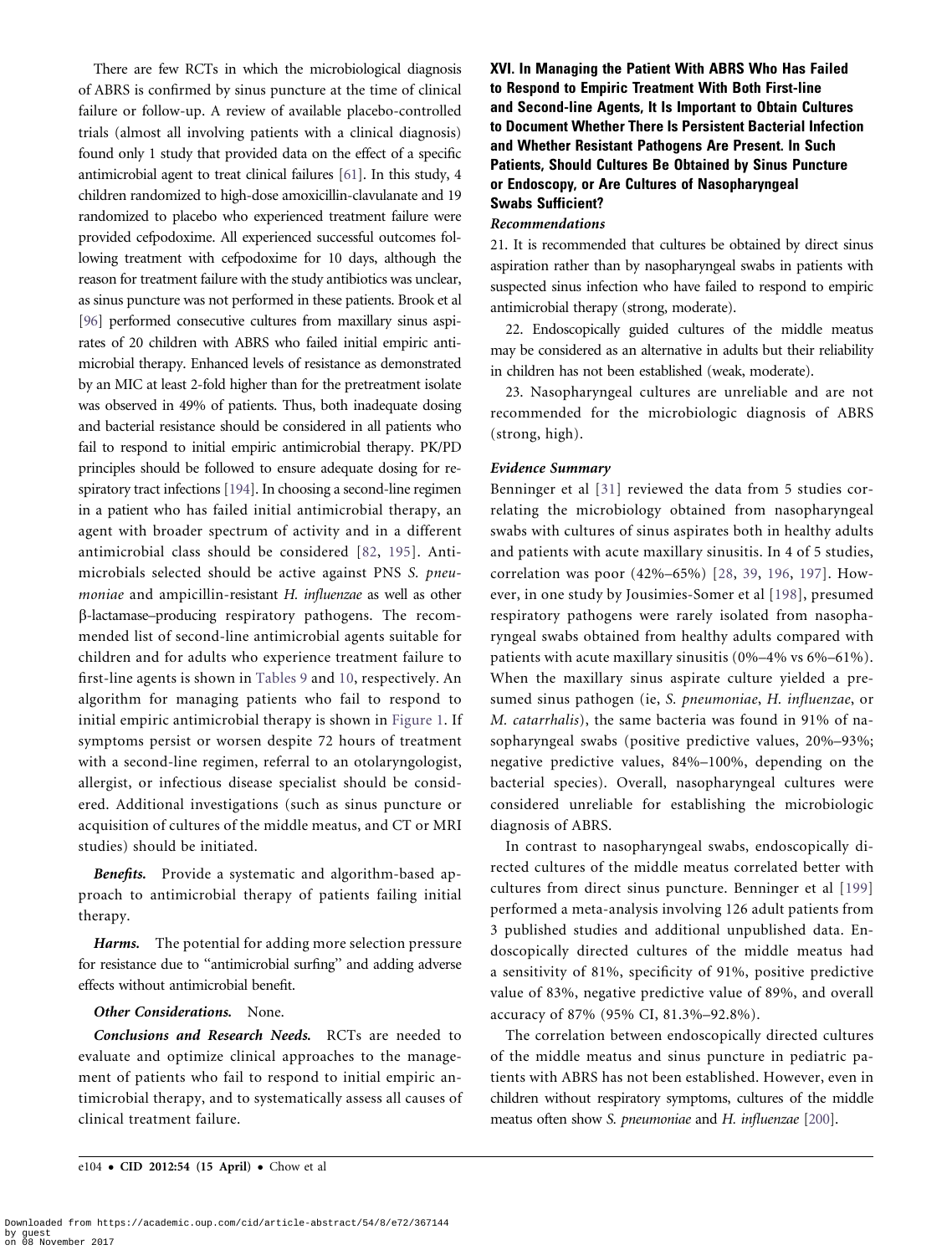Benefits. Sinus culture provides the most accurate information compared with nasopharyngeal swabs or cultures of the middle meatus obtained endoscopically; however, cultures of the middle meatus are easier to obtain and less invasive and hence better tolerated by patients.

Harms. Sinus culture is invasive, time consuming, and not well tolerated by patients.

Other Considerations. Middle meatus cultures may not correlate with an infection of the sphenoidal sinuses but still would be expected to correlate with infection of the ethmoid or frontal sinuses because the latter primarily drain through the middle meatus. In contrast, a maxillary sinus tap would not be expected to identify pathogens from the ethmoid, frontal, or sphenoidal sinuses.

Conclusions and Research Needs. More data are needed to validate the use of cultures of the middle meatus for assessing microbiological eradication rates and efficacy of antimicrobial therapy.

# XVII. Which Imaging Technique Is Most Useful for Patients With Severe ABRS Who Are Suspected to Have Suppurative Complications Such as Orbital or Intracranial Extension of Infection?

#### Recommendation

24. In patients with ABRS suspected to have suppurative complications, obtaining axial and coronal views of contrastenhanced CT rather than MRI is recommended for localization of infection and to guide further treatment (weak, low).

#### Evidence Summary

Most cases of ABRS do not require radiographic evaluation because findings on plain radiographs or CT are nonspecific and do not distinguish bacterial from viral infection. The usefulness of imaging is in determining disease location and the extent of involvement beyond the original source. Occasionally, imaging studies may be useful to support the diagnosis or provide evidence of the degree of mucosal involvement, potentially guiding a more aggressive approach to therapy [[23](#page-35-0)]. In general, more advanced imaging modalities such as CT or MRI should be reserved for recurrent or complicated cases or when suppurative complications are suspected. Suppurative complications of ABRS are rare, estimated to be 3.7%–11% among hospitalized pediatric patients with sinusitis, and are primarily related to orbital cellulitis and intracranial extension of infection [[201\]](#page-40-0). Only approximately 1 of 95 000 hospital admissions in the United States is due to sinusitis-associated brain abscess [[202](#page-40-0)]. Overall, the evidence supporting a superiority of CT vs MRI for the diagnosis of suppurative complications of ABRS is very poor, consisting primarily of case reports and small retrospective observational studies. In general, CT is considered the gold standard for assessing bony and anatomical

changes associated with acute or chronic sinusitis, whereas MRI is useful to further delineate the extent of soft tissue abnormalities and inflammation [[203–205\]](#page-40-0). CT is also necessary for surgical planning and for intraoperative imageguided surgical navigation. Younis et al [\[206\]](#page-40-0) evaluated the diagnostic accuracy of clinical assessment vs CT or MRI in the diagnosis of orbital and intracranial complications arising from sinusitis and confirmed by intraoperative findings. A total of 82 adults and children were studied retrospectively from a single medical center during 1985–1999. Among 43 patients with orbital infections (most had unilateral ethmoid sinusitis complicated by periorbital cellulitis), the diagnostic accuracy was 82% by clinical assessment and 91% by CT imaging. Among 39 patients with intracranial infections (most had sphenoidal sinusitis complicated by meningitis), the diagnostic accuracy was 82% by clinical assessment, 87% by CT, and 97% by MRI. Thus, MRI appears more sensitive than CT for detecting soft tissue involvement in patients with suspected intracranial complications and is not associated with ionizing radiation [\[207](#page-40-0), [208\]](#page-40-0). In a retrospective descriptive study of 12 children with sinogenic intracranial empyema (SIE), Adame et al [[209](#page-40-0)] reported that the diagnosis was missed in 4 patients who underwent nonenhanced CT. Axial imaging alone was unable to demonstrate SIE in 1 child with sphenoidal and ethmoid sinusitis, and coronal images were needed to demonstrate its presence and extent. Using contrast-enhanced CT or MRI, SIE was diagnosed in all 12 children. The American College of Radiology has recently developed appropriateness criteria for imaging examinations for acute rhinosinusitis in both adults [[210](#page-40-0)] and children [[211](#page-40-0)], and stated that MRI and CT are complementary studies for the investigation of suspected orbital and/or intracranial complications of sinusitis. Thus, the recommendation of the IDSA panel in favor of contrastenhanced CT over MRI places greater value on relative availability and speed of diagnosis by CT, and a lack of need for sedation, which is frequently required for MRI studies in infants and children.

Benefits. The availability of CT and MRI has greatly improved the management and outcome of patients with suspected orbital or intracranial complication of ABRS.

Harms. There are definite risks associated with these procedures. CT scanning results in low levels of radiation exposure, which may lead to radiation-induced illnesses if multiple scans are obtained [[212](#page-40-0)]. With either CT or MRI, there is a potential risk of allergic reactions to the contrast material, and appropriate precaution should be undertaken in patients with renal impairment.

#### Other Considerations. None.

Conclusions and Research Needs. Because most of our knowledge in this area is based on retrospective case series or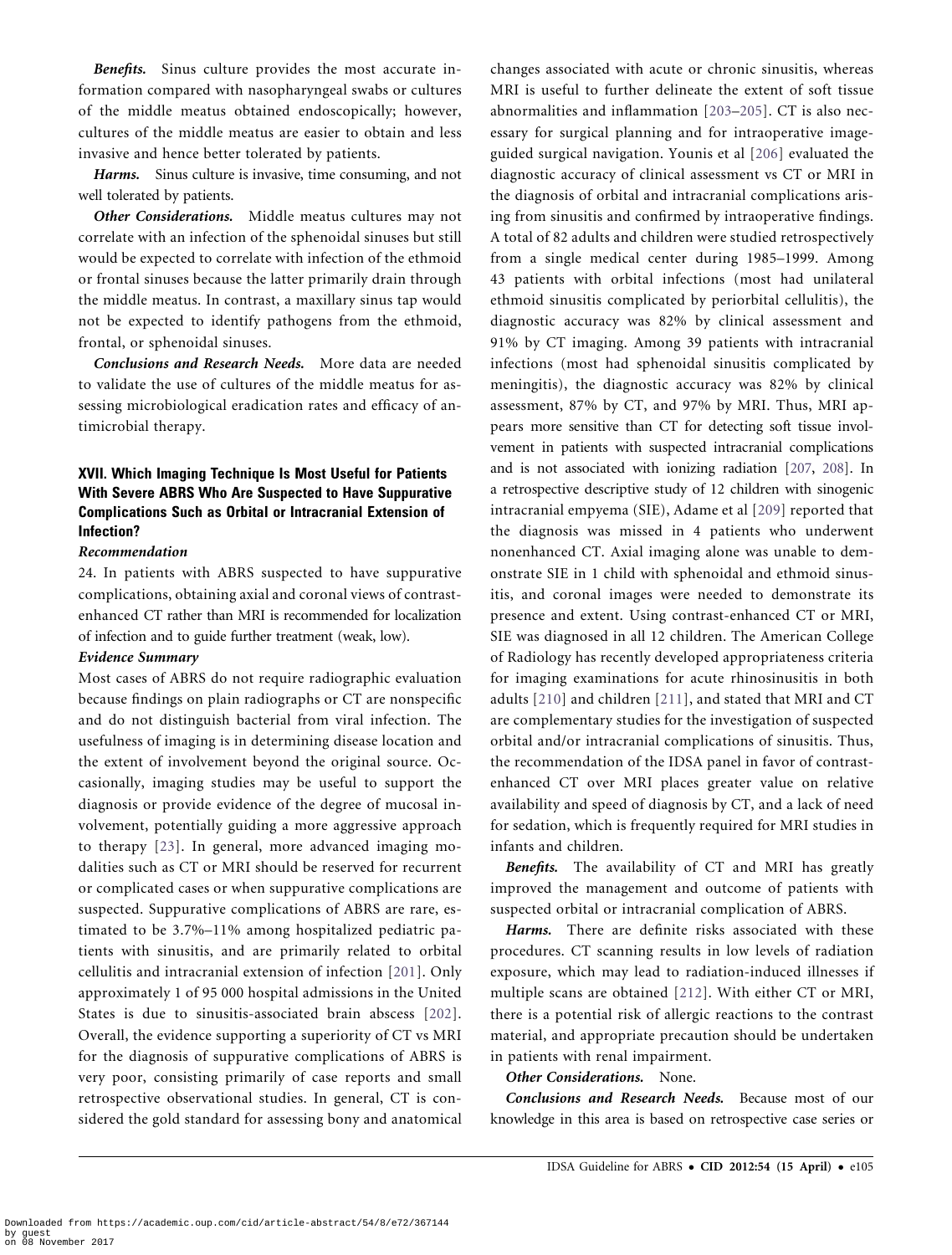#### Table 14. Indications for Referral to a Specialist

- $\bullet$  Severe infection (high persistent fever with temperature  $>$ 39°C [>102°F]; orbital edema; severe headache, visual disturbance, altered mental status, meningeal signs)
- Recalcitrant infection with failure to respond to extended courses of antimicrobial therapy
- $\bullet$  Immunocompromised host
- <sup>d</sup> Multiple medical problems that might compromise response to treatment (eg, hepatic or renal impairment, hypersensitivity to antimicrobial agents, organ transplant)
- · Unusual or resistant pathogens
- **•** Fungal sinusitis or granulomatous disease
- Nosocomial infection
- Anatomic defects causing obstruction and requiring surgical intervention
- Multiple recurrent episodes of acute bacterial rhinosinusitis (ABRS) (3–4 episodes per year) suggesting chronic sinusitis
- Chronic rhinosinusitis (with or without polyps or asthma) with recurrent ABRS exacerbations
- **Evaluation of immunotherapy for allergic rhinitis**

reports, the overall quality of evidence is weak. As technology continues to evolve, more studies are needed to clarify the indications of these imaging techniques in the management of ABRS.

# XVIII. When Is Referral to a Specialist Indicated in a Patient With Presumed ABRS?

### Recommendation

25. Patients who are seriously ill, immunocompromised, continue to deteriorate clinically despite extended courses of antimicrobial therapy, or have recurrent bouts of acute rhinosinusitis with clearing between episodes should be referred to a specialist (such as an otolaryngologist, infectious disease specialist, or allergist) for consultation. As this is a ''good clinical practice'' statement rather than a recommendation, it is not further graded.

### Evidence Summary

Most patients with ABRS will respond to empiric antimicrobial therapy, usually within 3–5 days after initiation of treatment. However, when such patients fail to respond despite a change in antimicrobial therapy to broaden coverage for presumed bacterial resistance, prompt referral to a specialist such as an otolaryngologist, allergist, or infectious disease specialist should be considered. The choice of the specialist should be based on the indication for referral (see Table 14), and whether the suspected cause of treatment failure is primarily surgical, medical, or of an immunologic/ allergic nature. A confirmation of diagnosis is probably best determined by an otolaryngologist, who may assist in obtaining cultures by sinus puncture or middle meatus endoscopy. Severe infection, particularly in the immunocompromised host, or patients with multiple medical problems that may

complicate appropriate dosing or predispose to unusual microorganisms, should be referred to an infectious disease specialist. Patients with recurrent infection or suspected to have an underlying hypersensitivity or immunologic disorder should be referred to an allergist. Patients with rapid deterioration and manifestations suggestive of orbital or intracranial suppurative complications require urgent consultation and a multidisciplinary approach.

Benefits. Prompt and appropriate referral should hasten the recovery in patients with complicated ABRS.

Harms. Delay in appropriate referral to specialists may prolong illness, result in chronic disease, and occasionally lead to catastrophic consequences if life-threatening complications are not recognized. Unnecessary referral adds to the burden of healthcare costs.

**Other Considerations.** None.

Conclusions and Research Needs. Timely referral is indicated if chronic or recurrent symptoms severely affect the patient's productivity or quality of life. Early access to critical diagnostic facilities (such as imaging studies, endoscopy, surgical biopsies, and immunologic testing) is needed to improve healthcare and prevent the development of chronic sequelae.

### Performance Measures

The American Medical Association–Physician Consortium for Performance Improvement (AMA-PCPI) has developed performance measures for sinusitis. The measure set, specifications, patient selection criteria, and other information can be found on the AMA-PCPI website [\(http://www.ama-assn.](http://www.ama-assn.org/apps/listserv/x-check/qmeasure.cgi?submit=PCPI) [org/apps/listserv/x-check/qmeasure.cgi?submit](http://www.ama-assn.org/apps/listserv/x-check/qmeasure.cgi?submit=PCPI)=[PCPI\)](http://www.ama-assn.org/apps/listserv/x-check/qmeasure.cgi?submit=PCPI). Examples of suitable performance measures include:

1. Percentage of patients treated for sinusitis who met the criteria for therapy (based on question I.).

2. Percentage of patients treated for sinusitis for which the appropriate antimicrobial is used as listed in [Tables 9](#page-23-0) and [10](#page-22-0).

3. Percentage of patients treated for recommended duration of therapy (based on question X.)

4. Percentage of patients who fail initial therapy and have an appropriate culture obtained (based on question XVI).

### **Notes**

Acknowledgments. The panel thanks Drs Jim Hadley, Ralph Gonzales, and Gregory Moran for their thoughtful reviews of the guideline; Holger J. Schünemann for his continued interest and advice in the development of this guideline; Brad Marple for his early involvement with the guideline; Tamar F. Barlam as liaison of the IDSA Standards and Practice Guidelines Committee; Jennifer Padberg for overall guidance and coordination; and Vita Washington and Genet Demisashi for their capable assistance in all aspects of the development of this guideline.

Disclaimer. Guidelines cannot always account for individual variation among patients. They are not intended to supplant physician judgment with respect to particular patients or special clinical situations. The Infectious Diseases Society of America considers adherence to this guideline to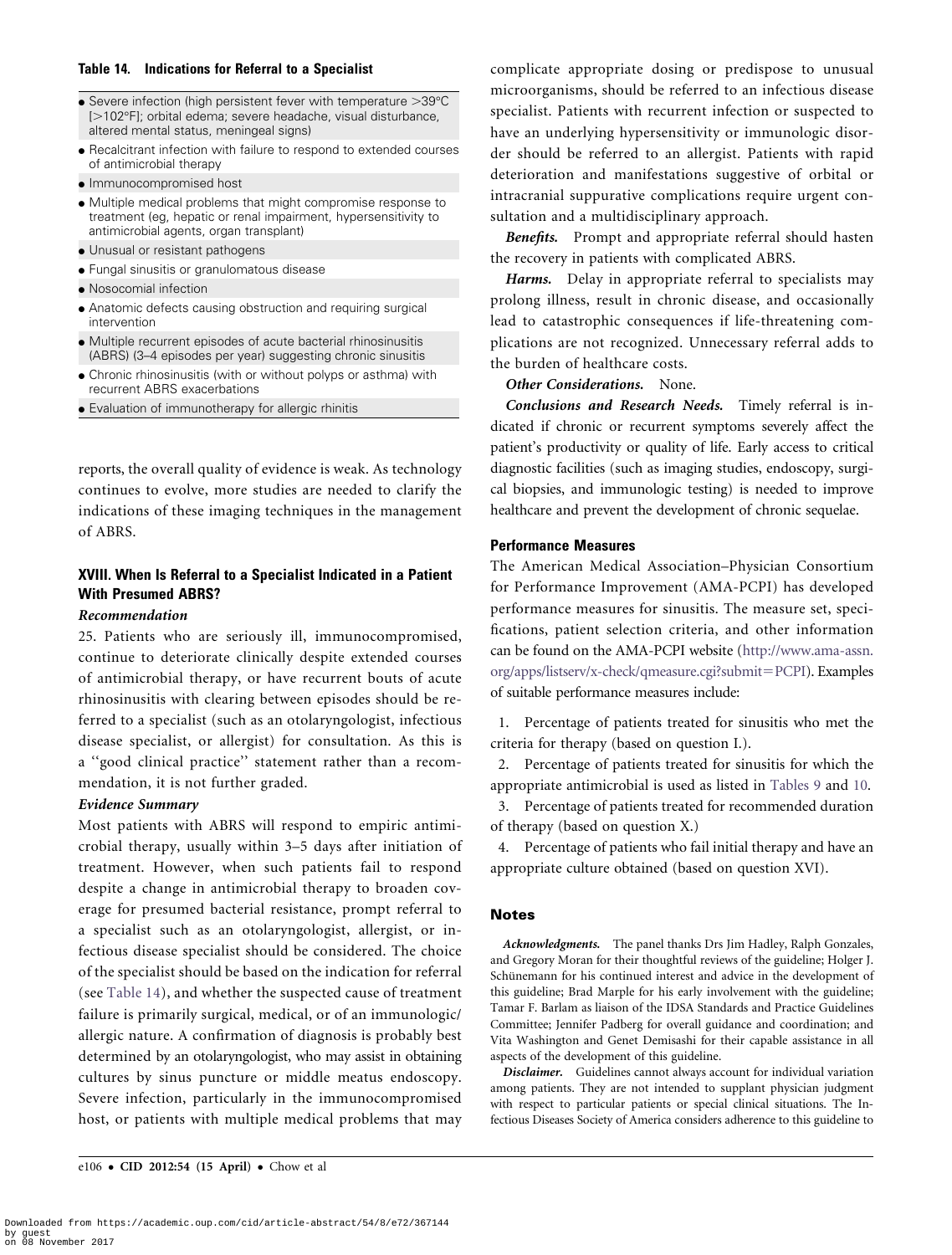<span id="page-35-0"></span>be voluntary, with the ultimate determination regarding their application to be made by the physician in light of each patient's individual circumstances.

Financial support. This work was supported by the Infectious Diseases Society of America.

Potential conflicts of interest. A. W. C. has served as a consultant to Inimex, Migenix, Bayer, Merck, and Wyeth, has provided expert testimony for MEDACorp Clinical Advisors, has received honoraria for Inimex and MEDACorp, has received stocks/bonds from Inimex and Migenix, and has received consulting fees or honoraria from Pfizer, Merck-Frosst Canada, and Core Health. T. M. F. has served as a consultant to Bayer, GlaxoSmithKline, Forest, Nabriva Pharm, Merck, Daichi, Sankyo, Tetraphase, Pfizer, Cubist, and Astellas/Theravance; and has received research grants from Cempra, Pfizer, Boehringer Ingelheim, Gilead, Tibotec, and the Medicines Co. E. J. C. G. has served as a consultant to Theravance, Bayer, Merck, and Optimer; has received honoraria from Bayer, Merck, and Optimer; has served on advisory boards for Merck, Optimer, Bayer, Bio-K+, and Kindred; has served on the speakers' bureaus of Bayer, Merck, Sanofi Pasteur, and Forest Labs; has received research grants from Merck, Schering-Plough Pharm, Optimer Pharm, Theravance, Cubist, Pfizer, Astellas, Cerexa, Impex, Novexel, Novartis, Clinical Microbiology Institute, Genzyme, Nanopacific Holdings, Romark Laboratories GL, Viroxis Corp., Warner Chilcott, Avidbiotics Corp, GLSynthesis, Immunome, and Toltec Pharma LLC; and has received other remuneration from Schering-Plough, Pfizer, Astella/Theravance, Cubist, and Salix. G. A. P. has served as a consultant to Optimer. G. V. has served as a consultant to the National Heart, Lung, and Blood Institute (NHLBI) and Pfizer and has received honoraria from Boston Scientific and the NHLBI. M. S. has served as a consultant to Eli Lilly and Pfizer and has received honoraria from Boston Scientific and the NHLBI. All other authors report no potential conflicts.

All authors have submitted the ICMJE Form for Disclosure of Potential Conflicts of Interest. Conflicts that the editors consider relevant to the content of the manuscript have been disclosed.

#### References

- 1. Guyatt GH, Oxman AD, Kunz R, et al. Going from evidence to recommendations. BMJ 2008; 336:1049–51.
- 2. Guyatt GH, Oxman AD, Vist GE, et al. GRADE: an emerging consensus on rating quality of evidence and strength of recommendations. BMJ 2008; 336:924–6.
- 3. Jaeschke R, Guyatt GH, Dellinger P, et al. Use of GRADE grid to reach decisions on clinical practice guidelines when consensus is elusive. BMJ 2008; 337:a744.
- 4. Guyatt GH, Oxman AD, Kunz R, et al. Incorporating considerations of resources use into grading recommendations. BMJ 2008; 336:1170–3.
- 5. Schunemann HJ, Oxman AD, Brozek J, et al. Grading quality of evidence and strength of recommendations for diagnostic tests and strategies. BMJ 2008; 336:1106–10.
- 6. Guyatt GH, Oxman AD, Kunz R, Vist GE, Falck-Ytter Y, Schunemann HJ. What is ''quality of evidence'' and why is it important to clinicians? BMJ 2008; 336:995–8.
- 7. Meltzer EO, Hamilos DL, Hadley JA, et al. Rhinosinusitis: establishing definitions for clinical research and patient care. J Allergy Clin Immunol 2004; 114:155–212.
- 8. Benninger MS, Ferguson BJ, Hadley JA, et al. Adult chronic rhinosinusitis: definitions, diagnosis, epidemiology, and pathophysiology. Otolaryngol Head Neck Surg 2003; 129:S1–32.
- 9. Pleis JR, Lucas JW, Ward BW. Summary health statistics for U.S. adults: National Health Interview Survey, 2008. Vital Health Stat 10 2009: 1–157.
- 10. Revai K, Dobbs LA, Nair S, Patel JA, Grady JJ, Chonmaitree T. Incidence of acute otitis media and sinusitis complicating upper respiratory tract infection: the effect of age. Pediatrics 2007; 119: e1408–12.
- 11. Fokkens W, Lund V, Mullol J. European position paper on rhinosinusitis and nasal polyps 2007. Rhinol Suppl 2007: 1–136.
- 12. Gwaltney JM Jr, Wiesinger BA, Patrie JT. Acute communityacquired bacterial sinusitis: the value of antimicrobial treatment and the natural history. Clin Infect Dis 2004; 38:227–33.
- 13. Rosenfeld RM, Andes D, Bhattacharyya N, et al. Clinical practice guideline: adult sinusitis. Otolaryngol Head Neck Surg 2007; 137: S1–31.
- 14. Wald ER, Guerra N, Byers C. Upper respiratory tract infections in young children: duration of and frequency of complications. Pediatrics 1991; 87:129–33.
- 15. Anand VK. Epidemiology and economic impact of rhinosinusitis. Ann Otol Rhinol Laryngol Suppl 2004; 193:3–5.
- 16. Ray NF, Baraniuk JN, Thamer M, et al. Healthcare expenditures for sinusitis in 1996: contributions of asthma, rhinitis, and other airway disorders. J Allergy Clin Immunol 1999; 103:408–14.
- 17. Gill JM, Fleischut P, Haas S, Pellini B, Crawford A, Nash DB. Use of antibiotics for adult upper respiratory infections in outpatient settings: a national ambulatory network study. Fam Med 2006; 38:349–54.
- 18. Young J, De Sutter A, Merenstein D, et al. Antibiotics for adults with clinically diagnosed acute rhinosinusitis: a meta-analysis of individual patient data. Lancet 2008; 371:908–14.
- 19. Snow V, Mottur-Pilson C, Gonzales R. Principles of appropriate antibiotic use for treatment of nonspecific upper respiratory tract infections in adults. Ann Intern Med 2001; 134:487–9.
- 20. Hickner JM, Bartlett JG, Besser RE, Gonzales R, Hoffman JR, Sande MA. Principles of appropriate antibiotic use for acute rhinosinusitis in adults: background. Ann Intern Med 2001; 134: 498–505.
- 21. American Academy of Pediatrics Subcommittee on Management of Sinusitis and Committee on Quality Improvement. Clinical practice guideline: management of sinusitis. Pediatrics 2001; 108:798–808.
- 22. Anon JB, Jacobs MR, Poole MD, et al. Antimicrobial treatment guidelines for acute bacterial rhinosinusitis. Otolaryngol Head Neck Surg 2004; 130:1–45.
- 23. Slavin RG, Spector SL, Bernstein IL, et al. The diagnosis and management of sinusitis: a practice parameter update. J Allergy Clin Immunol 2005; 116:S13–47.
- 24. Ip S, Fu L, Balk E, Chew P, Devine D, Lau J. Update on acute bacterial rhinosinusitis. Evid Rep Technol Assess (Summ) 2005: 1–3.
- 25. Rosenfeld RM, Singer M, Jones S. Systematic review of antimicrobial therapy in patients with acute rhinosinusitis. Otolaryngol Head Neck Surg 2007; 137:S32–45.
- 26. Institute for Clinical Systems Improvement. ICSI healthcare guidelines: diagnosis and treatment of respiratory illness in children and adults. 2nd ed. Bloomington, MN: Institute for Clinical Systems Improvement, 2008: 1–72.
- 27. Desrosiers M, Evans GA, Keith PK, et al. Canadian clinical practice guidelines for acute and chronic rhinosinusitis. Allergy Asthma Clin Immunol 2011; 7:2.
- 28. Evans FO Jr, Sydnor JB, Moore WE, et al. Sinusitis of the maxillary antrum. N Engl J Med 1975; 293:735–9.
- 29. Hamory BH, Sande MA, Sydnor A Jr, Seale DL, Gwaltney JM Jr. Etiology and antimicrobial therapy of acute maxillary sinusitis. J Infect Dis 1979; 139:197–202.
- 30. Wald ER, Milmoe GJ, Bowen A, Ledesma-Medina J, Salamon N, Bluestone CD. Acute maxillary sinusitis in children. N Engl J Med 1981; 304:749–54.
- 31. Benninger MS, Appelbaum PC, Denneny JC, Osguthorpe DJ, Stankiewicz JA. Maxillary sinus puncture and culture in the diagnosis of acute rhinosinusitis: the case for pursuing alternative culture methods. Otolaryngol Head Neck Surg 2002; 127:7–12.
- 32. Kovatch AL, Wald ER, Ledesma-Medina J, Chiponis DM, Bedingfield B. Maxillary sinus radiographs in children with nonrespiratory complaints. Pediatrics 1984; 73:306–8.
- 33. Shopfner CE, Rossi JO. Roentgen evaluation of the paranasal sinuses in children. Am J Roentgenol Radium Ther Nucl Med 1973; 118: 176–86.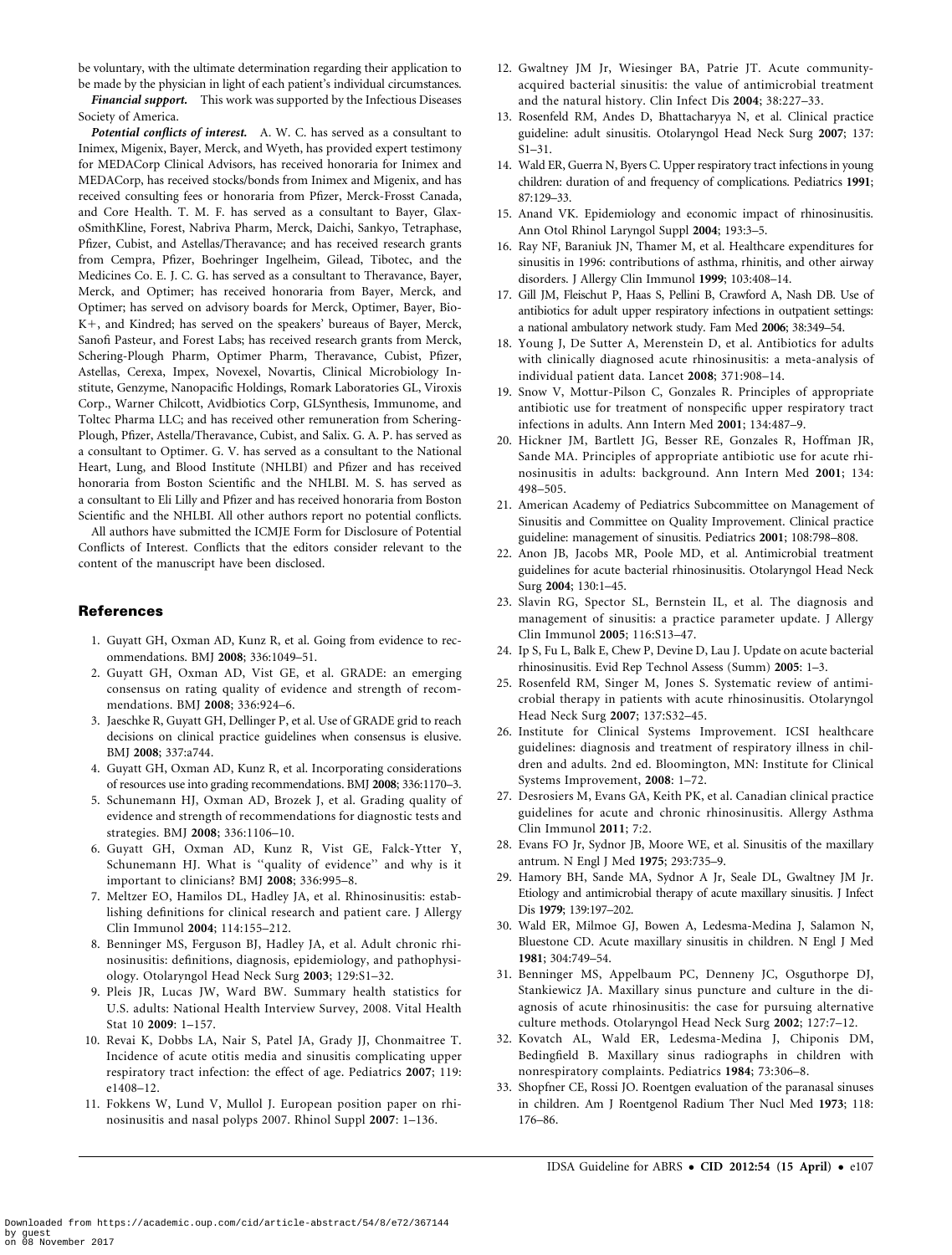- <span id="page-36-0"></span>34. Maresh M, Washburn A. Paranasal sinuses from birth to late adolescence. Clinical and roentgengraphic evidence in infection. Am J Dis Child 1940; 60:841–61.
- 35. Diament MJ, Senac MO Jr, Gilsanz V, Baker S, Gillespie T, Larsson S. Prevalence of incidental paranasal sinuses opacification in pediatric patients: a CT study. J Comput Assist Tomogr 1987; 11: 426–31.
- 36. Gwaltney JM Jr, Phillips CD, Miller RD, Riker DK. Computed tomographic study of the common cold. N Engl J Med 1994; 330:25–30.
- 37. Kristo A, Uhari M, Luotonen J, et al. Paranasal sinus findings in children during respiratory infection evaluated with magnetic resonance imaging. Pediatrics 2003; 111:e586–9.
- 38. Kristo A, Alho OP, Luotonen J, Koivunen P, Tervonen O, Uhari M. Cross-sectional survey of paranasal sinus magnetic resonance imaging findings in schoolchildren. Acta Paediatr 2003; 92:34–6.
- 39. Gwaltney JM Jr, Sydnor A Jr, Sande MA. Etiology and antimicrobial treatment of acute sinusitis. Ann Otol Rhinol Laryngol Suppl 1981; 90:68–71.
- 40. Gwaltney JM Jr, Hendley JO, Simon G, Jordan WS Jr. Rhinovirus infections in an industrial population. II. Characteristics of illness and antibody response. JAMA 1967; 202:494–500.
- 41. Gwaltney JM Jr, Scheld WM, Sande MA, Sydnor A. The microbial etiology and antimicrobial therapy of adults with acute communityacquired sinusitis: a fifteen-year experience at the University of Virginia and review of other selected studies. J Allergy Clin Immunol 1992; 90:457–61; discussion 62.
- 42. Meltzer EO, Hamilos DL, Hadley JA, et al. Rhinosinusitis: developing guidance for clinical trials. Otolaryngol Head Neck Surg 2006; 135:S31–80.
- 43. Falagas ME, Giannopoulou KP, Vardakas KZ, Dimopoulos G, Karageorgopoulos DE. Comparison of antibiotics with placebo for treatment of acute sinusitis: a meta-analysis of randomised controlled trials. Lancet Infect Dis 2008; 8:543–52.
- 44. Ahovuo-Saloranta A, Borisenko OV, Kovanen N, et al. Antibiotics for acute maxillary sinusitis. Cochrane Database Syst Rev 2008 (2):CD000243.
- 45. Hadley JA, Mosges R, Desrosiers M, Haverstock D, van Veenhuyzen D, Herman-Gnjidic Z. Moxifloxacin five-day therapy versus placebo in acute bacterial rhinosinusitis. Laryngoscope 2010; 120:1057–62.
- 46. Stalman W, van Essen GA, van der Graaf Y, de Melker RA. The end of antibiotic treatment in adults with acute sinusitis-like complaints in general practice? A placebo-controlled double-blind randomized doxycycline trial. Br J Gen Pract 1997; 47:794–9.
- 47. Varonen H, Kunnamo I, Savolainen S, et al. Treatment of acute rhinosinusitis diagnosed by clinical criteria or ultrasound in primary care. A placebo-controlled randomised trial. Scand J Prim Health Care 2003; 21:121–6.
- 48. Williamson IG, Rumsby K, Benge S, et al. Antibiotics and topical nasal steroid for treatment of acute maxillary sinusitis: a randomized controlled trial. JAMA 2007; 298:2487–96.
- 49. Bucher HC, Tschudi P, Young J, et al. Effect of amoxicillinclavulanate in clinically diagnosed acute rhinosinusitis: a placebocontrolled, double-blind, randomized trial in general practice. Arch Intern Med 2003; 163:1793–8.
- 50. Hansen JG, Schmidt H, Grinsted P. Randomised, double blind, placebo controlled trial of penicillin V in the treatment of acute maxillary sinusitis in adults in general practice. Scand J Prim Health Care 2000; 18:44–7.
- 51. Haye R, Lingaas E, Hoivik HO, Odegard T. Azithromycin versus placebo in acute infectious rhinitis with clinical symptoms but without radiological signs of maxillary sinusitis. Eur J Clin Microbiol Infect Dis 1998; 17:309–12.
- 52. Lindbaek M, Hjortdahl P. Acute sinusitis and antibiotic treatment. Br J Gen Pract 1998; 48:1341.
- 53. De Sutter AI, De Meyere MJ, Christiaens TC, Van Driel ML, Peersman W, De Maeseneer JM. Does amoxicillin improve outcomes in patients with purulent rhinorrhea? A pragmatic ran-

domized double-blind controlled trial in family practice. J Fam Pract 2002; 51:317–23.

- 54. Gananca M, Trabulsi LR. The therapeutic effects of cyclacillin in acute sinusitis: in vitro and in vivo correlations in a placebocontrolled study. Curr Med Res Opin 1973; 1:362–8.
- 55. Kaiser L, Morabia A, Stalder H, et al. Role of nasopharyngeal culture in antibiotic prescription for patients with common cold or acute sinusitis. Eur J Clin Microbiol Infect Dis 2001; 20:445–51.
- 56. Lindbaek M, Hjortdahl P, Johnsen UL. Randomised, double blind, placebo controlled trial of penicillin V and amoxycillin in treatment of acute sinus infections in adults. BMJ 1996; 313:325–9.
- 57. Merenstein D, Whittaker C, Chadwell T, Wegner B, D'Amico F. Are antibiotics beneficial for patients with sinusitis complaints? A randomized double-blind clinical trial. J Fam Pract 2005; 54:144–51.
- 58. van Buchem FL, Knottnerus JA, Schrijnemaekers VJ, Peeters MF. Primary-care-based randomised placebo-controlled trial of antibiotic treatment in acute maxillary sinusitis. Lancet 1997; 349:683–7.
- 59. Norrelund N. [Treatment of sinusitis in general practice. A controlled investigation of pivampicillin (Pondocillin)]. Ugeskr Laeger 1978; 140:2792–5.
- 60. Axelsson A, Chidekel N, Grebelius N, Jensen C. Treatment of acute maxillary sinusitis. A comparison of four different methods. Acta Otolaryngol 1970; 70:71–6.
- 61. Wald ER, Nash D, Eickhoff J. Effectiveness of amoxicillin/clavulanate potassium in the treatment of acute bacterial sinusitis in children. Pediatrics 2009; 124:9–15.
- 62. Garbutt JM, Goldstein M, Gellman E, Shannon W, Littenberg B. A randomized, placebo-controlled trial of antimicrobial treatment for children with clinically diagnosed acute sinusitis. Pediatrics 2001; 107:619–25.
- 63. Kristo A, Uhari M, Luotonen J, Ilkko E, Koivunen P, Alho OP. Cefuroxime axetil versus placebo for children with acute respiratory infection and imaging evidence of sinusitis: a randomized, controlled trial. Acta Paediatr 2005; 94:1208–13.
- 64. Wald ER, Chiponis D, Ledesma-Medina J. Comparative effectiveness of amoxicillin and amoxicillin-clavulanate potassium in acute paranasal sinus infections in children: a double-blind, placebo-controlled trial. Pediatrics 1986; 77:795–800.
- 65. Marchant CD, Carlin SA, Johnson CE, Shurin PA. Measuring the comparative efficacy of antibacterial agents for acute otitis media: the ''Pollyanna phenomenon''. J Pediatr 1992; 120:72–7.
- 66. Austin DJ, Kristinsson KG, Anderson RM. The relationship between the volume of antimicrobial consumption in human communities and the frequency of resistance. Proc Natl Acad Sci U S A 1999; 96:1152–6.
- 67. Magee JT, Pritchard EL, Fitzgerald KA, Dunstan FD, Howard AJ. Antibiotic prescribing and antibiotic resistance in community practice: retrospective study, 1996–8. BMJ 1999; 319:1239–40.
- 68. Centers for Disease Control and Prevention. Effects of new penicillin susceptibility breakpoints for Streptococcus pneumoniae—United States, 2006–2007. MMWR Morb Mortal Wkly Rep 2008; 57:1353–5.
- 69. File TM Jr. Clinical implications and treatment of multiresistant Streptococcus pneumoniae pneumonia. Clin Microbiol Infect 2006; 12(Suppl 3):31–41.
- 70. File TM Jr, Tan JS, Boex JR. The clinical relevance of penicillinresistant Streptococcus pneumoniae: a new perspective. Clin Infect Dis 2006; 42:798–800.
- 71. Klugman KP. Clinical impact of antibiotic resistance in respiratory tract infections. Int J Antimicrob Agents 2007; 29(Suppl 1):S6–10.
- 72. Poole MD. Acute bacterial rhinosinusitis: clinical impact of resistance and susceptibility. Am J Med 2004; 117(Suppl 3A):29S–38.
- 73. Field MJ, Kathelin N. Institute of Medicine committee to advise the Public Health Service on Clinical Practice guidelines (1990). Clinical practice guidelines: directions for a new program. Washington, DC: National Academies Press, 1990: 52–77.
- 74. Kish MA. Guide to development of practice guidelines. Clin Infect Dis 2001; 32:851–4.

e108 · CID 2012:54 (15 April) · Chow et al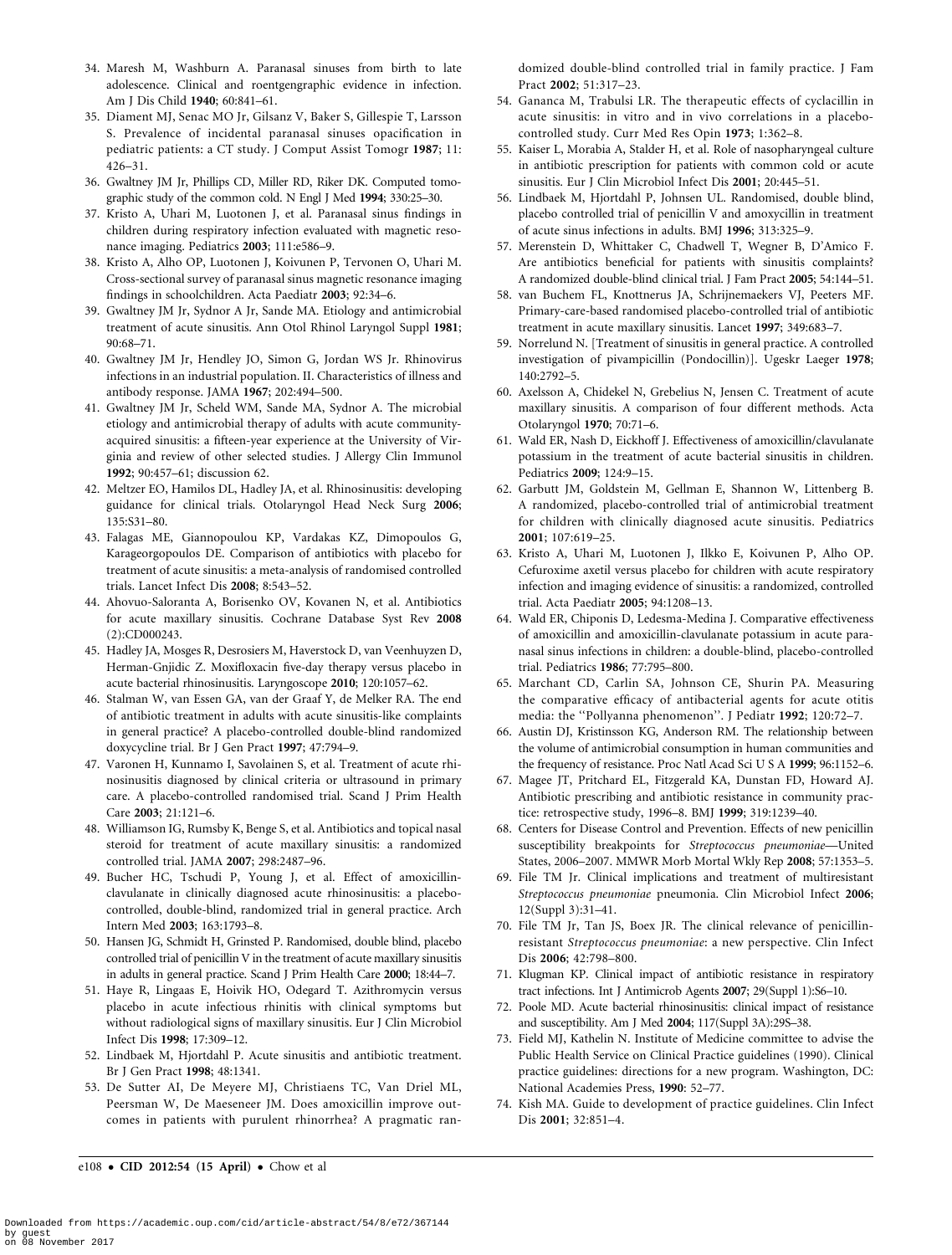- <span id="page-37-0"></span>75. Lindbaek M, Hjortdahl P, Johnsen UL. Use of symptoms, signs, and blood tests to diagnose acute sinus infections in primary care: comparison with computed tomography. Fam Med 1996; 28:183–8.
- 76. Williams JW Jr, Simel DL, Roberts L, Samsa GP. Clinical evaluation for sinusitis. Making the diagnosis by history and physical examination. Ann Intern Med 1992; 117:705–10.
- 77. Berg O, Carenfelt C. Analysis of symptoms and clinical signs in the maxillary sinus empyema. Acta Otolaryngol 1988; 105:343–9.
- 78. Hansen JG, Hojbjerg T, Rosborg J. Symptoms and signs in cultureproven acute maxillary sinusitis in a general practice population. APMIS 2009; 117:724–9.
- 79. Hansen JG, Schmidt H, Rosborg J, Lund E. Predicting acute maxillary sinusitis in a general practice population. BMJ 1995; 311: 233–6.
- 80. Thomas M, Yawn BP, Price D, Lund V, Mullol J, Fokkens W. EPOS primary care guidelines: European position paper on the primary care diagnosis and management of rhinosinusitis and nasal polyps 2007—a summary. Prim Care Respir J 2008; 17:79–89.
- 81. Wald ER, Reilly JS, Casselbrant M, et al. Treatment of acute maxillary sinusitis in childhood: a comparative study of amoxicillin and cefaclor. J Pediatr 1984; 104:297–302.
- 82. Anon JB. Upper respiratory infections. Am J Med 2010; 123:S16–25.
- 83. Arroll B, Kenealy T, Kerse N. Do delayed prescriptions reduce antibiotic use in respiratory tract infections? A systematic review. Br J Gen Pract 2003; 53:871–7.
- 84. Coker TR, Chan LS, Newberry SJ, et al. Diagnosis, microbial epidemiology, and antibiotic treatment of acute otitis media in children: a systematic review. JAMA 2010; 304:2161–9.
- 85. Tristram S, Jacobs MR, Appelbaum PC. Antimicrobial resistance in Haemophilus influenzae. Clin Microbiol Rev 2007; 20:368–89.
- 86. Casey JR, Adlowitz DG, Pichichero ME. New patterns in the otopathogens causing acute otitis media six to eight years after introduction of pneumococcal conjugate vaccine. Pediatr Infect Dis J 2010; 29:304–9.
- 87. Chow AW. Acute sinusitis: current status of etiologies, diagnosis, and treatment. Curr Clin Top Infect Dis 2001; 21:31–63.
- 88. Gwaltney JM Jr. Acute community-acquired sinusitis. Clin Infect Dis 1996; 23:1209–23; quiz 24–5.
- 89. Noye K, Brodovsky D, Coyle S, Desrosiers M, Frenkiel S. Classification, diagnosis and treatment of sinusitis: evidence-based clinical practice guidelines. Can J Infect Dis 1998; 9(Suppl B):3–24.
- 90. Wald ER. Microbiology of acute and chronic sinusitis in children. J Allergy Clin Immunol 1992; 90:452–6.
- 91. Kaur R, Adlowitz DG, Casey JR, Zeng M, Pichichero ME. Simultaneous assay for four bacterial species including Alloiococcus otitidis using multiplex-PCR in children with culture negative acute otitis media. Pediatr Infect Dis J 2010; 29:741–5.
- 92. Mehra P, Jeong D. Maxillary sinusitis of odontogenic origin. Curr Infect Dis Rep 2008; 10:205–10.
- 93. Critchley IA, Brown SD, Traczewski MM, Tillotson GS, Janjic N. National and regional assessment of antimicrobial resistance among community-acquired respiratory tract pathogens identified in a 2005–2006 U.S. faropenem surveillance study. Antimicrob Agents Chemother 2007; 51:4382–9.
- 94. Harrison CJ, Woods C, Stout G, Martin B, Selvarangan R. Susceptibilities of Haemophilus influenzae, Streptococcus pneumoniae, including serotype 19A, and Moraxella catarrhalis paediatric isolates from 2005 to 2007 to commonly used antibiotics. J Antimicrob Chemother 2009; 63:511–19.
- 95. Sahm DF, Brown NP, Draghi DC, Evangelista AT, Yee YC, Thornsberry C. Tracking resistance among bacterial respiratory tract pathogens: summary of findings of the TRUST Surveillance Initiative, 2001–2005. Postgrad Med 2008; 120:8–15.
- 96. Brook I, Gober AE. Resistance to antimicrobials used for therapy of otitis media and sinusitis: effect of previous antimicrobial therapy and smoking. Ann Otol Rhinol Laryngol 1999; 108:645–7.
- 97. Brook I, Foote PA, Hausfeld JN. Frequency of recovery of pathogens causing acute maxillary sinusitis in adults before and after introduction of vaccination of children with the 7-valent pneumococcal vaccine. J Med Microbiol 2006; 55:943–6.
- 98. Gotoh K, Qin L, Watanabe K, et al. Prevalence of Haemophilus influenzae with resistant genes isolated from young children with acute lower respiratory tract infections in Nha Trang, Vietnam. J Infect Chemother 2008; 14:349–53.
- 99. Miller E, Andrews NJ, Waight PA, Slack MP, George RC. Effectiveness of the new serotypes in the 13-valent pneumococcal conjugate vaccine. Vaccine 2011; 29:9127–31.
- 100. Jacobs MR. Antimicrobial-resistant Streptococcus pneumoniae: trends and management. Expert Rev Anti Infect Ther 2008; 6:619–35.
- 101. Lynch JP 3rd, Zhanel GG. Streptococcus pneumoniae: epidemiology, risk factors, and strategies for prevention. Semin Respir Crit Care Med 2009; 30:189–209.
- 102. Fallon RM, Kuti JL, Doern GV, Girotto JE, Nicolau DP. Pharmacodynamic target attainment of oral beta-lactams for the empiric treatment of acute otitis media in children. Paediatr Drugs 2008; 10:329–35.
- 103. Dagan R. Impact of pneumococcal conjugate vaccine on infections caused by antibiotic-resistant Streptococcus pneumoniae. Clin Microbiol Infect 2009; 15(Suppl 3):16–20.
- 104. Advisory Committee on Immunization Practices (ACIP). Licensure of a 13-valent pneumococcal conjugate vaccine (PCV13) and recommendations for use among children. MMWR Recomm Rep 2010; 59:258–61.
- 105. Anon JB. Current management of acute bacterial rhinosinusitis and the role of moxifloxacin. Clin Infect Dis 2005; 41(Suppl 2):S167–76.
- 106. Patel SN, McGeer A, Melano R, et al. Susceptibility of Streptococcus pneumoniae to fluoroquinolones in Canada. Antimicrob Agents Chemother 2011; 55:3703–8.
- 107. Arrieta JR, Galgano AS, Sakano E, et al. Moxifloxacin vs amoxicillin/ clavulanate in the treatment of acute sinusitis. Am J Otolaryngol 2007; 28:78–82.
- 108. Henry DC, Kapral D, Busman TA, Paris MM. Cefdinir versus levofloxacin in patients with acute rhinosinusitis of presumed bacterial etiology: a multicenter, randomized, double-blind study. Clin Ther 2004; 26:2026–33.
- 109. Jareoncharsri P, Bunnag C, Fooanant S, et al. An open label, randomized comparative study of levofloxacin and amoxicillin/ clavulanic acid in the treatment of purulent sinusitis in adult Thai patients. Rhinology 2004; 42:23–9.
- 110. Sher LD, McAdoo MA, Bettis RB, Turner MA, Li NF, Pierce PF. A multicenter, randomized, investigator-blinded study of 5- and 10-day gatifloxacin versus 10-day amoxicillin/clavulanate in patients with acute bacterial sinusitis. Clin Ther 2002; 24:269–81.
- 111. Rakkar S, Roberts K, Towe BF, Flores SM, Heyd A, Warner J. Moxifloxacin versus amoxicillin clavulanate in the treatment of acute maxillary sinusitis: a primary care experience. Int J Clin Pract 2001; 55:309–15.
- 112. Siegert R, Gehanno P, Nikolaidis P, et al. A comparison of the safety and efficacy of moxifloxacin (BAY 12-8039) and cefuroxime axetil in the treatment of acute bacterial sinusitis in adults. The Sinusitis Study Group. Respir Med 2000; 94:337–44.
- 113. Adelglass J, DeAbate CA, McElvaine P, Fowler CL, LoCocco J, Campbell T. Comparison of the effectiveness of levofloxacin and amoxicillin-clavulanate for the treatment of acute sinusitis in adults. Otolaryngol Head Neck Surg 1999; 120:320–7.
- 114. Burke T, Villanueva C, Mariano H Jr, et al. Comparison of moxifloxacin and cefuroxime axetil in the treatment of acute maxillary sinusitis. Sinusitis Infection Study Group. Clin Ther 1999; 21: 1664–77.
- 115. Karageorgopoulos DE, Giannopoulou KP, Grammatikos AP, Dimopoulos G, Falagas ME. Fluoroquinolones compared with betalactam antibiotics for the treatment of acute bacterial sinusitis: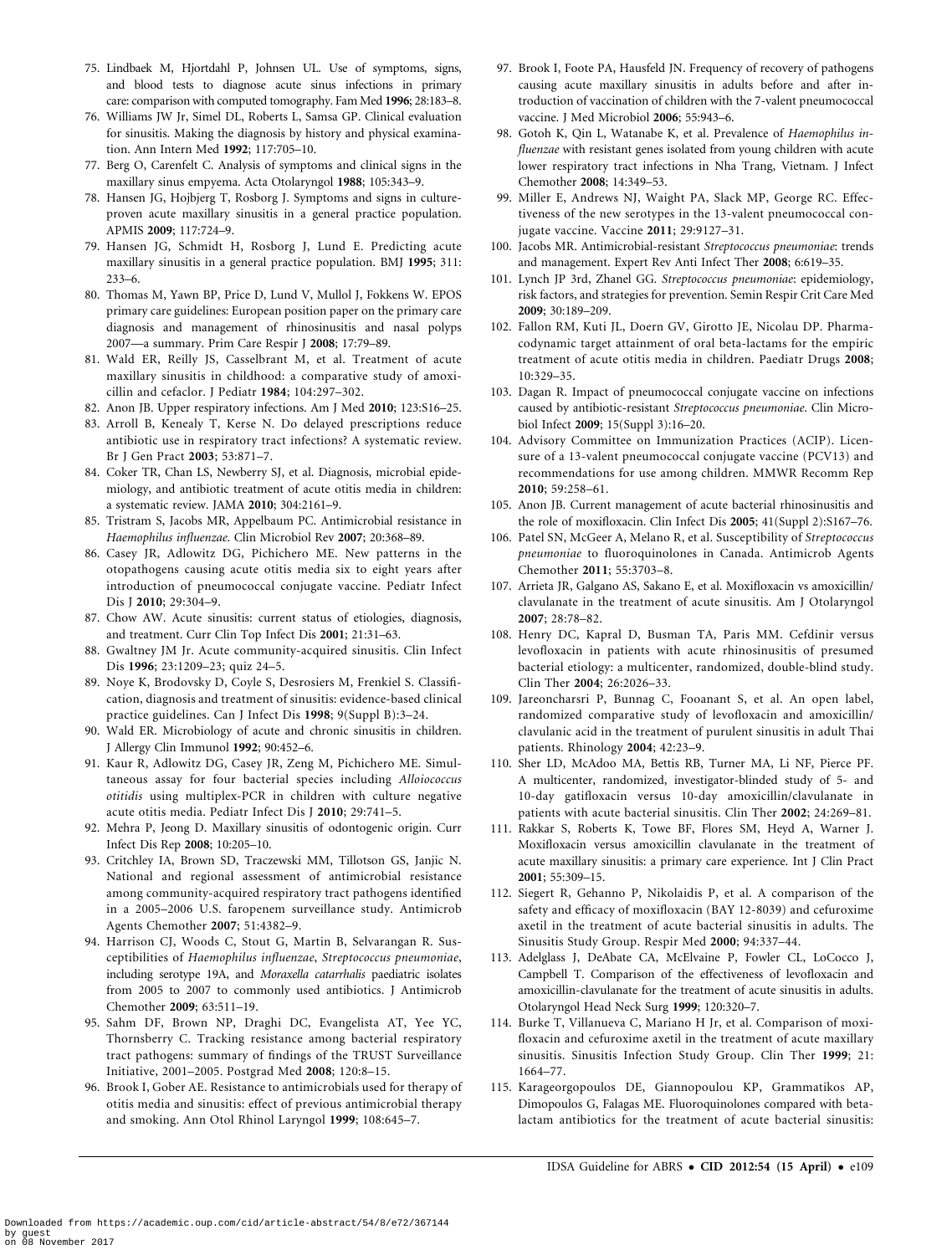<span id="page-38-0"></span>a meta-analysis of randomized controlled trials. CMAJ 2008; 178: 845–54.

- 116. de Ferranti SD, Ioannidis JP, Lau J, Anninger WV, Barza M. Are amoxycillin and folate inhibitors as effective as other antibiotics for acute sinusitis? A meta-analysis. BMJ 1998; 317:632–7.
- 117. Lynch JP 3rd, Zhanel GG. Streptococcus pneumoniae: does antimicrobial resistance matter? Semin Respir Crit Care Med 2009; 30:210–38.
- 118. Jenkins SG, Farrell DJ. Increase in pneumococcus macrolide resistance, United States. Emerg Infect Dis 2009; 15:1260–4.
- 119. Daneman N, McGeer A, Green K, Low DE. Macrolide resistance in bacteremic pneumococcal disease: implications for patient management. Clin Infect Dis 2006; 43:432–8.
- 120. Brinker AD, Wassel RT, Lyndly J, et al. Telithromycin-associated hepatotoxicity: clinical spectrum and causality assessment of 42 cases. Hepatology 2009; 49:250–7.
- 121. Marimon JM, Perez-Trallero E, Ercibengoa M, Gonzalez A, Fenoll A. Molecular epidemiology and variants of the multidrug-resistant Streptococcus pneumoniae Spain14-5 international clone among Spanish clinical isolates. J Antimicrob Chemother 2006; 57:654–60.
- 122. Vanderkooi OG, Low DE, Green K, Powis JE, McGeer A. Predicting antimicrobial resistance in invasive pneumococcal infections. Clin Infect Dis 2005; 40:1288–97.
- 123. Hoban D, Felmingham D. The PROTEKT surveillance study: antimicrobial susceptibility of Haemophilus influenzae and Moraxella catarrhalis from community-acquired respiratory tract infections. J Antimicrob Chemother 2002; 50(Suppl S1):49–59.
- 124. See S, Mumford JM. Trimethoprim/sulfamethoxazole-induced toxic epidermal necrolysis. Ann Pharmacother 2001; 35:694–7.
- 125. Ludlam HA, Enoch DA. Doxycycline or moxifloxacin for the management of community-acquired pneumonia in the UK? Int J Antimicrob Agents 2008; 32:101–5.
- 126. Mokabberi R, Haftbaradaran A, Ravakhah K. Doxycycline vs. levofloxacin in the treatment of community-acquired pneumonia. J Clin Pharm Ther 2010; 35:195–200.
- 127. Zhanel GG, Palatnick L, Nichol KA, Low DE, Hoban DJ. Antimicrobial resistance in Haemophilus influenzae and Moraxella catarrhalis respiratory tract isolates: results of the Canadian Respiratory Organism Susceptibility Study, 1997 to 2002. Antimicrob Agents Chemother 2003; 47:1875–81.
- 128. Zhanel GG, Palatnick L, Nichol KA, Bellyou T, Low DE, Hoban DJ. Antimicrobial resistance in respiratory tract Streptococcus pneumoniae isolates: results of the Canadian Respiratory Organism Susceptibility Study, 1997 to 2002. Antimicrob Agents Chemother 2003; 47:1867–74.
- 129. Blackburn RM, Henderson KL, Lillie M, et al. Empirical treatment of influenza-associated pneumonia in primary care: a descriptive study of the antimicrobial susceptibility of lower respiratory tract bacteria (England, Wales and Northern Ireland, January 2007–March 2010). Thorax 2011; 66:389–95.
- 130. Wimmerstedt A, Kahlmeter G. Associated antimicrobial resistance in Escherichia coli, Pseudomonas aeruginosa, Staphylococcus aureus, Streptococcus pneumoniae and Streptococcus pyogenes. Clin Microbiol Infect 2008; 14:315–21.
- 131. Mandell LA, Wunderink RG, Anzueto A, et al. Infectious Diseases Society of America/American Thoracic Society consensus guidelines on the management of community-acquired pneumonia in adults. Clin Infect Dis 2007; 44(Suppl 2):S27–72.
- 132. Varonen H, Rautakorpi UM, Huikko S, et al. Management of acute maxillary sinusitis in Finnish primary care. Results from the nationwide MIKSTRA study. Scand J Prim Health Care 2004; 22:122–7.
- 133. Arndt J, Riebenfeld D, Maier H, Weidauer H. Therapeutic efficacy and tolerability of brodimoprim in comparison with doxycycline in acute sinusitis in adults. J Chemother 1994; 6:322–7.
- 134. Boezeman AJ, Kayser AM, Siemelink RJ. Comparison of spiramycin and doxycycline in the empirical treatment of acute sinusitis: preliminary results. J Antimicrob Chemother 1988; 22(Suppl B):165–70.
- 135. Group SS. Loracarbef versus doxycycline in the treatment of acute bacterial maxillary sinusitis. Scandinavian Study Group. J Antimicrob Chemother 1993; 31:949–61.
- 136. Fenoll A, Gimenez MJ, Robledo O, et al. In vitro activity of oral cephalosporins against pediatric isolates of Streptococcus pneumoniae non-susceptible to penicillin, amoxicillin or erythromycin. J Chemother 2008; 20:175–9.
- 137. Fenoll A, Gimenez MJ, Robledo O, et al. Influence of penicillin/ amoxicillin non-susceptibility on the activity of third-generation cephalosporins against Streptococcus pneumoniae. Eur J Clin Microbiol Infect Dis 2008; 27:75–80.
- 138. Sader HS, Jacobs MR, Fritsche TR. Review of the spectrum and potency of orally administered cephalosporins and amoxicillin/ clavulanate. Diagn Microbiol Infect Dis 2007; 57:5S–12S.
- 139. Jansen WT, Verel A, Beitsma M, Verhoef J, Milatovic D. Surveillance study of the susceptibility of Haemophilus influenzae to various antibacterial agents in Europe and Canada. Curr Med Res Opin 2008; 24:2853–61.
- 140. Verma R, Dhamija R, Batts DH, Ross SC, Loehrke ME. Moxifloxacin induced fatal hepatotoxicity in a 72-year-old man: a case report. Cases J 2009; 2:8063.
- 141. Van Bambeke F, Tulkens PM. Safety profile of the respiratory fluoroquinolone moxifloxacin: comparison with other fluoroquinolones and other antibacterial classes. Drug Saf 2009; 32:359–78.
- 142. Poachanukoon O, Kitcharoensakkul M. Efficacy of cefditoren pivoxil and amoxicillin/clavulanate in the treatment of pediatric patients with acute bacterial rhinosinusitis in Thailand: a randomized, investigator-blinded, controlled trial. Clin Ther 2008; 30:1870–9.
- 143. Ariza H, Rojas R, Johnson P, et al. Eradication of common pathogens at days 2, 3 and 4 of moxifloxacin therapy in patients with acute bacterial sinusitis. BMC Ear Nose Throat Disord 2006; 6:8.
- 144. Ambrose PG, Anon JB, Bhavnani SM, et al. Use of pharmacodynamic endpoints for the evaluation of levofloxacin for the treatment of acute maxillary sinusitis. Diagn Microbiol Infect Dis 2008; 61:13–20.
- 145. Li F, Nandy P, Chien S, Noel GJ, Tornoe CW. Pharmacometricsbased dose selection of levofloxacin as a treatment for postexposure inhalational anthrax in children. Antimicrob Agents Chemother 2010; 54:375–9.
- 146. Arguedas A, Dagan R, Pichichero M, et al. An open-label, double tympanocentesis study of levofloxacin therapy in children with, or at high risk for, recurrent or persistent acute otitis media. Pediatr Infect Dis J 2006; 25:1102–9.
- 147. Bradley JS, Arguedas A, Blumer JL, Saez-Llorens X, Melkote R, Noel GJ. Comparative study of levofloxacin in the treatment of children with community-acquired pneumonia. Pediatr Infect Dis J 2007; 26:868–78.
- 148. Noel GJ, Blumer JL, Pichichero ME, et al. A randomized comparative study of levofloxacin versus amoxicillin/clavulanate for treatment of infants and young children with recurrent or persistent acute otitis media. Pediatr Infect Dis J 2008; 27:483–9.
- 149. Noel GJ, Bradley JS, Kauffman RE, et al. Comparative safety profile of levofloxacin in 2523 children with a focus on four specific musculoskeletal disorders. Pediatr Infect Dis J 2007; 26:879–91.
- 150. Bradley JS, Jackson MA. The use of systemic and topical fluoroquinolones. Pediatrics 2011; 128:e1034–45.
- 151. Payne SC, Benninger MS. Staphylococcus aureus is a major pathogen in acute bacterial rhinosinusitis: a meta-analysis. Clin Infect Dis 2007; 45:e121–7.
- 152. Brook I, Foote PA, Hausfeld JN. Increase in the frequency of recovery of meticillin-resistant Staphylococcus aureus in acute and chronic maxillary sinusitis. J Med Microbiol 2008; 57:1015–17.
- 153. Huang WH, Hung PK. Methicillin-resistant Staphylococcus aureus infections in acute rhinosinusitis. Laryngoscope 2006; 116:288–91.

e110 · CID 2012:54 (15 April) · Chow et al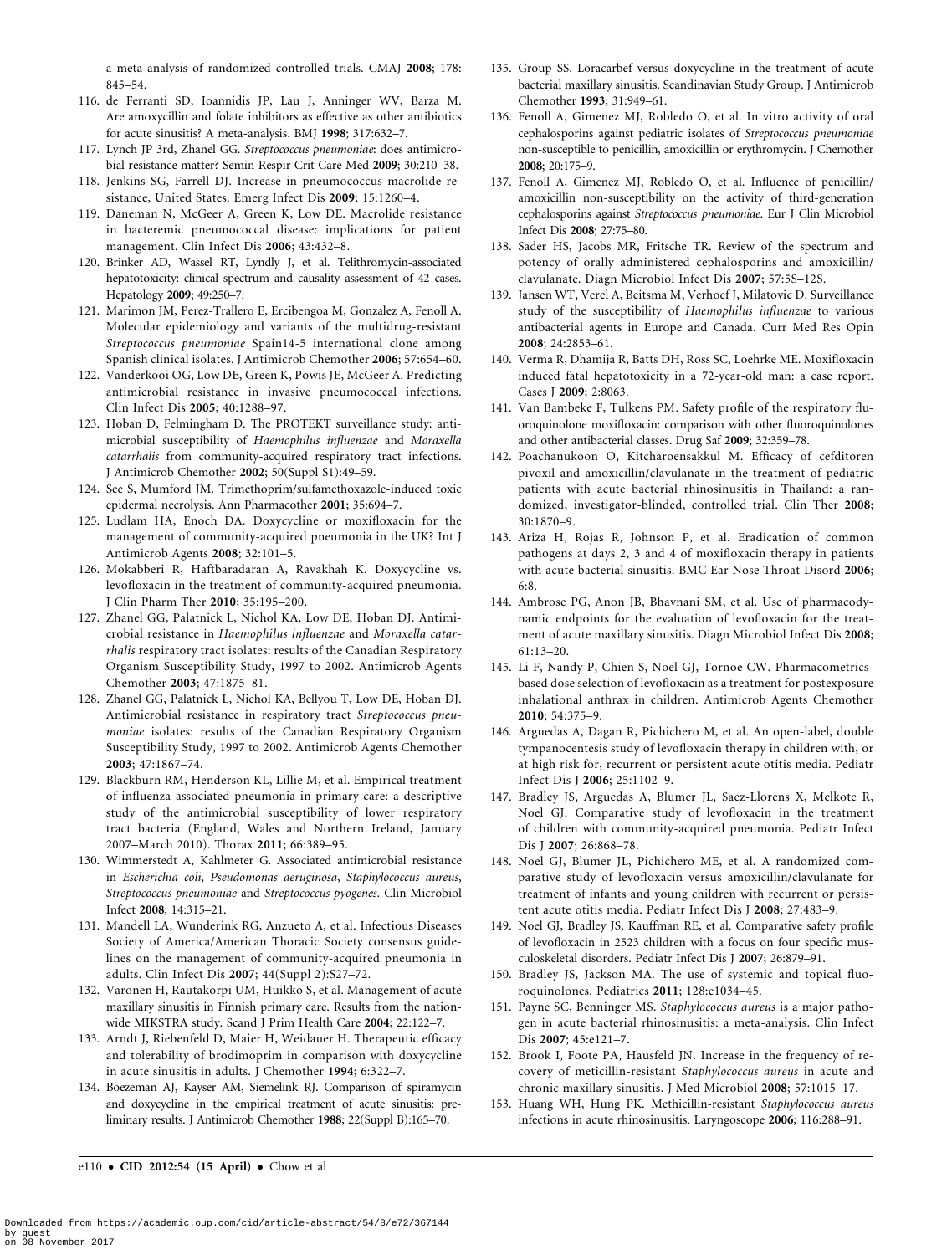- <span id="page-39-0"></span>154. Javer AR, Genoway K, Tsaparas Y. Comparison of swabs versus suction traps for endoscopically guided sinus cultures. J Otolaryngol Head Neck Surg 2008; 37:185–91.
- 155. Klossek JM, Dubreuil L, Richet H, Richet B, Sedallian A, Beutter P. Bacteriology of the adult middle meatus. J Laryngol Otol 1996; 110:847–9.
- 156. Nadel DM, Lanza DC, Kennedy DW. Endoscopically guided sinus cultures in normal subjects. Am J Rhinol 1999; 13:87–90.
- 157. Wald ER. Sinusitis. Pediatr Ann 1998; 27:811–18.
- 158. Kutluhan A, Akdeniz H, Kaya Z, Kiroglu F, Kiris M, Ugras S. The treatment duration of acute maxillary sinusitis: how long should it be? A nasal smear controlled study. Rhinology 2002; 40: 198–202.
- 159. Williams JW Jr, Holleman DR Jr, Samsa GP, Simel DL. Randomized controlled trial of 3 vs 10 days of trimethoprim/sulfamethoxazole for acute maxillary sinusitis. JAMA 1995; 273:1015–21.
- 160. Henry DC, Riffer E, Sokol WN, Chaudry NI, Swanson RN. Randomized double-blind study comparing 3- and 6-day regimens of azithromycin with a 10-day amoxicillin-clavulanate regimen for treatment of acute bacterial sinusitis. Antimicrob Agents Chemother 2003; 47:2770–4.
- 161. Tellier G, Brunton SA, Nusrat R. Telithromycin for the treatment of acute bacterial maxillary sinusitis: a review of a new antibacterial agent. South Med J 2005; 98:863–8.
- 162. Poole M, Anon J, Paglia M, Xiang J, Khashab M, Kahn J. A trial of high-dose, short-course levofloxacin for the treatment of acute bacterial sinusitis. Otolaryngol Head Neck Surg 2006; 134:10–17.
- 163. Anderson VR, Perry CM. Levofloxacin: a review of its use as a highdose, short-course treatment for bacterial infection. Drugs 2008; 68:535–65.
- 164. Falagas ME, Karageorgopoulos DE, Grammatikos AP, Matthaiou DK. Effectiveness and safety of short vs. long duration of antibiotic therapy for acute bacterial sinusitis: a meta-analysis of randomized trials. Br J Clin Pharmacol 2009; 67:161–71.
- 165. Pichichero ME. Short course antibiotic therapy for respiratory infections: a review of the evidence. Pediatr Infect Dis J 2000; 19:929–37.
- 166. Hadley JA. Value of short-course antimicrobial therapy in acute bacterial rhinosinusitis. Int J Antimicrob Agents 2005; 26(Suppl 3): S164–9.
- 167. Keating KN, Friedman HS, Perfetto EM. Moxifloxacin versus levofloxacin for treatment of acute rhinosinusitis: a retrospective database analysis of treatment duration, outcomes, and charges. Curr Med Res Opin 2006; 22:327–33.
- 168. Ioannidis JP, Chew P, Lau J. Standardized retrieval of side effects data for meta-analysis of safety outcomes. A feasibility study in acute sinusitis. J Clin Epidemiol 2002; 55:619–26.
- 169. Kassel JC, King D, Spurling GK. Saline nasal irrigation for acute upper respiratory tract infections. Cochrane Database Syst Rev 2010 (3):CD006821.
- 170. Adam P, Stiffman M, Blake RL Jr. A clinical trial of hypertonic saline nasal spray in subjects with the common cold or rhinosinusitis. Arch Fam Med 1998; 7:39–43.
- 171. Bollag U, Albrecht E, Wingert W. Medicated versus saline nose drops in the management of upper respiratory infection. Helv Paediatr Acta 1984; 39:341–5.
- 172. Slapak I, Skoupa J, Strnad P, Hornik P. Efficacy of isotonic nasal wash (seawater) in the treatment and prevention of rhinitis in children. Arch Otolaryngol Head Neck Surg 2008; 134:67–74.
- 173. Wang YH, Yang CP, Ku MS, Sun HL, Lue KH. Efficacy of nasal irrigation in the treatment of acute sinusitis in children. Int J Pediatr Otorhinolaryngol 2009; 73:1696–701.
- 174. Hauptman G, Ryan MW. The effect of saline solutions on nasal patency and mucociliary clearance in rhinosinusitis patients. Otolaryngol Head Neck Surg 2007; 137:815–21.
- 175. Inanli S, Ozturk O, Korkmaz M, Tutkun A, Batman C. The effects of topical agents of fluticasone propionate, oxymetazoline, and 3%

and 0.9% sodium chloride solutions on mucociliary clearance in the therapy of acute bacterial rhinosinusitis in vivo. Laryngoscope 2002; 112:320–5.

- 176. Tomooka LT, Murphy C, Davidson TM. Clinical study and literature review of nasal irrigation. Laryngoscope 2000; 110:1189–93.
- 177. Rabago D, Zgierska A, Mundt M, Barrett B, Bobula J, Maberry R. Efficacy of daily hypertonic saline nasal irrigation among patients with sinusitis: a randomized controlled trial. J Fam Pract 2002; 51:1049–55.
- 178. Louisiana Department of Health and Hospitals–Office of Public Health/Infectious Disease Epidemiology Section. Louisiana morbidity reports 2011. 2011: 1–5. Available at: [http://new.dhh.louisiana.gov/](http://new.dhh.louisiana.gov/index.cfm/newsroom/detail/2037) [index.cfm/newsroom/detail/2037](http://new.dhh.louisiana.gov/index.cfm/newsroom/detail/2037). Accessed 22 December 2011.
- 179. Louisiana Department of Health and Hospitals–Office of Public Health/Infectious Disease Epidemiology Section. North Louisiana woman dies from rare ameba infection: DHH warns residents about improper neti pot use. 2011. Available at: [http://new.dhh.louisiana.gov/](http://new.dhh.louisiana.gov/index.cfm/newsroom/detail/2332) [index.cfm/newsroom/detail/2332.](http://new.dhh.louisiana.gov/index.cfm/newsroom/detail/2332) Accessed 22 December 2011.
- 180. Barlan IB, Erkan E, Bakir M, Berrak S, Basaran MM. Intranasal budesonide spray as an adjunct to oral antibiotic therapy for acute sinusitis in children. Ann Allergy Asthma Immunol 1997; 78: 598–601.
- 181. Dolor RJ, Witsell DL, Hellkamp AS, Williams JW Jr, Califf RM, Simel DL. Comparison of cefuroxime with or without intranasal fluticasone for the treatment of rhinosinusitis. The CAFFS Trial: a randomized controlled trial. JAMA 2001; 286:3097–105.
- 182. Meltzer EO, Bachert C, Staudinger H. Treating acute rhinosinusitis: comparing efficacy and safety of mometasone furoate nasal spray, amoxicillin, and placebo. J Allergy Clin Immunol 2005; 116: 1289–95.
- 183. Nayak AS, Settipane GA, Pedinoff A, et al. Effective dose range of mometasone furoate nasal spray in the treatment of acute rhinosinusitis. Ann Allergy Asthma Immunol 2002; 89:271–8.
- 184. Zalmanovici A, Yaphe J. Intranasal steroids for acute sinusitis. Cochrane Database Syst Rev 2009 (4):CD005149.
- 185. Sipila J, Suonpaa J, Silvoniemi P, Laippala P. Correlations between subjective sensation of nasal patency and rhinomanometry in both unilateral and total nasal assessment. ORL J Otorhinolaryngol Relat Spec 1995; 57:260–3.
- 186. Wiklund L, Stierna P, Berglund R, Westrin KM, Tonnesson M. The efficacy of oxymetazoline administered with a nasal bellows container and combined with oral phenoxymethyl-penicillin in the treatment of acute maxillary sinusitis. Acta Otolaryngol Suppl 1994; 515:57–64.
- 187. McCormick DP, John SD, Swischuk LE, Uchida T. A double-blind, placebo-controlled trial of decongestant-antihistamine for the treatment of sinusitis in children. Clin Pediatr (Phila) 1996; 35: 457–60.
- 188. Bende M, Fukami M, Arfors KE, Mark J, Stierna P, Intaglietta M. Effect of oxymetazoline nose drops on acute sinusitis in the rabbit. Ann Otol Rhinol Laryngol 1996; 105:222–5.
- 189. Braun JJ, Alabert JP, Michel FB, et al. Adjunct effect of loratadine in the treatment of acute sinusitis in patients with allergic rhinitis. Allergy 1997; 52:650–5.
- 190. US Food and Drug Administration. Public health advisory. Overthe-counter medicines for infants and children. Available at: [http://](http://www.fda.gov/drugs/drugsafety/postmarketdrugsafetyinformationforpatientsandproviders/drugsafetyinformationforheathcareprofessionals/publichealthadvisories/ucm051137.htm) [www.fda.gov/drugs/drugsafety/postmarketdrugsafetyinformationfor](http://www.fda.gov/drugs/drugsafety/postmarketdrugsafetyinformationforpatientsandproviders/drugsafetyinformationforheathcareprofessionals/publichealthadvisories/ucm051137.htm) [patientsandproviders/drugsafetyinformationforheathcareprofessionals/](http://www.fda.gov/drugs/drugsafety/postmarketdrugsafetyinformationforpatientsandproviders/drugsafetyinformationforheathcareprofessionals/publichealthadvisories/ucm051137.htm) [publichealthadvisories/ucm051137.htm](http://www.fda.gov/drugs/drugsafety/postmarketdrugsafetyinformationforpatientsandproviders/drugsafetyinformationforheathcareprofessionals/publichealthadvisories/ucm051137.htm). Accessed 1 December 2011.
- 191. Anon JB, Paglia M, Xiang J, Ambrose PG, Jones RN, Kahn JB. Serial sinus aspirate samples during high-dose, short-course levofloxacin treatment of acute maxillary sinusitis. Diagn Microbiol Infect Dis 2007; 57:105–7.
- 192. Ambrose PG, Anon JB, Owen JS, et al. Use of pharmacodynamic end points in the evaluation of gatifloxacin for the treatment of acute maxillary sinusitis. Clin Infect Dis 2004; 38:1513–20.